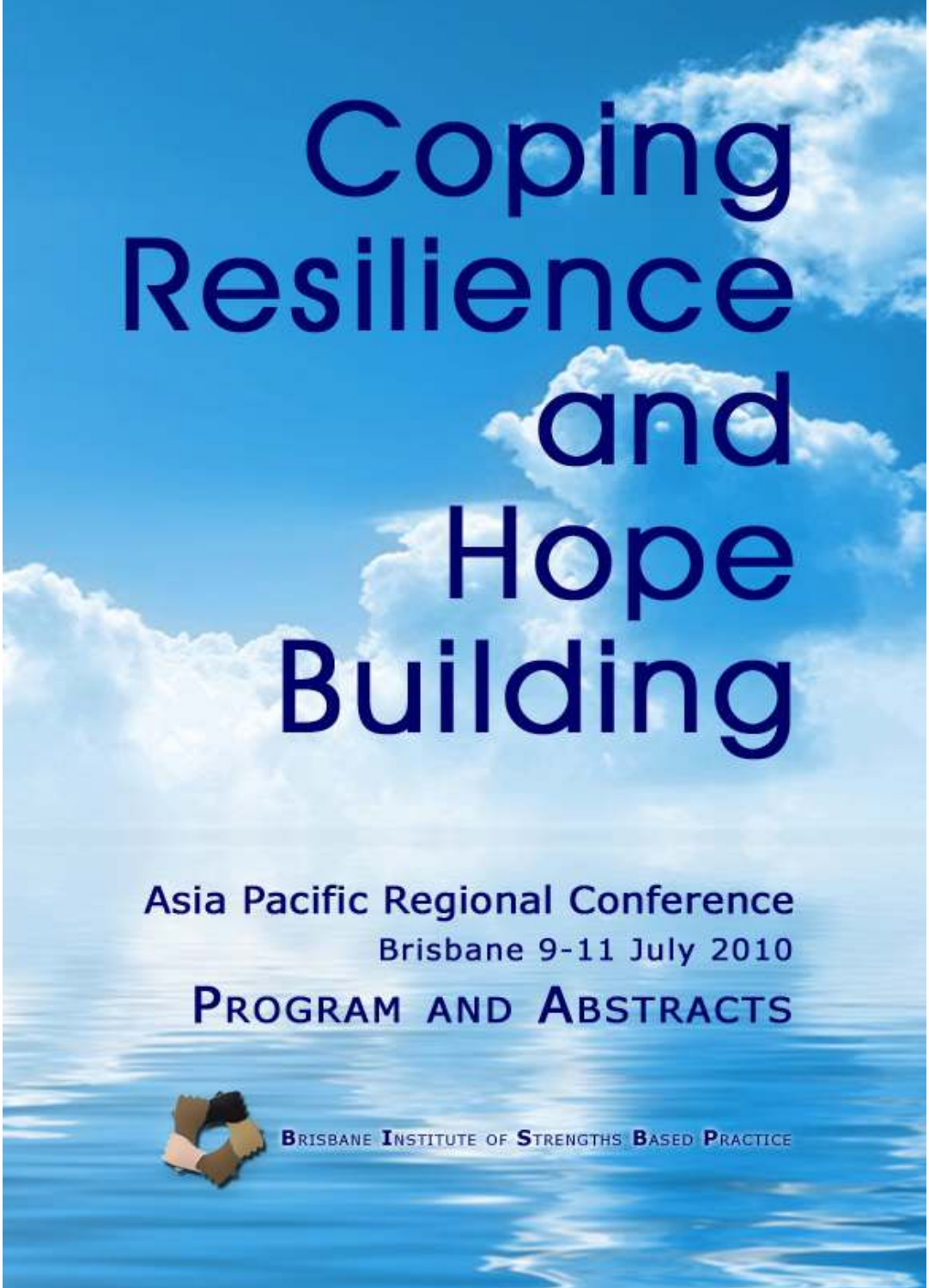COPING RESILIENCE & HOPE BUILDING **ASIA PACIFIC REGIONAL CONFERENCE** 

**ABSTRACTS AND PROGRAM BOOK** 

Venkat Pulla (Editor) President, Brisbane Institute of Strengths Based Practice

**BROADLY DEFINED SUBJECTS:** Social Sciences, Human Services, Psychology, Allied Health, Counseling, Community Engagement, Trauma, Coping, Resilience and Hope Building

**CONFERENCE ORGANISATION: Brisbane Institute of Strengths Based Practice** www.strengthsbasedpractice.com.au

School of Human Services and Social Work, Griffith University http://www.griffith.edu.au/health/school-human-services-social-work

COPYRIGHT: for the Abstracts Book Authors in this book may use their materials anywhere in any form for presenting and publishing

**DESIGN AND DTP:** Libero Publishing, Brisbane www.liberopublishing.com

PRINTERS: **Astrocall Pty Ltd** 9 Monsterrat Place, Forest Lake, Q 4078 www.astrocall.com.au

PUBLISHER: **Brisbane Institute of Strengths Based Practice** 5 Mandell Close, Coopers Plains, 4208 **Australia** www.strengthsbasedpractice.com.au

Month and Year of Publication: July 2010

ISBN 978-0-9802994-2-7

The Brisbane Institute of Strengths-based Practice, incorporated in 2006 is a not-for profit, organisation of professional volunteers with years of experience working in varied endeavours and human service organisations. The Institute propagates, supports and encourages strengths based human resource development and management consulting, strengths based counselling, group and community training activities and projects in the Asia pacific region and elsewhere, through studies, visits, conferences and workshops and major training events. Its purpose is to promote individual and community development through the practice of asset-based community development, Appreciative Enquiry, Strengths-based strategies and Strengths-focussed therapies. The vision of the Brisbane Institute of Strengths Based Practice (Inc) is of a world that moves forward in peaceful collaboration. Its mission is to bring together individuals, communities and organisations from around the world to maximise their potential. www.strengthsbasedpractice.com.au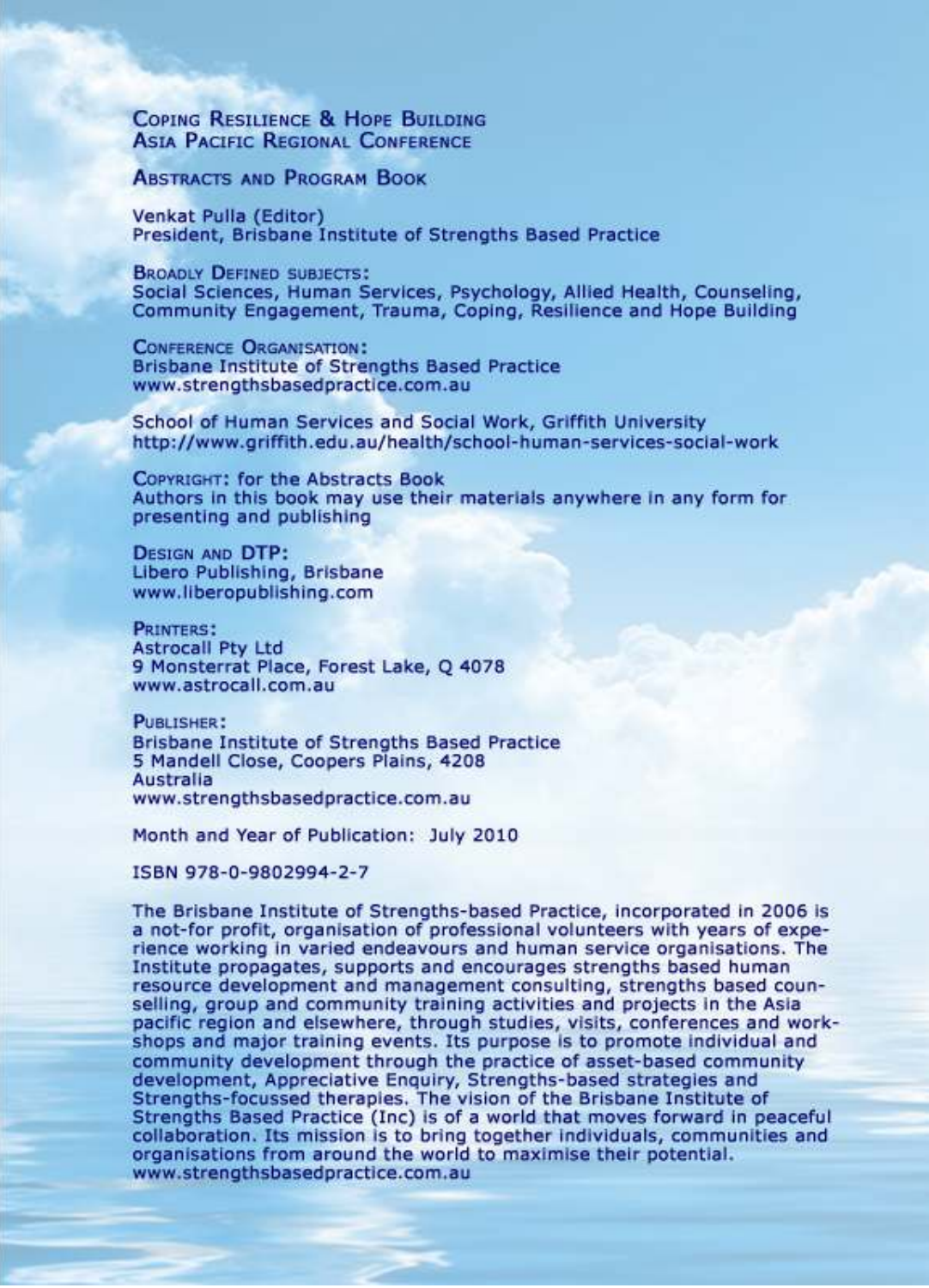## **Coping Resilience & Hope Building**

## **PROGRAM AND ABSTRACTS**

Asia Pacific Regional Conference Brisbane 9-11 July 2010

Brisbane Institute of Strengths Based Practice & School of Human Services & Social Work Griffith University



| <b>VENUE MAP  20, 21</b>               |  |
|----------------------------------------|--|
| CONFERENCE PROGRAM  22, 23, 24, 25, 26 |  |
|                                        |  |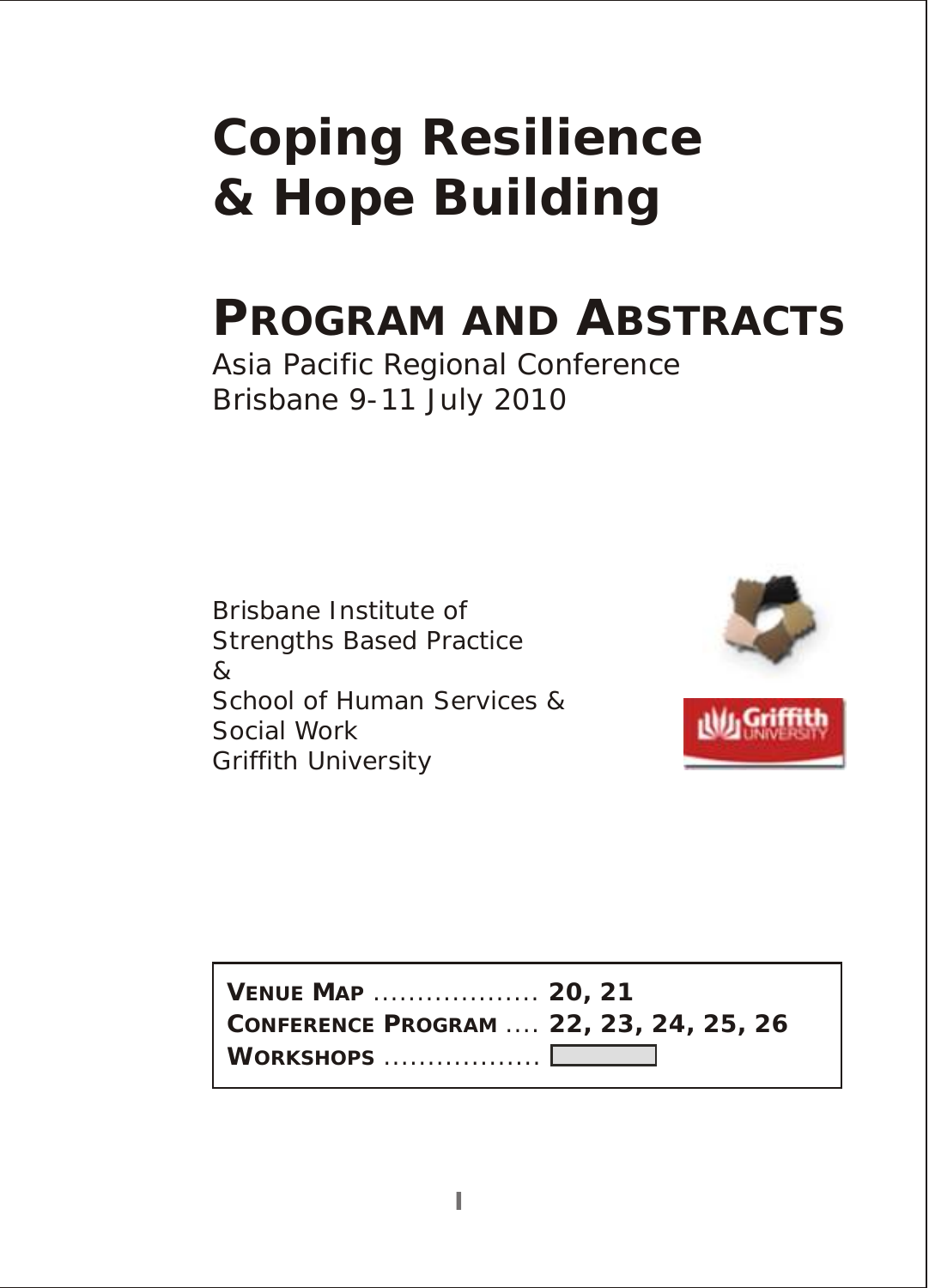

**THE SCHOOL OF HUMAN SERVICES AND SOCIAL WORK GRIFFITH UNIVERSITY**

The School of Human Services and Social Work interdisciplinary programs provide a combination of high academic standards with real world practice ensuring our graduates possess the knowledge and skills to work in a range of human service or social work fields. Our undergraduate degrees are complemented by postgraduate programs designed to assist in further developing skills and expertise in specific areas. Human services and social work are one of Australia's fastest growing and biggest industries, and one which offers a range of rewarding and exciting possibilities for graduates. We invite the community to take up a challenge to help create a world where children are safe, nurtured and cherished, where older people and people with disabilities are valued, where people with disability can achieve gainful employment and rewarding careers, where young people find meaning in their lives, where people who are homeless can have a home, where people with addictions can get professional help and where communities work together. We see others who need help and understanding and recognise that there is an increased need for professionals to support and care for our community.

Human service professionals and social workers are concerned with improving the social, economic, personal and communal well being of people. They seek to promote social inclusion and achieve equity, social justice, interdependence and human rights for those people who are adversely affected by social and economic factors. Members of the School work collaboratively with various local and state organisations in an endeavour to not only provide advice and guidance when requested but also to participate and contribute in a very tangible way to further enhance the University's commitment to build links with members of not only our local communities but also extend our services internationally.

Human Service professionals are employed in a range of diverse settings within Australia and internationally. Federal, State and local governments, non government and community organisations, and, increasingly, commercial settings provide the context for working with individuals, families, groups and communities as well as providing opportunities for management, policy and program development, implementation and review.

The School of Human Services and Social Work appreciate the importance of quality learning and teaching and strives to provide its students with high quality placements which will facilitate optimum learning. We recognise that finding a balance between study and outside commitments is sometimes challenging and where possible we incorporate flexibility into the structure of our degrees. Earning an Australian Award for University Teaching, our popular Common Time program is just one example of Griffith's commitment to helping new students adapt to university life.

Assoc Prof Jayne Clapton Head of School of Human Services and Social Work Logan Campus Griffith University University Drive Meadowbrook Q. 4131

Ph: (07) 3382 1233; Fax: (07) 3382 1210 Email: *J.Clapton@griffith.edu.au*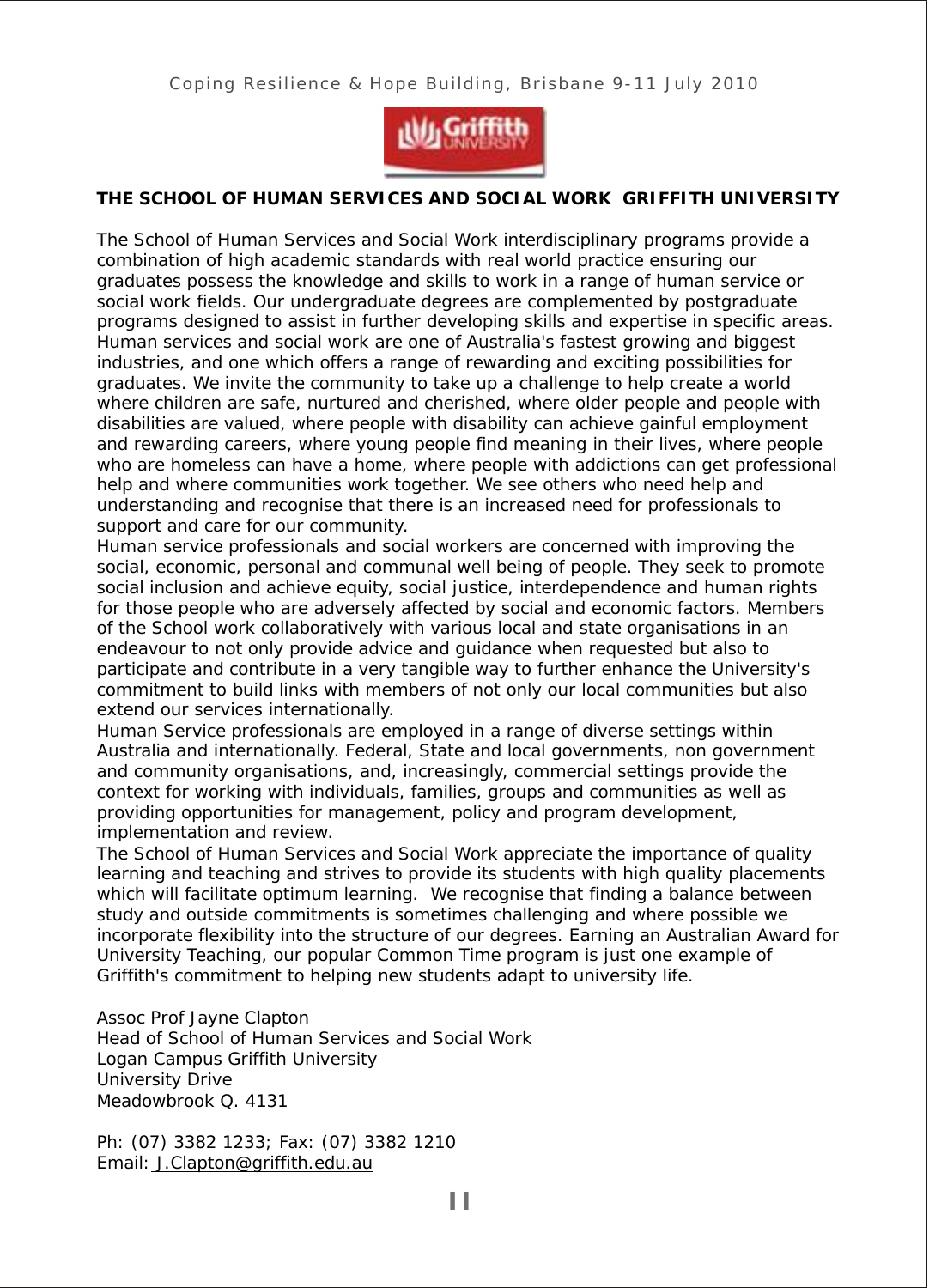

#### **BRISBANE INSTITUTE OF STRENGTHS BASED PRACTICE**

The Brisbane Institute of Strengths Based Practice is a not-for profit, voluntary organisation comprised of professional people working in varied endeavours and human service organisations. Incorporated in Brisbane in 2006, it is an organisation of good will and all members donate their time and skills to its programmes. The Institute is a partner of the AusAID Australian Youth Ambassadors for Development (AYAD) program, amongst others. Its purpose is to promote individual and community development through the practice and promotion of various skills including, asset-based community development, appreciative enquiry, strengths-based strategies and therapies. The vision of the Brisbane Institute of Strengths Based Practice is of a world that moves forward in peaceful collaboration. Its mission is to bring together individuals, communities and organisations from around the world to maximise their potential. Its goals include:

*Creating opportunities for people from diverse backgrounds to learn about strengths based practice; Creating forums where people can come together to share experiences and stories, network, be inspired, challenged, and supported and to providing opportunities for members to contribute to the development of specific communities through strengths based practice.*

To achieve these aims, the Institute holds regular conferences on strengths based practice related issues and provides consulting for organisations in areas of Appreciative Enquiry, Human Resource Development and futures planning. The members of the Institute contribute their personal expertise and use their extensive professional networks to carry out particular projects. It is through such processes that the Institute built its collaborative relationships with various international teaching institutes such as the National Institute for Small Industry Extension Training (NISIET), Hyderabad, Department of Social Work, Kadambari Memorial College of Science and Management, Kathmandu, Nepal and Sri Lanka School of Social Work-National Institute of Social Development, Department of Social Welfare, Government of Sri Lanka, and NGOs in Vietnam, through our participation in nominating Australian Youth Ambassador for Development in Vietnam. Our most recent collaborations initiated activities in Malaysia, Croatia and Bosnia and Herzegovina and New Zealand. Future involvement is being discussed in South Africa, Korea, China including Hong Kong and Taiwan. Projects are undertaken jointly by pooling of resources through international volunteer collaborations. Most projects have more than one supporting partner in most countries and members and associates are asked to contribute their skills as necessary. Projects undertaken by the Institute are regularly discussed and monitored by project committees of the Institute throughout the project's life. An associate membership of the Institute is a good beginning for those who reside in Australia. For global citizens by a friendly donation, an opportunity to become friends of the Institute is open from July 2010. Shortly half yearly e-bulletins of future programmes would be available by subscription offering reduced rates and special opportunities for participation.

#### Dr. Venkat Pulla

President, Brisbane Institute of Strengths based Practice. Registered address: 5 Mandell Close, Coopers Plains, Brisbane, Queensland, 4108 Incorporation number is IA 34493, & ABN Number is 911 46592057 *www.strengthsbasdedpractice.com.au*, Email: *dr.venkat.pulla@gmail.com*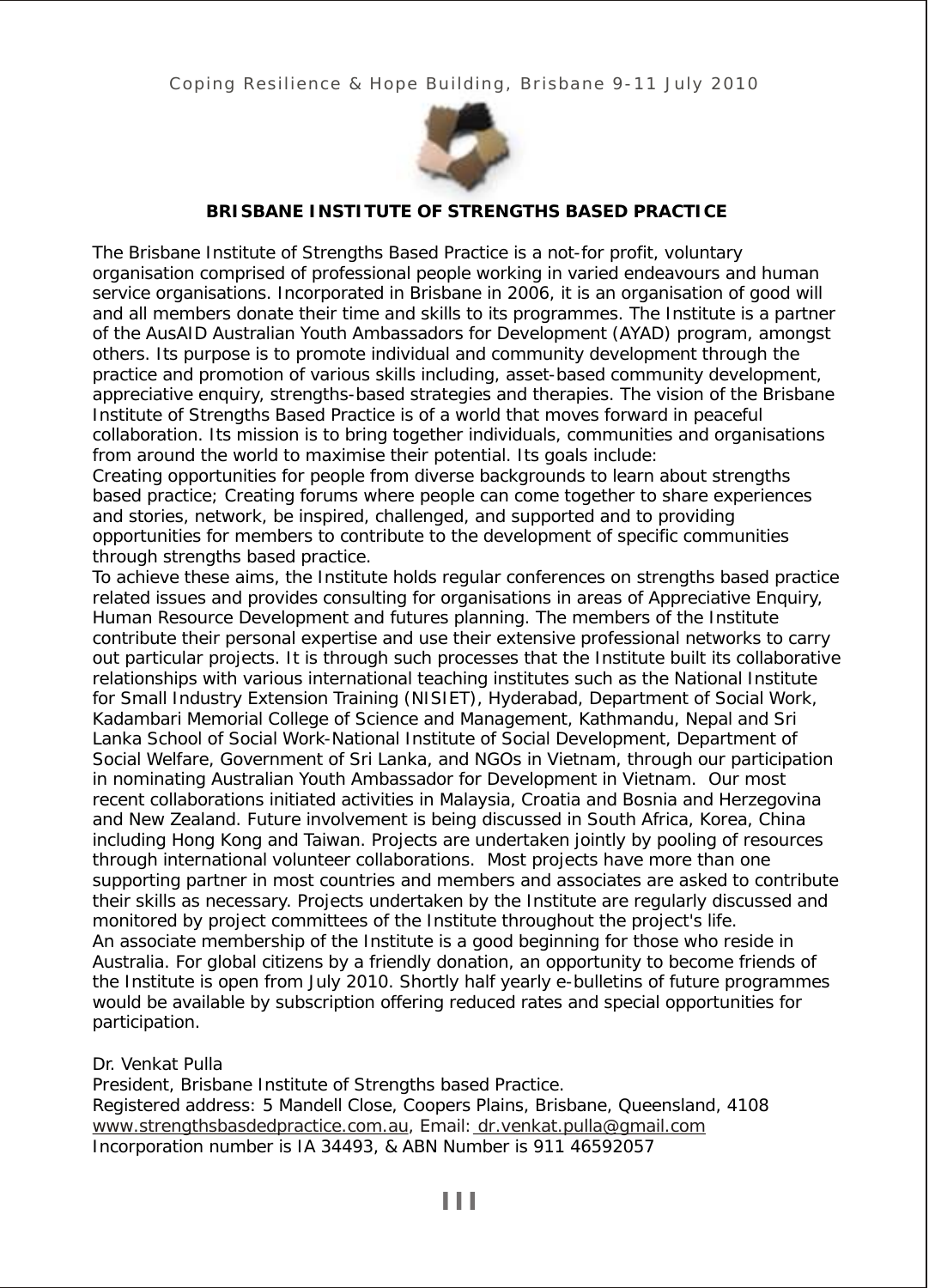#### **INTRODUCTION TO THE CONFERENCE**

The Coping, Resilience and Hope Building- Asia Pacific Regional Conference Brisbane 2010 brought together practitioners, researchers, community activists and academics working in the trans-disciplinary area of human coping with diverse challenging life circumstances. Organised as a sequel to the C&R Conference Dubrovnik 2009, presented by the Institute, the present Conference has attracted participants from South Africa, USA, Europe, New Zealand, Australia and Asia keenly aiming to advance collaboration and networking among different regions and professional fields.

Viewed from Strengths based practices (SbPs) presenters at the conference are looking at the inherent strengths of individuals, families groups and organizations. Deploying peoples' personal strengths to aid their recovery and empowerment- this is the crux of this conference. As the President of the Conference I particularly chose presenters that spoke of empowering alternatives to traditional methods. At the Institute, our attention is to facilitate change by assisting to look at what has worked? What does not work? And what might work presently, making it important for those who facilitate and those desiring change to be integral to this process of change.

Building Coping and Resilience has become the core business in human services arena. A much needed dimension of Hope Building is being considered at this conference. As helping professionals we pride ourselves with the skill sets to deal with our existence and manifestation of the state of unsatisfactoriness; suffering; stress; anxieties and tensions. Many of us are pretty good at skills to deal with these matters, and the reason for us to congregate here is to listen to each other and possibly engage in conversations about where to from here? Beyond Dukha?

I quess the Buddhist perspective presents a couple of important mental expressions that appear to me as being useful in influencing human behaviour. They are internalized verbalizations and visualizations. Internal verbalizations are the talks and chatters that constantly invade the human consciousness while internal visualizations are mental pictures that are reproduced in the human mind. Therapists believe that both need taming. One method of "taming" internal verbalizations is to overwhelm them and replace them with diversions including chanting, engaging in good companionships and suitable conversations. Thus the "taming" of internal visualization is to constantly hold in one's mind a higher image of himself or herself, even an imaginary higher image for the moment that one is comfortable with. With the taming of the "swinging monkey" there is a possibility to drawback to the present instead of living in the past or the future. This is not an easy task. We need a paradigm shift: seeking solutions from outside to seeking solutions from within. Would that seeking solutions from within? Is at the level of individual, group, collective or society is a matter of detail. But inward looking demands a rigorous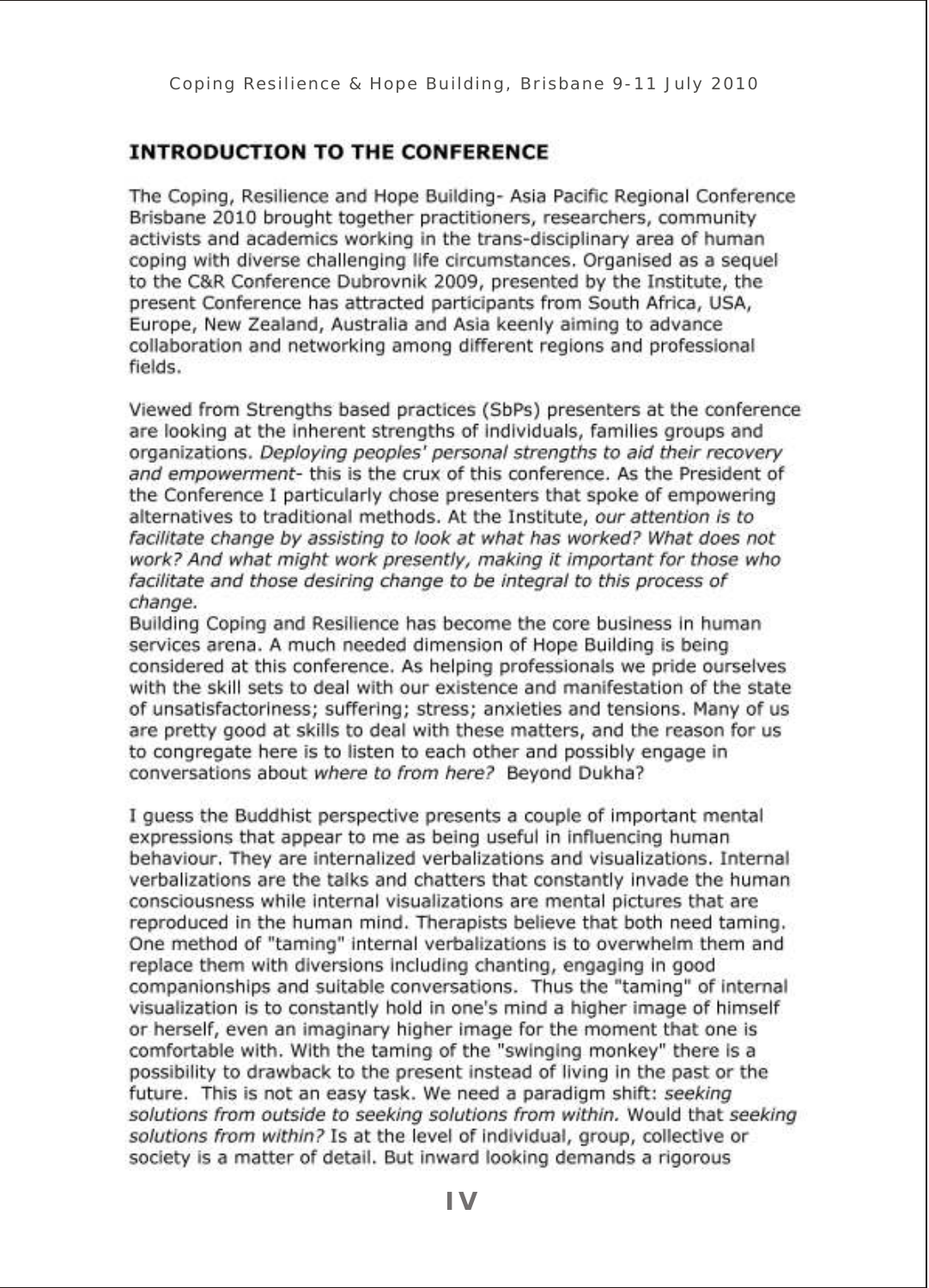approach altogether. My recent visits and conversations in Tuzla and Sarajevo in Bosnia with mental health professionals confirm that a great majority of people are withdrawing into the past. I also saw, in small numbers, people attempting to reduce their stresses and anxieties through acceptance of events as they are rather than as what they would like them to be.

There is also another perspective that I wish to talk about today that is about our capability as helping professionals to engage in conversations that allow us to go into the cause that lead us to the rot that is currently manifested in the world? Let me ask this question in a different way. Are we actually perpetuating and indulging in giving coping and resilience skills to deal with the effects rather than the causes?

Last three years I have been working on these themes and pondering over the roots of our business, in human services and I started feeling that we are losing the plot. Problems appear to be more fundamental: The gradual erosion in human values, few people's greed over many people's need, anomie and the growth of human alienation in all our civil societies are some of the main issues that we are not dealing with. We are aware that these very issues cause economic and social equalities. These are the problems that we need to confront. How do people live with economic, social inequality? The short answer is that they don't, not if they can help it. They walk miles, dragging their bodies and meager possessions including children in the hope of finding food and safety. They have done that for years in many parts of Africa. Or brave the seas in dingy boats to safer shores, miles away from the countries of birth.

While being compassionate may be virtuous, but practice of obligatory compassion in the face of illegitimate suffering, appears as a way out of converting societal guilt into a false responsibility and then wearing it. As helping professionals with the humanitarian obligatory response to suffering, we also need to wake up our professional responsibilities to see the truth i.e. the ultimate cause of this suffering in the world today. The task is in our sight. I am sure we are capable of moving centre stage not only to show how people organize themselves in the face of suffering and global inequality today, but how society might be made more just. This involves a fundamental critique of current ideas and practices and use the opportunity to ponder over the roots of our crisis and make decisions about where to from here? To build a hopeful world. Welcome once again, Do enjoy the conference and I hope our paths will cross again and again.

Dr.Venkat Pulla President, Brisbane Institute of Strengths Based Practice, 10 July 2010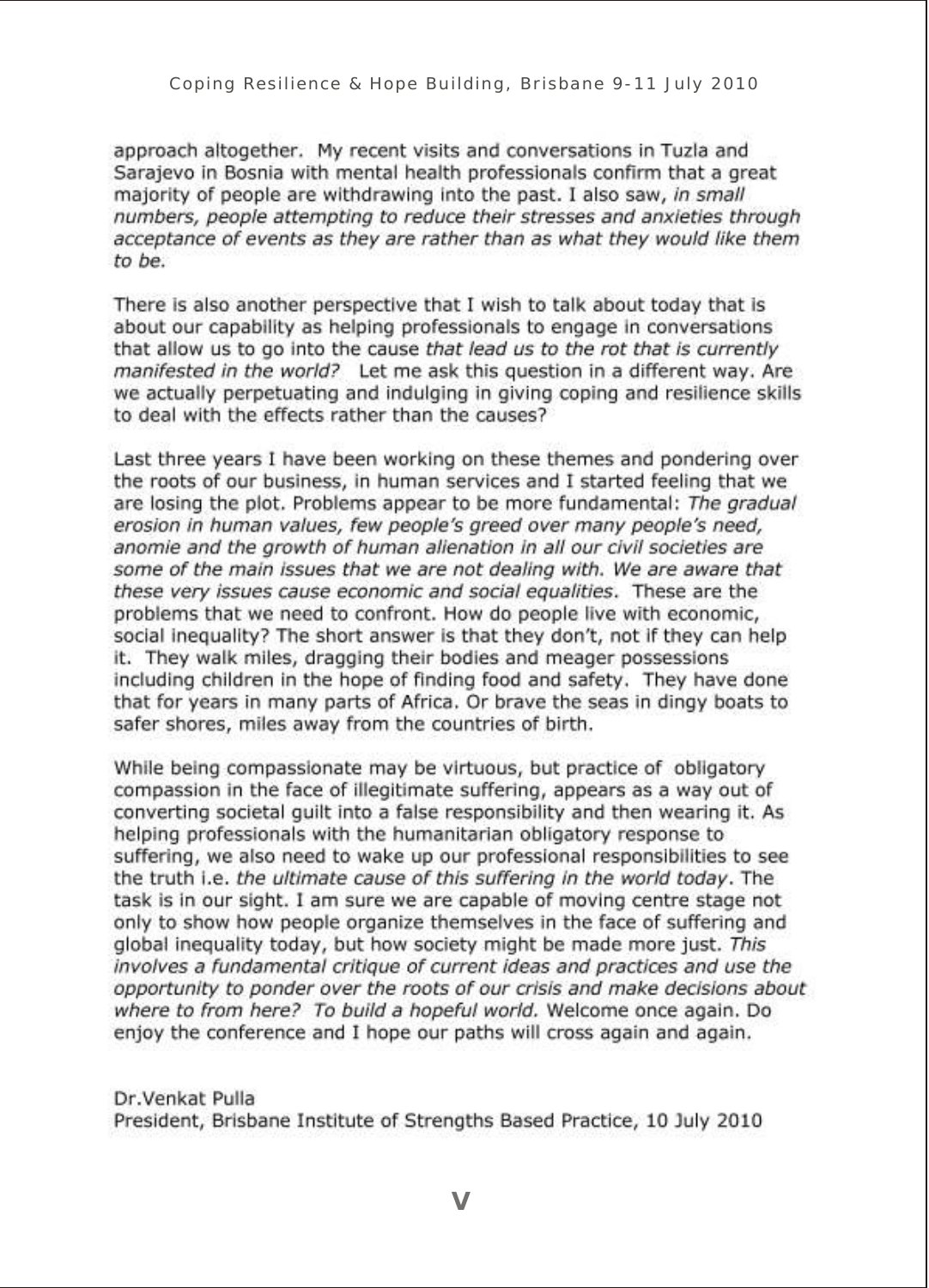#### **KEY SPEAKERS**



**Lorraine Peeters** has devoted several years of her life to assisting Aboriginal people heal from past and present traumas. The *Marumali program* is based on a unique, original & unparalleled model of healing developed and delivered by Lorraine Peeters, a survivor of the removal policies herself. Lorraine Peeters, Winangali-Marumali Founder & Facilitator *www.marumali.com.au*



**Jasna Zecevic**, is the Director of a Non Governmental Organisation Vive Žene, Tuzla, Bosnia and Herzegovina. ' What is the process of healing war traumatized persons? How to we rebuild trust and social connectedness in their local communities?' These questions will be addressed by Jasna as part of her inaugural talk at the Conference Dinner Programme on Friday the July 9th 2010. *www.vivezene.ba/eng/onama.htm*



**Dr Sarah Melinda Dobie Buila**, is Assistant Professor, School Of Social Work at Southern Illinois University in Carbondale. 'How can someone who has never really experienced oppression, discrimination or prejudice truly empathize, understand and help someone who has suffered these injustices?' 'Much worse, how does the practitioner coming from a position of privilege, avoid doing further harm through insensitivity and ignorance?' Sarah raises these questions in her keynote on July 11th, 2010. *http://socialwork.siuc.edu/sbuila.htm*

**Pamela Trotman and Leisha Townson**, are Private Practitioners, Northern Territory, Australia. Pamela and Leisha will engage in a conversation that



describes the therapeutic approach of 'subduing the trauma dragons' by tapping into the inherent energy and wisdom of the Survivor Self which is a powerful and resilient inner resource. They describe the 'Survivor Self' as that intact part of self which exists before, during and after 'the traumatic event'. *pam.trotman@bigpond.com.au leisha.townson@hotmail.com*



**Julie Wilson-Hirst**, MA (Psychotherapy UQ) Principal, Bodhi Tree, Centre for Developing Inner Peace and Interbeing Julie in her keynote address presents a template for 'Living Skillfully, Living Well with Compassion and hope for a world in crisis'. Julie's focus will be on mindfulness, ethical living and an understanding of our inter-dependence with all living things. *www.thebodhitree.com.au*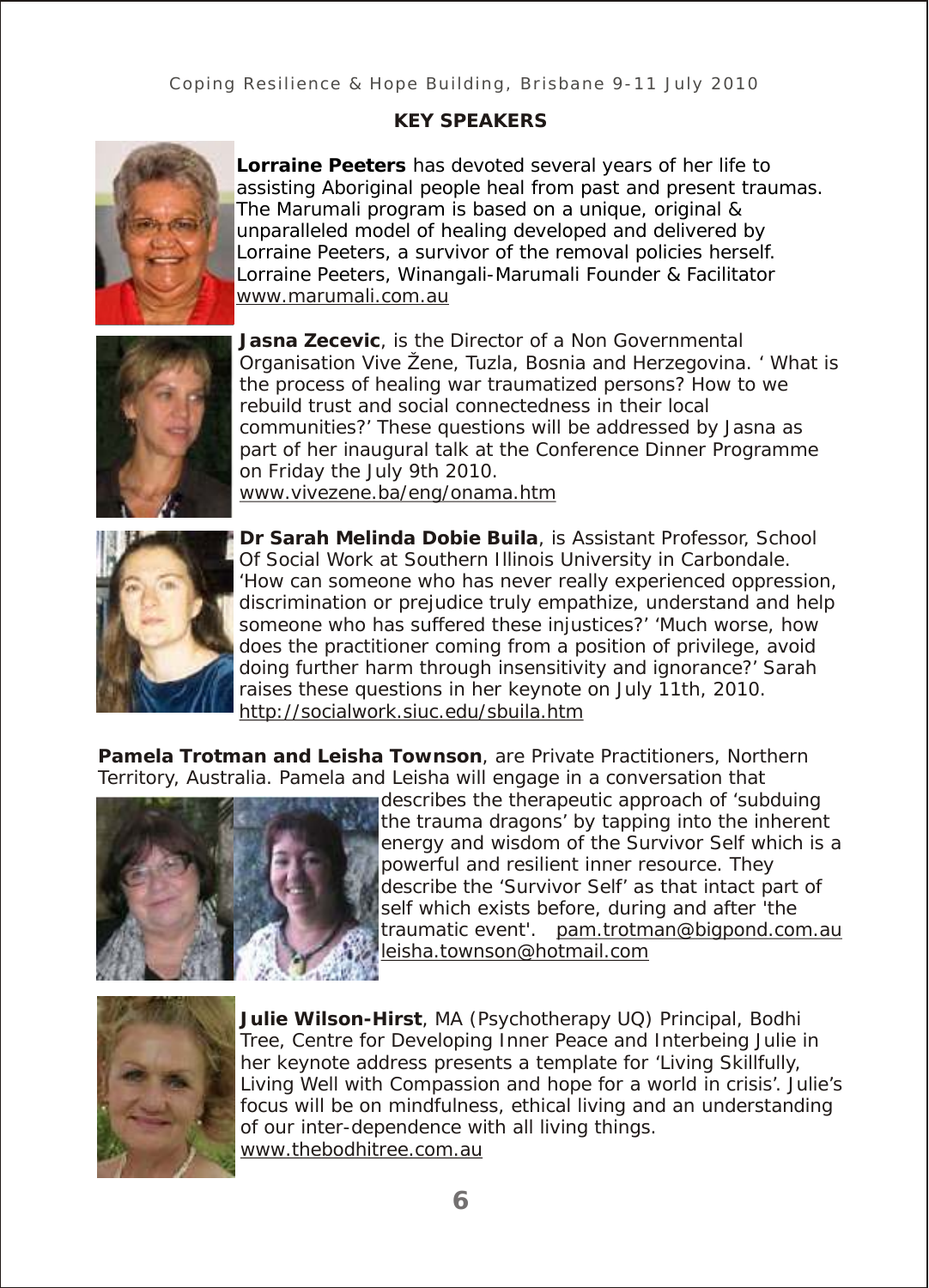

**Michael D. Clark**, MSW. LMSW Director, Center for Strength-Based Strategies , USAMichael will present a Tune-Up for the Helping Professions. In his talk called 'Motivation, Behavior Change and the "Return to Treatment" Michael Says: Motivation is a state (not an unchangeable personality trait) and is a state that can be influenced! A creative approach to challenging clients. *www.buildmotivation.com* 



**Lesley Chenoweth**, Professor of Social Work Griffith University Lesley focuses on hope-building and explores the fundamental question of whether it is possible to develop strategies for hopebuilding or if hope resides only within the spiritual realm. This is presented from the perspective of social work education. *www.griffith.edu.au/health/school-human-services-socialwork/staff/professor-lesley-chenoweth*



**Tewodros Fekadu** is an artist, Community Worker and a writer. Tewordos recounts the challenges and triumphs of surviving a poverty-stricken childhood on the streets of Ethiopia. The backdrop of civil war and the boundaries of tradition stranded him between his mother's despair and his father's pride. As he struggles with loneliness and the need for love, his enduring courage brings him the loyalty of friends and mentors along the way. He will also sign his book No One's Son at the conference. *http://noonesson.com/*



**Desley Hargreaves,** the National Manager, Social Work Services at Centrelink presents 'An insider view of promoting resilience and hope building in times of natural disasters: the Australian bush fires, floods and droughts'. Desley has responsibility for and significant experience in the social work response to disasters. *www.centrelink.gov.au*



**Venkat Pulla,** Facilitator of this Conference is a an accredited Practitioner of Social Work, a highly committed trainer of human values and strengths based practice frameworks. He is Founder of President of the Brisbane Institute of Strengths based Practice, Formerly Head of the School of Social Work, Northern Territory University, and Senior Lecturer, College of Social Work, Osmania University, India.

*www.strengthbasedpractice.com.au*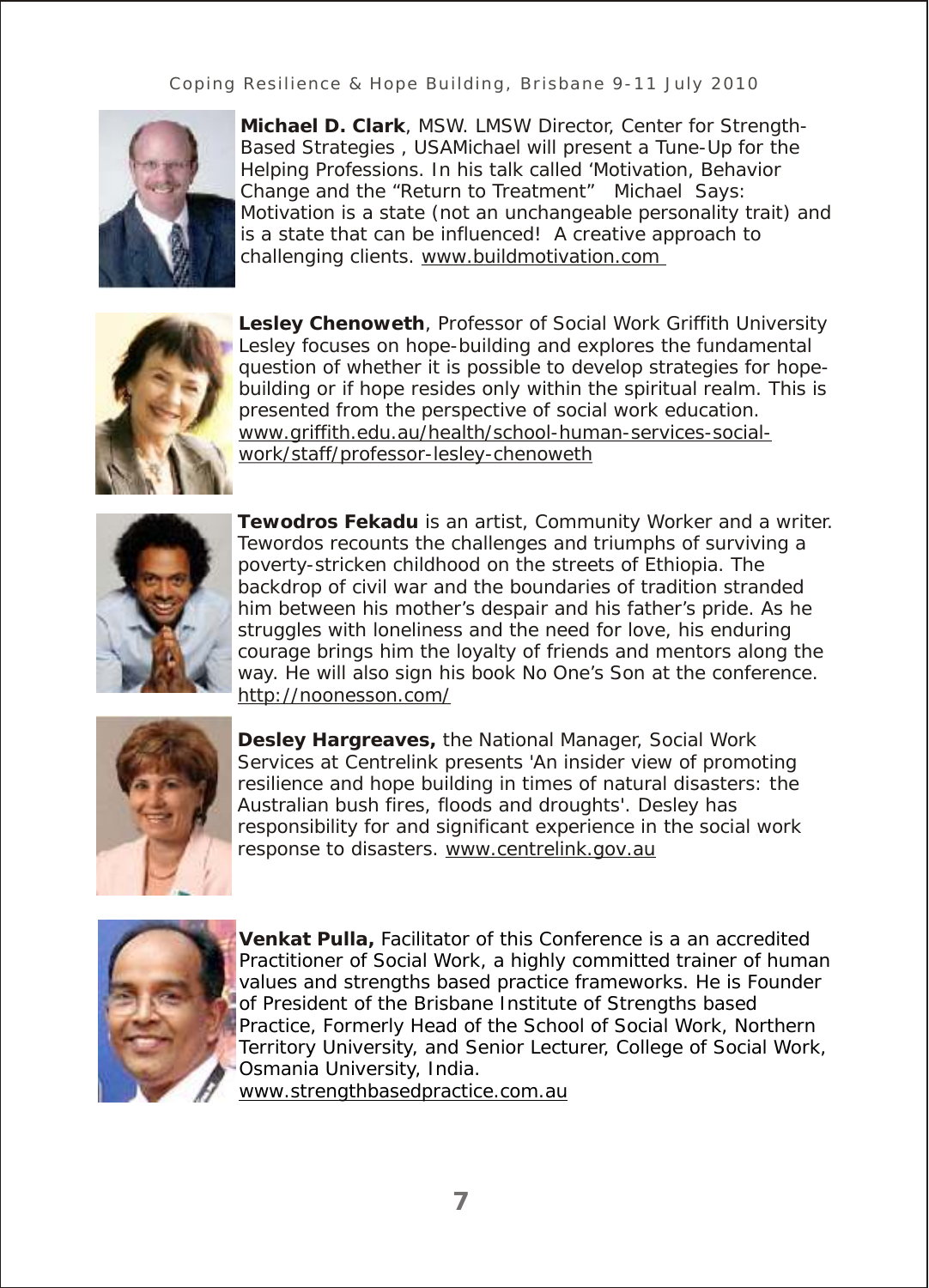**EXPLORING FAMILY RESILIENCE IN FAMILIES LIVING WITH ADDICTION**  *Dr. Bee Teng Lim, Helen Moriarty, Maria Stubbe, Sarah Bradford & Sophie Tapper*



Impacts of addiction are complex and pervasive on affected families. How do families cope, living with a family member with a drug, alcohol or behaviour addictions? What characterises a resilient family? How can helping and counselling services contribute to enhance family resilience? An exploratory study, was conducted to address these questions, the findings of which suggest that addictions, regardless of the underlying problem being alcohol-, drug-, or behaviour-related, lead to widespread and ongoing problems for non-addicted family members. Common barriers were societal stigma and lack of access to helping services that deterred the affected family members as well as the addicted

family member. Four common coping strategies used by non-addicted family members were minimizing, making allowances, turning away and carrying on, all appear to short term solutions to adversity but did not imply or foster family resilience, were identified. The need for increasing the understanding of resilience among the families and the role of helping and counselling services as collaborators in identifying family strengths and resources are discussed.

**Biodata:** *Dr Bee Tee Lim is a post-doctoral fellow at Victoria University of Wellington, New Zealand. Bee is currently researching in the field of positive psychology and related areas of human strengths as opposed to deficits. Bee.Lim@vuw.ac.nz*

**PSYCHIATRIC PROFILING OF THE INDIAN GERIATRIC POPULATION: IMPLICATION FOR POSSIBLE INTERVENTIONS** - *Dr. Braj Bhushan*

The primary objective of this study was to explore the prevalence of psychiatric disorders among the elderly in India and to find the mediating and moderating role of different coping strategies in dealing with them. 390 subjects with an age ranging from 50-90 years ( $M = 64.85$ ,  $SD = 9.63$ ) participated in this study. Results indicated that the main effect of resilience and religiosity was significant, but the interaction effect did not turn out to be significant. Resilient elderly people used proactive coping technique in order to achieve anticipatory preparedness. By using preventive and strategic coping techniques t heywere able to handle anxiety,



depression, psychoticism, fear of aging, somatization, paranoia and cognitive competence whereas those using reflective coping technique were able to handle depression, psychoticism and fear of aging only. The findings have implication for intervention programme. Of all the factors, resilience and proactive coping strategy seems more important variables for mitigating the psychiatric/ psychological issues. Resilience and proactive coping may be construed amenable to training, and hence have significance for intervention. Besides, religiosity seemed to enhance the effect of resilience in dealing with the mental health issues.

**Biodata:** *Braj Bhushan is Asst. Prof of Psychology at the Indian Institute of Technology Kanpur. Braj has 5 chapters in books & 25 articles, and held a Visiting Professorship at Kyushu University, Japan. His books are: Bhushan, Communication in Perspective. 2010, Amani International, Kiel-Germany, and Statistics for Social Sciences.,2007,Prentice-Hall, brajb@iitk.ac.in*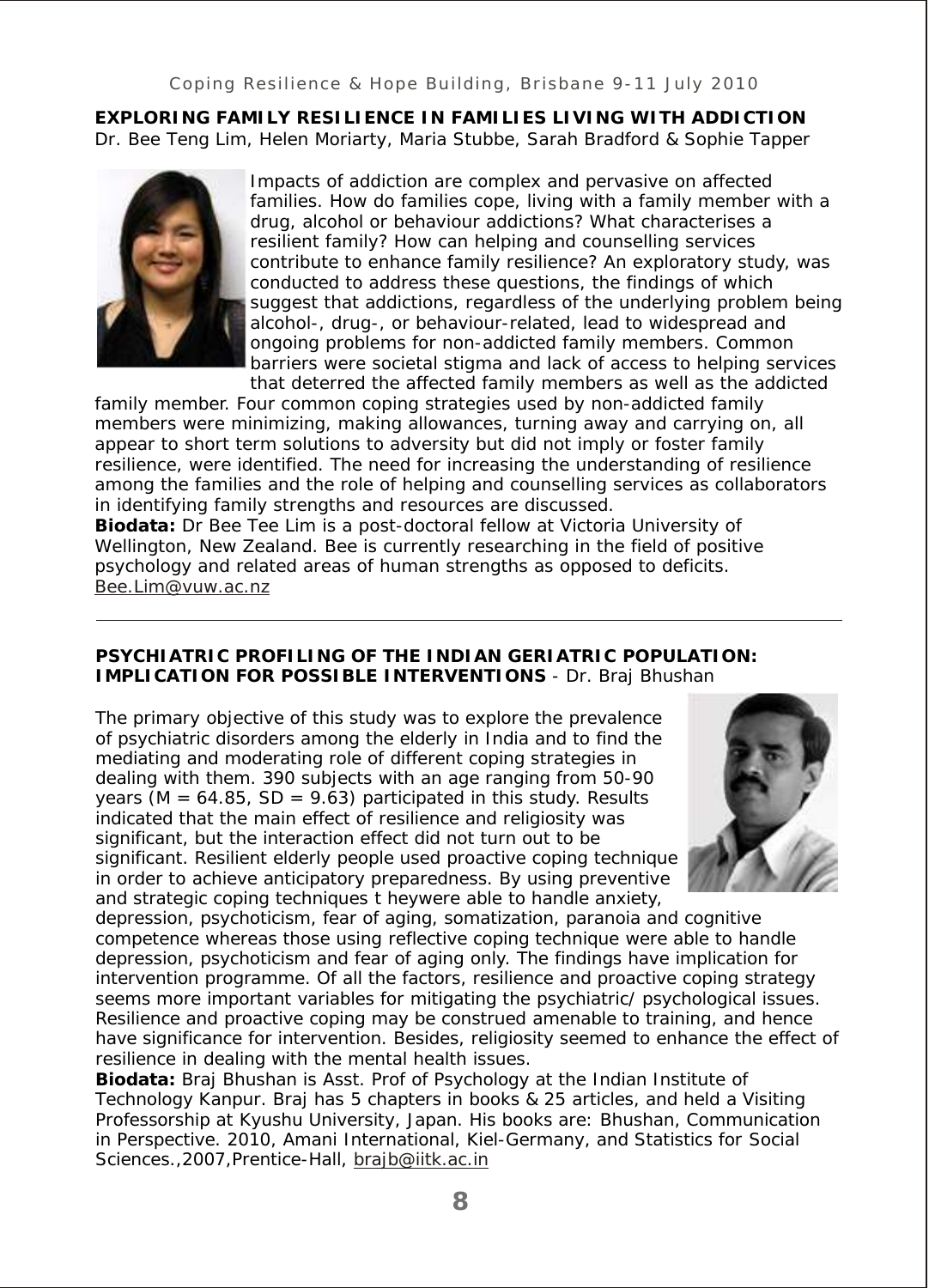#### **SOME EVIDENCE-BASED STRATEGIES TO BUILD ON CULTURAL STRENGTHS FOR BETTER MENTAL WELLBEING** - *Elvia Ramirez and Farah Suleman*



The strengths of people arriving in Australia with and without a refugee background have been underestimated. This paper will focus on the strategies that selected cultural groups use prior and following migration as identified by a study and the implementation of community engagement and education activities. In addition, it will focus on the key components of three versions of a group program designed to build resilience in culturally and linguistically diverse (CALD) children,

adolescents and adults to learn to cope with acculturation stress. The findings of different programs implemented by the Promotion, Prevention and Early Intervention Program of the Qld Transcultural Mental Health Centre will also demonstrate how existing CALD community strengths have been enhanced by evidence-based programs. Examples of programs are: the Building Resilience in Transcultural Australians (*BRiTA Futures*), the Depression and Chronic Disease Self-Management and the Multicultural Mental Health Literacy programs that use bilingual and bicultural community mental health promoters for effective community engagement and program implementation. **Biodata:** *Elvia Ramirez coordinates the Mental Health Promotion, Prevention and Early Intervention program at the Qld Transcultural Mental Health Centre, and is also involved in the BRiTA Futures, Stigma Reduction and the Building on Cultural Strengths mental health literacy programs. Elvia\_Ramirez@health.qld.gov.au* **Biodata:** *Farah Suleman has been with BRiTA Futures since 2008. Farah coordinates training, provides support to trained Group Facilitators and delivers the program in schools and community settings and deals with the marketing of BRiTA Futures. Farah\_Suleman@health.qld.gov.au*

#### **GRIEF & LOSS COUNSELLING WITH PERSONS WITH INTELLECTUAL DISABILITY -** *Judith Pagan*

People with an intellectual disability have been disenfranchised of grief and bereavement due to perceptions that they do not have the capacity to grieve, understand the concept of death and form attachments in relationships with family, friends and the wider community. Research has dispelled these myths and there is increasing professional and social recognition of the value of supporting people through the normal expressions of grief, participation in bereavement rituals and cultural customs, and providing therapeutic intervention following indications of complex grief impacting on the person's behaviour and psychological and spiritual well-being.



**Biodata:** *Judith Pagan works in the area of Program Management in SE Qld Region, Disability Services, Department of Communities This is her 19th year of working in the public sector providing specialist disability services. Judith has physical disability from Cerebral Palsy, enjoys horse-riding & travelling and is currently completing the Master of Social Work at University of Queensland. jpagan@communities.qld.gov.au*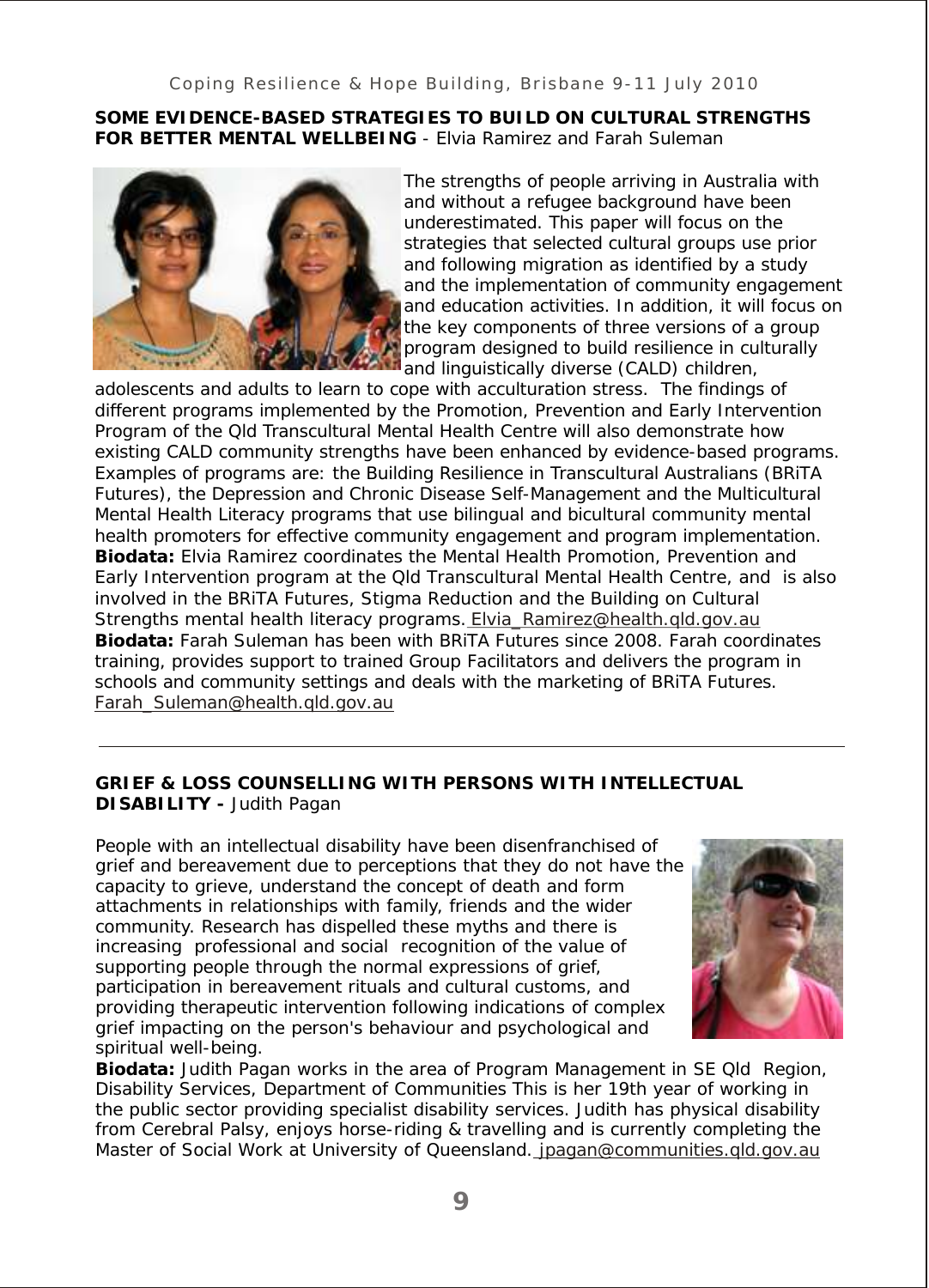#### **A MODEL FOR INTERPROFESSIONAL EDUCATION FOR HUMAN SERVICE PROFESSIONALS** - *Maria Julia-Billups*



An interprofessional approach to practice in the human service professions is needed in order to effectively intervene with the challenges that social problems present to us. Human resilience promotion and hope building are better understood and applied from an interdisciplinary perspective.

This paper reports a unique approach and set of experiences in the development and implementation of a multidimensional model for the understanding, practicing, and evaluating interprofessional practice and education. The aim is to examine problems precipitating the need for interprofessional education; discuss

limited interprofessioanal education arrangements; methodology of an alternative model; underlying assumptions, implications, limitations, and strengths of the proposed model. Conceptual framework, contents, references, and other educational resources and techniques are presented and analyzed. Underlying values about the significance of a human-in-the-environment ecological approach serve as the foundation for the model presented.

**Biodata:** *Maria Julia-Billups, Professor, Ohio State University has over 100 scholarly publications, including 3 books; more than 100 worldwide presentations. Actively involved in the academic, national, and international community, providing services in multiple organizations, boards, commissions and consortium. Julia.1@osu.edu*

#### **SILENT, SILENCED AND POWERLESS - RESILIENCE AND AGENCY IN RURAL GAY MEN -** *Dr Ed Green*

This paper presents "*empowering alternatives*" in a cohort of marginalized individuals who are usually considered to be silent, silenced and powerless: The gay men who have chosen to stay and live their lives in rural areas. It cites a largely unreported aptitude and adeptness by men to live contented lives in areas well away from urban cosmopolitan milieu. It argues that their resilience allows them to deploy a multiplicity of actions and reflective processes that, despite their apparent subordinate position in the rural communities, continues to give them, determination to live their lives as and where they choose.



But these men's personal strengths can also be seen through other conceptual frameworks. The notions of 'agency' and 'resistance', when applied to these gay men, also shed light on their empowerment in the face of omni-present difficulties. It is the realisation of their own capacity for action to improve their lives and to live them as they wish for agency that is their springboard to resistance. This paper demonstrates that seemingly subordinate individuals can express counteractions to the hegemonic ideology, in this case represented by the 'countrymindedness' which underlay the structure of social domination in rural communities.

**Biodata:** *Ed is Dean at the Australian College of Applied Psychology. In 2008, Ed took the Post-Doctoral Fellowship under the Australian Government's Endeavour Program. at Universitas Gadjah Mada (UGM) in Yogakarta (Indonesia) where he researched the lived experience rural men who have sex with men and the implications of their lived experience for local HIV education programs. ed.green@acap.edu.au*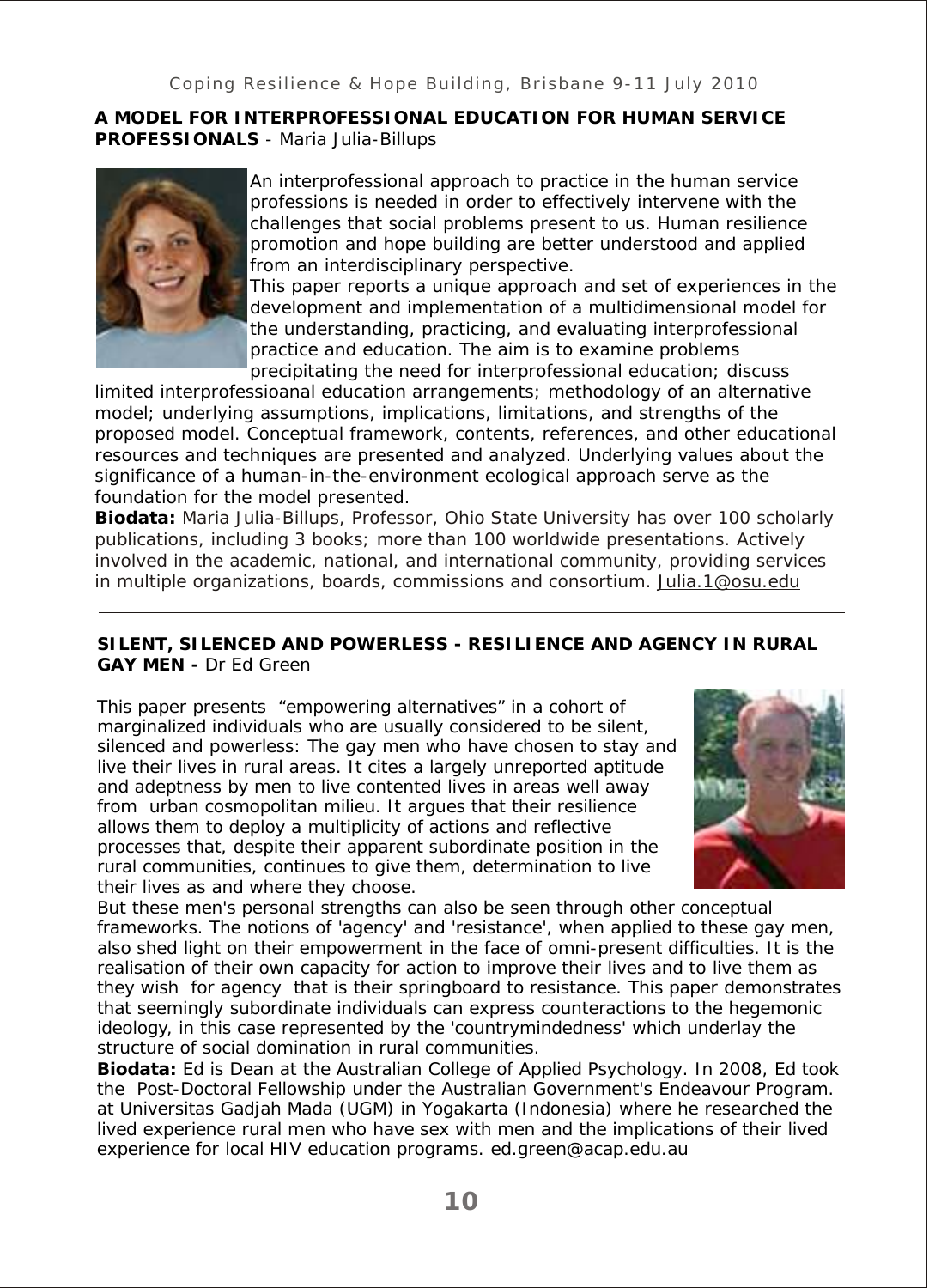**WANTING TO HOPE: NEGOTIATING LOSS WHEN SOMEONE IS MISSING -** *Julie Clark*



Family members of long-term missing people struggle to cope with the consequences of "missingness", sometimes for decades. Many demonstrate resilience in difficult circumstances despite finding little support accessible to them, as too little is understood about the issues they face. The voices of people affected by 'missingness' are beginning to be heard and their stories of resilience to be told. From qualitative research with siblings of long term missing people, a trajectory of loss is proposed that explains common themes in efforts to negotiate loss. Notions of ambiguous loss and disenfranchised grief for people 'left behind' are discussed.

This paper discusses issues for people affected when someone goes missing and positions "missingness" as an issue that overlaps with many fields of practice, none more clearly than mental health. It challenges workers to recognise 'going missing' as a consequence of a complex set of interconnected issues including coping difficulties and to consider the risk of someone going missing in their assessment of people who may be vulnerable. It suggests the needs of family and friends, and missing people will be better met when existing services recognise the issues and shape service responses within existing services.

**Biodata:** *Dr Julie Clark completed her PhD on the Experience of siblings of long-term missing people in 2006. She is an experienced social worker and has worked in a range of roles with children and families. She has research interests in missing people, supervision, ethics and child protection. j.clark@griffith.edu.au*

**EMPOWERING INDIVIDUAL INHERENT COPING AND RESILIENCE WITH NEUROTECHNOLOGY: AN EXPERIENTIAL WORKSHOP -** *Jonathan Robert Banks*

Research demonstrates that meditation, deep relaxation, mindfulness, self hypnosis etc, increase a person's coping ability, resilience and hope building, physiological healing and health. People appear to access: innate wisdom, strength, confidence, hope and reasonableness, and they begin doing things in their life that are so much more healthy and constructive without being directly coached to do so. New fields of applied behavioural neuroscience, psychophysiology and neurotechnologies such as brainwave biofeedback and brainwave entrainment are enabling people to gain the benefits of meditation with these safe, natural and easy to use tools without having to learn a technique.



When used repeatedly an accumulative effect is created that access people to their innate and natural inner strengths. There is an immediate benefit at the acute stage as well as long term benefits for ongoing recovery. These tools generate the greatest leverage to individual's inner strengths, which substantially enhances family and community recovery and hope building directly and indirectly by improving the impact of all behavioural/external interventions directed at individuals and groups at every stage. An opportunity in this workshop to sit down and see if you can fly through a virtual tunnel, race a car, make a flower blossom with just your brainwaves.

**Biodata:** *Jonathan Robert Banks has developed leading edge personal development programs, CDs and a neurotechnology device, utilising state of the art technology for stress management/rehabilitation and peak performance. He has been Consultant for the Royal Adelaide Hospital in South Australia, BHP, SANTOS, Telstra, Australian National, and DSTO amongst others. He has worked with sporting teams and athletes including 1997 World Gold Medal Title holders. jonathan@neurotechcoaching.com.au*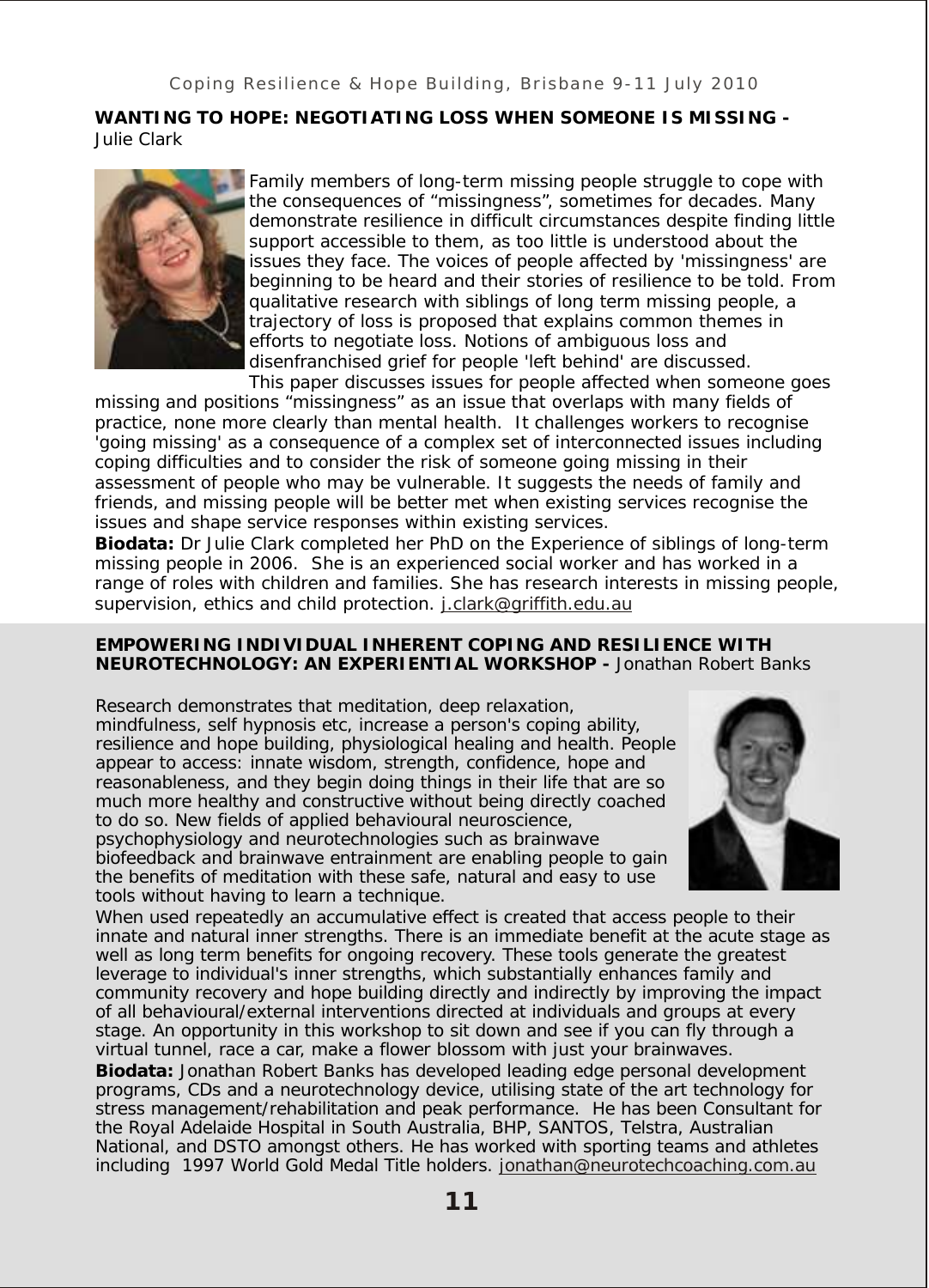#### **DEVELOPING COMMUNITY NETWORKS AND PARTNERSHIPS IN PROMOTING POSITIVE MENTAL HEALTH IN RURAL SOUTH AUSTRALIA** - *Abraham Francis*



This paper is based on field practice. It presents community work experiences and reflections about how rural communities can be engaged in the process of addressing issues of mental health and specially in challenging the myths of stigma attached to mental health. The paper describes the methods used in developing community net works and partnerships in rural South Australia and analyses how these methods have supported in creating positive environment in the local communities to promote mental health. It also outlines some of the challenges and issues faced in the field. The paper examines the strengths of rural communities by exploring the nature of existing safety net groups, and analyses the

partnerships and net works that were formed during the tenure of author's employment. This is highlighted with case examples to illustrate how strength based partnership models enhance creating supportive environment in communities, under the initiative of developing Mental Health Support Groups and Mental Health Action Groups in rural South Australia. Additionally the paper examines the strengths of the evolving role of communities in promoting mental health and suggests intervention strategies and raises questions for further research in social work practice with communities. **Boidata:** *Abraham Francis is a social activist and an academic employed with the James Cook University. Prior to migrating to Australia he worked as a social worker and as a Lecturer in India. This paper relates to his work in South Australia. abraham.francis@jcu.edu.au*

**CREATING RESILIENCE IN THE COMMUNITIES FOR CHILDREN POLICY -** *Antonia Hendrick, Susan Young*

Federal government policy strategies to address childhood and family disadvantage have encouraged self-reliance and self-responsibility over the past few years with a focus on making family and child friendly communities sustainable. There is the expectation that even the most disadvantaged families and communities will be able to overcome the circumstances of structural disadvantage, poverty and other deficits such as poor health and become fully functioning citizens. Such initiatives presuppose that there exist strengths and resilience



within communities and families without necessarily enacting practices within the strategies to enhance people's capacities. Action Research (AR) was an original component of the Communities for Children (C4C) Initiative and was designed to address childhood disadvantage with a focus on developing capacities in families and communities in select rural and urban regions across Australia. Although AR was not continued as a policy priority, we argue that its processes and practices can contribute to long term effectiveness, with sustainable outcomes, towards greater social justice, inclusion and overall greater standards of living for disadvantaged communities. Examples of Western Australian C4C sites, demonstrate this potential and offer suggestions for future policy direction.

**Biodata:** *Antonia Hendrick is a Social Work Lecturer for Curtin University of Technology and is also currently in the final stages of her PhD. Antonia's interest lies in the area of community development and social policy. a.hendrick@curtin.edu.au*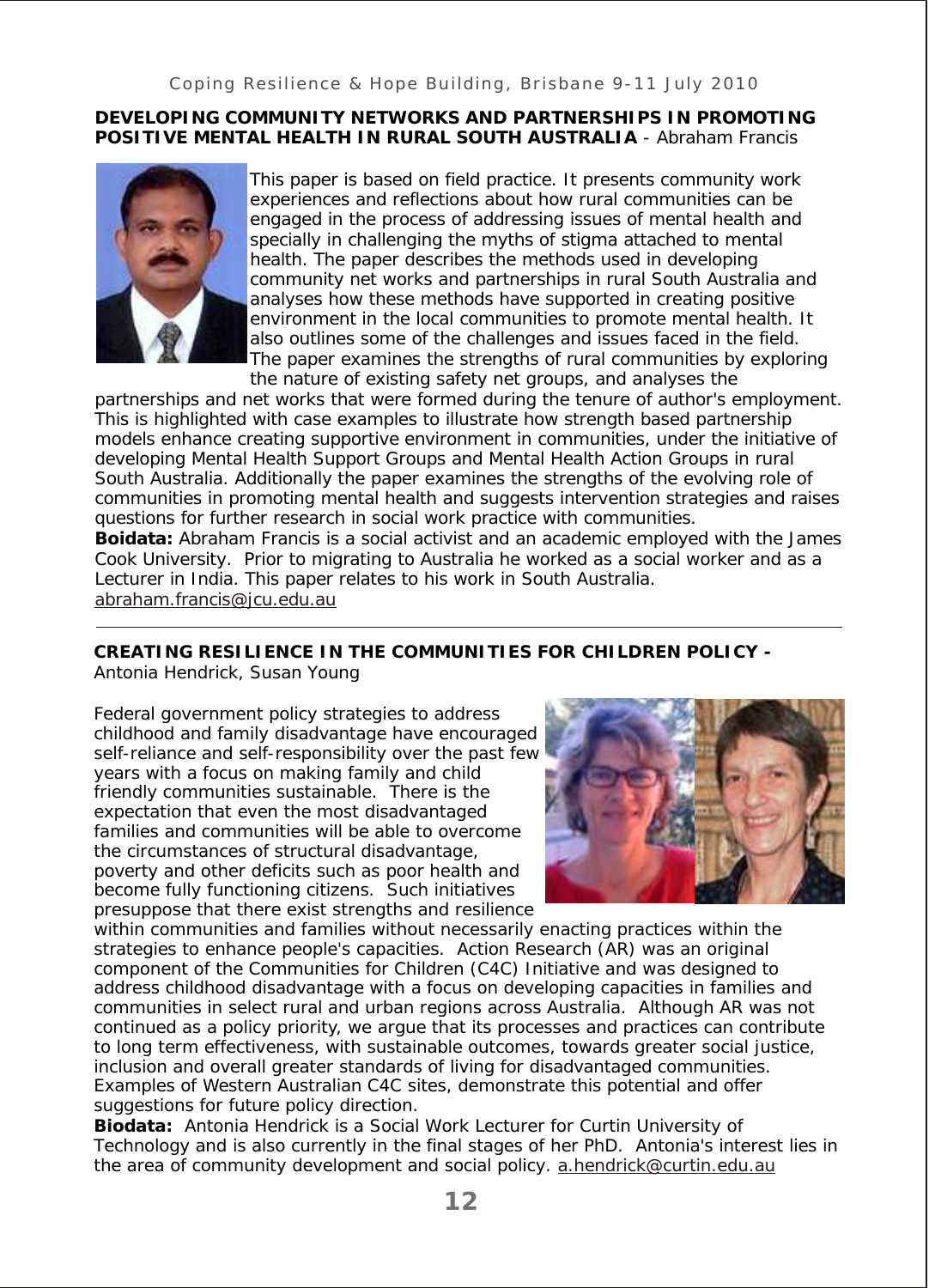**"IN THE SHADOWS ... ART THAT REVEALS, TRANSFORMS AND RESTORES"?** *Anne Riggs*



This visual presentation explores the relationship between creative arts practice and trauma, loss and grief, including the shadowy world of sexual abuse. It is an examination of what art and the artist, through collaborative creative processes, contributes to wellbeing in the aftermath of such experiences. I will speak of my recently completed PhD and the creative research projects I conducted with communities of women who had experienced trauma and loss and who carried the pain of these experiences for years afterwards. My presentation will consider how artmaking and working with an artist contributed to their capacity to live well,

better communicate and function within the world reducing isolation and debilitating feelings of loneliness and depression. In discussing the processes of creativity, I will demonstrate how this empowered participants to think, behave and relate in ways that until their participation had been elusive to them, including offering hope, belief and skills for a happier future: A remarkable shift for those who constantly lived on the brink of suicide. The presentation considers how artists delve into the shadows of what hurts, disturbs and stultifies, in order to offer something back that reveals, transforms and restores.

**Biodata:** *Anne Riggs is a visual artist with a studio practice for over twenty years and* exhibit regularly. Anne also works as a community artist. The two streams of her *artistic life are woven together in her recently completed PhD. ariggs@alphalink.com.au*

**BUILDING CHILDREN'S RESILIENCE: EARLY INTERVENTION AND STRENGTHS PRACTICE** - *Angela Cowan and Leeanne Toomey*

Traumatic experiences such as domestic violence, grief and loss or parental mental illness can negatively impact on children's cognitive, physical, social, emotional and academic functioning (Paolucci, Genuis, & Violato, 2001). Research recommends that professionals build resiliency skills in children to help them develop protective thinking and behaviours to manage stress and trauma (Berson & Baggerley 2009). This paper overviews best practice in helping children living in adverse



circumstances and presents examples of two strengths based interventions that foster resiliency in young children, engaged in a regional early intervention program. Experiences in this practice setting indicate that the interplay of children's strengths and resilience enhancing intervention strategies can empower young children experiencing stress.

**Biodata:** *Dr Angela Cowan is a caseworker with the NSW Department of Human Services, Community Services. She was a lecturer in child development for ten years and a former primary school teacher. angela.cowan@community.nsw.com.au* **Biodata:** *Leeanne Toomey (B Soc Sc) is a caseworker with the NSW Department of Human Services, experienced in family support work; grief and self esteem programs for children and a range of parenting educational strategies. leeanne.toomey@community.nsw.com.au*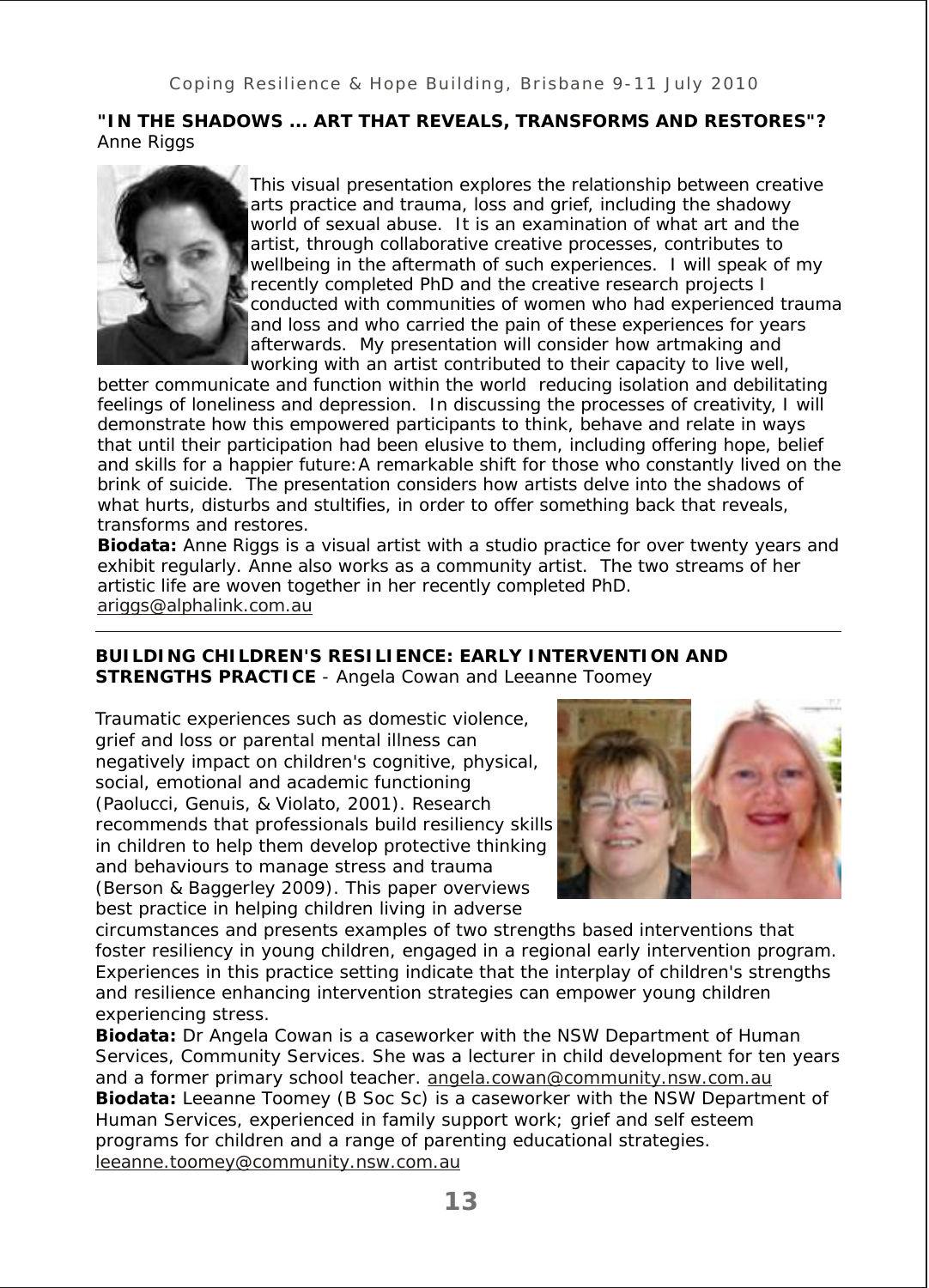**CHALLENGES AND STRENGTHS OF FAMILIES ON THE MOVE IN CHINA** - *Juan Chen*



The scope and speed of the internal migration of over 200 million people as a result of China's rapid urbanization is unprecedented in human history. Since the late 1990s, family migrations have become more common than individual migrations, and migrants are more likely to settle permanently rather than temporarily relocate in cities. This research focuses on the challenges confronting rural migrant families residing in urban China and the strategies they adopt to meet them. From July 2008 to December 2009, our research team followed 12 migrant families who lived on the outskirts of Beijing. This paper describes their migration paths, family arrangements, and

the methods they employ to confront challenges. Adopting the family strengths perspective, the study identifies the strategies employed by the migrant population to manage family life, the reliance on family networks for support, and the lack of equal access to state-provided benefits and services. The author maintains that, in addition to providing necessary family services to the migrant population and developing strength-based interventions, fundamental reforms must be enacted to abolish the urban-rural *hukou* and ensure equal distribution of benefits and access to social services.

**Biodata:** *Juan Chen, PhD, MSW is Assistant Professor, Department of Applied Social Sciences, The Hong Kong Polytechnic University, ssjuanc@polyu.edu.hk* 

**DROUGHT, INTELLECTUAL DISABILITY AND RESILIENCE IN RURAL AUSTRALIA -** *Dr Merrilyn Crichton, Professor Lesley Chenoweth*

This paper explores coping and resilience and the intersection of climate, disability and rurality. The social impact of Australia's drought is vast. In 2009 Raphael et al. found that 86.3% of people in rural and remote NSW had made profound and long term changes to their lives due to the ongoing drought. Many factors impact on people's resilience to natural disasters such as drought including gender. Unfortunately, disability is believed to have a negative impact on resilience to natural disasters such as drought (Fjord and



Manderson, 2009; Harley et al., 2008). Eley et al. (2009) found that in all regions of Australia, women are the most likely people to care for people with intellectual and developmental disability (also those who reported a belief that they must be prepared for long term drought Raphael et al., 2009), but in rural and remote Australia men are most likely to experience disability (Eley et al., 2009). This paper will explore the coping and resilience strategies of people who have an intellectual disability and their families who live in rural and remote areas of Australia affected by drought.

**Biodata:** *Merrilyn Crichton is lecturer in sociology at Charles Sturt University's Wagga Wagga campus in regional NSW (Australia). Her research interests include intellectual disability, service provision in rural and remote communities, social inclusion and rural sociology. mcrichton@csu.edu.au*

**Biodata:** *Lesley Chenoweth is the inaugural Professor of Social Work at Griffith University, Australia. Her research spans disability, human services, and rural communities. l.chenoweth@griiffith.edu.au*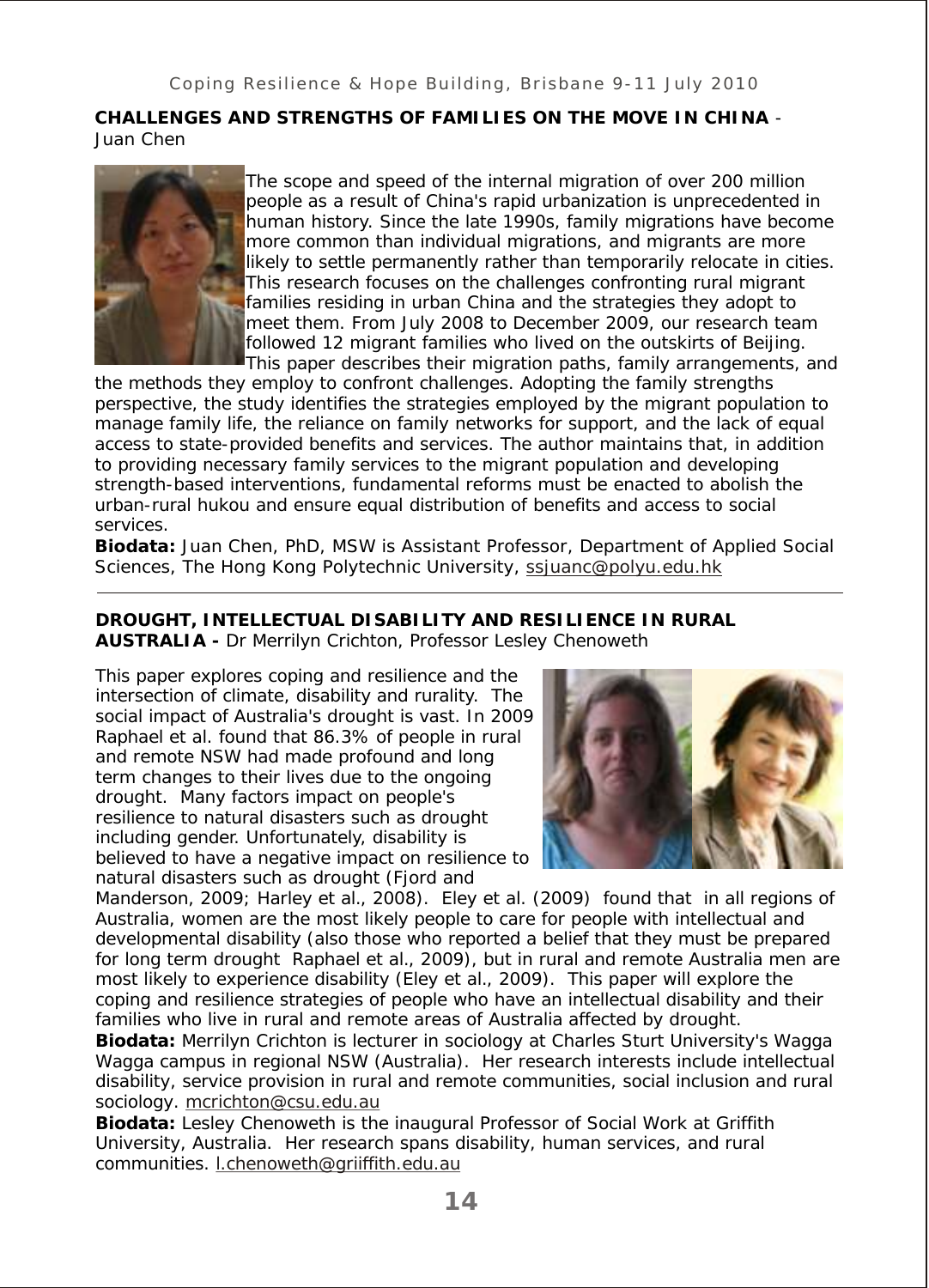**HOW DO FAMILIES COPE WHEN THEIR CHILDREN SUFFER FROM PAEDIATRIC THALASSEMIC SYNDROMES?** - *Hadiati S, Zakaria S, Rahajeng UW, Mulyani R.*



Family support has an important role in the survival rate of children who suffer from paediatric Thalassemic. As part of the treatment regime, the patient needs to receive blood transfusions regularly, usually once every three months. As the child needs to undergo pathology tests prior to each blood transfusion, each treatment usually requires two working days to complete. In Indonesia, the Thalassemic treatment is only available in certain cities, e.g. Surabaya. Families from the rural areas have to travel to the big cities and stay overnight there. They stay either with their relatives or in the hospital waiting room. In this research, the medical team investigate the role of faith in the patient's recovery

and survival. The results indicate that patient's faith and recovery are correlated. The patient's mother has an important role in the recovery. The patient' mother usually is the person who manages their daily needs, and follows up the therapy procedures. The patients learn to cope with the pain caused by the disease and the treatment procedures. As the patients grow up, they also learn to support themselves.

**THE PSYCHOLOGICAL EFFECTS OF LIVING IN AN ISOLATED TRADITIONAL ENVIRONMENT, WITHOUT MODERN APPLIANCES -** *Hadiati S,* Department of Public Health and Preventative Medicine, School of Medicine, University of Airlangga, Surabaya, Indonesia

The Baduy is a traditional ethnic tribe in West Java. They lead an isolated life away from modern influences. They are not permitted to have electricity nor appliances in their households. Many children do not go to school, despite the free education provided by the Indonesian government. Modern technology was introduced very slowly. The younger generation who learned to read and write are able to run small businesses from home and communicate with the outside world. They started to use mobile phone about five years ago. All of these modern influences were introduced discreetly, away from the public eye. There are two groups in the Baduy tribe: The inner group (Baduy dalam) and the outer group (Baduy luar). The Inner group practices stronger traditional rules compared to the Outer group. How do the tribal people find living in traditional ways in the current nuclear age? What kind of challenges do they face in their day to day life, and how do they cope with them? The research team spent three days with the Baduy tribes. The results indicated that a positive attitude and a close knit social support system are parts of the positive forces in the tribes.

**Biodata:** *Dr. Hadiati S, works at the Department of Public Health and Preventative Medicine, School of Medicine, University of Airlangga, Surabaya, Indonesia.Zakaria S, Rahajeng UW, works for the Dept of Pharmacology, University of Airlangga, Indonesia and Mulyani R is a Regitered Psychologist, Surabaya, Indonesia, nunksrh@gmail.com*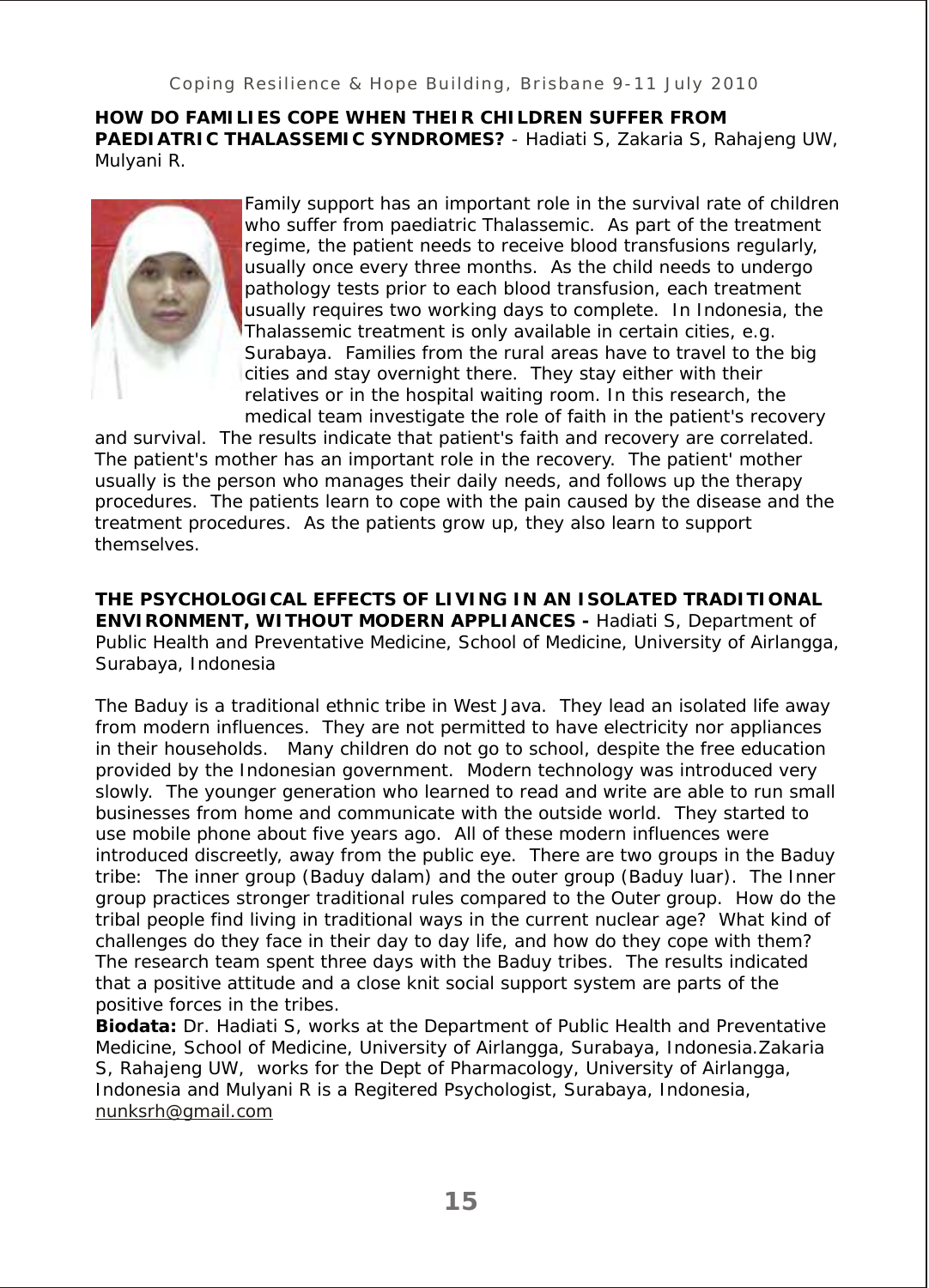#### **LIFE STRESS AND DEPRESSIVE MOOD IN LATE ADOLESCENCE: EXPLORING THE MODERATING EFFECTS OF SPIRITUALITY -** *Yu-Te Huang, Yu-Wen Chen*



Adolescents experience tremendous life stresses and are vulnerable to depressive mood. A resilience perspective stresses the importance of identifying protective factors that could mitigate the impact of risk. Spirituality is increasingly studied in the western countries has been shown to reduce the effect of risk on individual's mental health. Related research was limited in Taiwan, where this study was conducted. This study intends to examine the contribution of parentadolescence conflict, family economic stress, peer relationship stress, academic expectation stress to depressive mood among adolescents in Taiwan. Data was collected from self-report questionnaires

administered to 1,306 Taiwanese students from grades 10 to 12. 1,207 questionnaires with complete information were included in multiple regression analyses. Result indicates that after controlling for gender, age, and self-esteem, life stresses and spirituality were significantly associated with adolescent depressive mood. Spirituality moderated the effect of peer relationship stress on adolescent depressive mood. Findings suggest that spirituality is an important concept to help adolescents from being affected by life stressors. Helping professionals should incorporate this concept into their work with depressive adolescents.

**Biodata**: Mr. Huang Yu-Te is an MSW from the National Taiwan University. His practice and research interests are adolescent development, spirituality, and mental health. He spent some time in New York assisting adolescents with mental health issues. r96330008@ntu.edu.tw

**Biodata**: Professor Ms. Pro. Yu-Wen Chen Department of Social Work, National Taiwan University. yuchen@ntu.edu.tw

#### **HOW MINDSET CAN CREATE OR DISRUPT RESILIENCE AND HOPE -** *Richard Hill*

The explosive outpouring of knowledge about the brain and how mindset directly affects how the brain and body function leads us to ask not only how to make things better, but also what are we making ourselves better from? Why is our resilience so sorely tested and our hope so diminished? What led us to focus on failures rather than strengths? The Winner/Loser World Theory draws from the knowledge base of Interpersonal Neurobiology, Positive Psychology, Complexity Theory and the new field of Psychosocial Genomics to describe the damaging effects of a world where personal worth and value is often based on whether arbitrary external social measures are achieved. This mindset creates a fearful cascade of activity in the



brain and body that has an underlying and chronic impact on resilience, hope and confidence in personal strengths. The natural, healthy and strength based processes are readily enabled when in the positively engaged mindset of personal challenge and endeavour. A simple set of self-organising fundamentals will be shown that can shift our mindset rapidly and readily into a space where resilience, hope and personal strengths become the foundations of daily life rather than an aching need.

**Biodata:** *Richard Hill MA is internationally regarded in the neuroscience of psychotherapy. H e is a member of the Global Association for Interpersonal richhill@iinet.net.au How the 'real world' Is Driving Us Crazy! is for the general reader. Neurobiology Studies, The NeuroLeadership Institute and the International Psychosocial Genomics Research Group. He is published in magazines and journals. His latest book*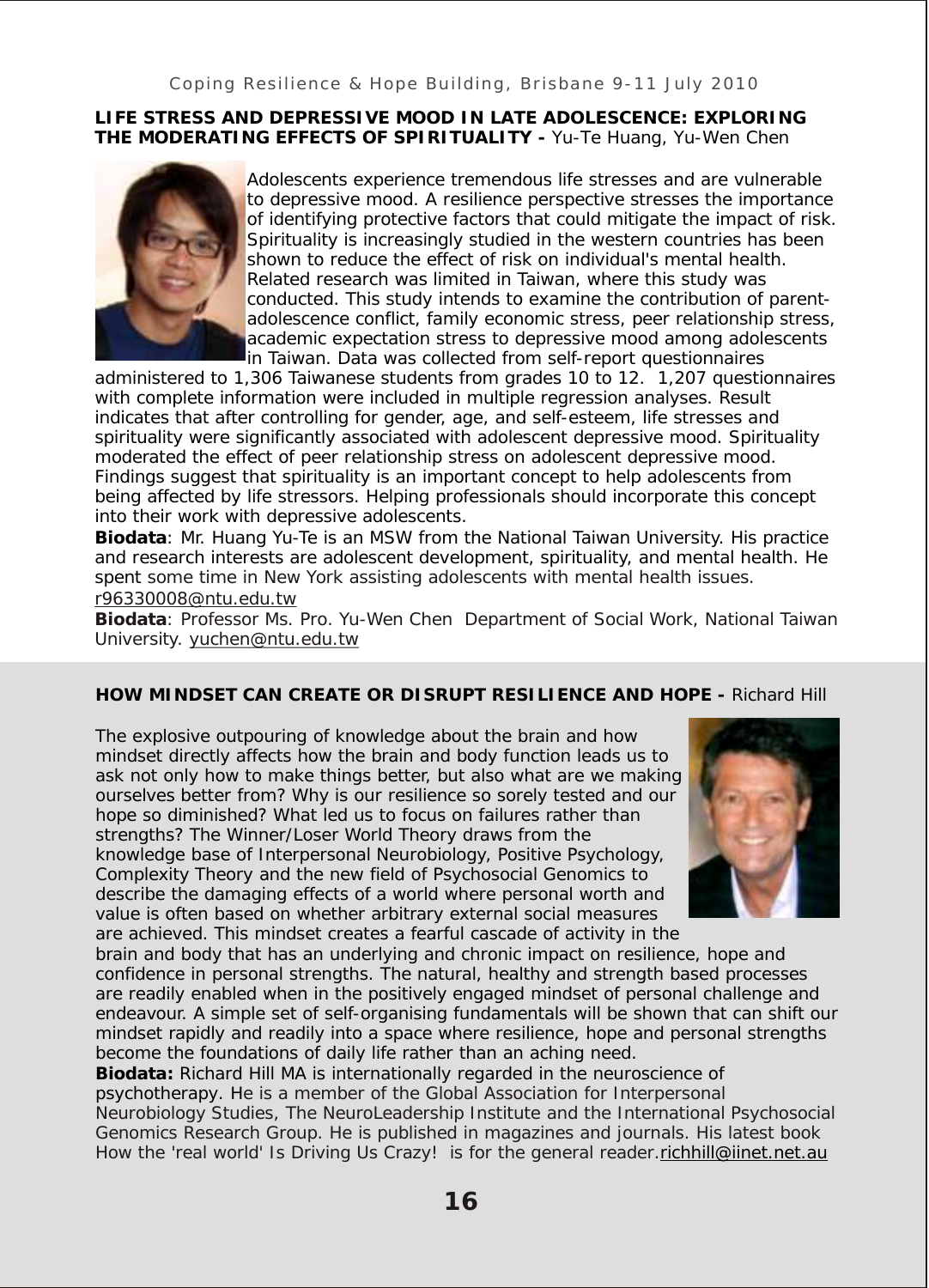**HOPE-ORIENTED PARENTS EDUCATION (H.O.P.E.) FOR FAMILIES IN HONG KONG** *Dr. Samuel M. Y. Ho, Ms. Yvonne T. C. Chak, Ms. Ip Yee Fun, & Ms. Claudia P. Y. Wong*



Children's resilience in facing adversities is perhaps one of the vital strengths that need to be fostered before they enter the stage of adolescence, a period with increasing exposure to the outside world. We have developed a four-session Hope Oriented Parents Education (H.O.P.E.) program for families in Hong Kong. 94 parents and one of their children aged between 8 to10 years old were randomly assigned to either an intervention or waitlist control group. Parents in the intervention group received the H.O.P.E. training program for four weeks. They were then asked to do hope story telling intervention with their children for another four weeks. Both parents and their children received pre- and post-training assessments on hope, happiness, and harmony. Our results showed that parents had

an increase in hope level before and after the H.O.P.E. program and this increase in hope level was maintained after 4 weeks. Children in the intervention group, but not children in the waitlist control group, tended to show an increase in both happiness and harmony levels after hope story telling by their parents. In the presentation, we shall describe our training program. This project is funded by the Hong Kong Jockey Club Charities Trust.

**Biodata:** *Samuel M.Y. Ho, PhD is an Associate Professor of the Department of Psychology, the University of Hong Kong. He directs the Positive Psychology Laboratory of the department and is doing research on resilience, hope, and positive intervention. Dr. Ho is a consultant of positive psychology in various organizations in Hong Kong. munyin@hkucc.hku.hk*

**IS RESILIENCE AN APPROPRIATE CONCEPT TO ATTACH TO SCHIZOPHRENIA?**  *Sue Liersch*

Receiving a diagnosis of schizophrenia can be regarded as a significantly adverse life event and is an indication that the person is regarded to be vulnerable, rather than resilient, if viewed using the stress-diathesis model, because they have responded to stress by becoming unwell rather than thriving. Is it possible then, for a person who has been diagnosed with schizophrenia to respond resiliently or to develop resilience in the journey with schizophrenia?



Fifteen people, who have been diagnosed with schizophrenia, and who have been identified by health professionals, or self-identified

as coping resiliently with their illness, were interviewed to explore what they believe resilience is and how they believe resilience has played a role in dealing successfully with schizophrenia. Results from the study support the idea that people with schizophrenia can learn to respond resiliently to the on-going challenge of that illness. Factors involved in achieving a resilient response in the face of schizophrenia have been identified as well as a framework for understanding the interplay of those factors. The identified factors will inform development of an instrument for measuring resilience for people diagnosed with schizophrenia and also link to interventions for facilitating the growth of resilience in that context.

**Biodata:** *Sue Liersch, Lectures in mental health nursing at the University of Wollongong, NSW, and is exploring resilience in the context of schizophrenia for her doctorate. Sue, a Churchill Fellow of 2008 also provides Police Force mental health and suicide assessment in the context of safe custody. sliersch@uow.edu.au*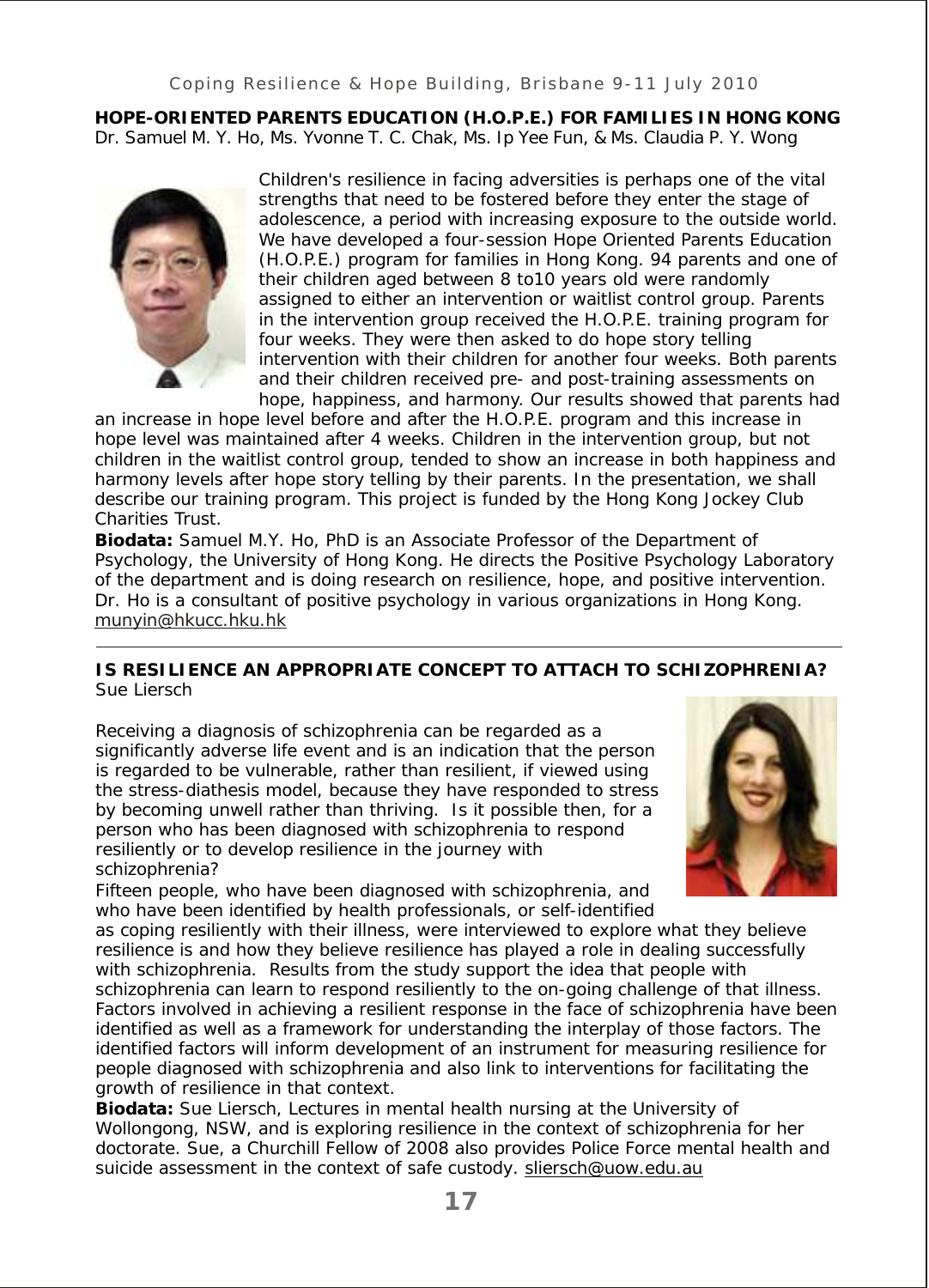**TITLE OF WORKSHOP: FOSTERING HOPE AND ACHIEVING YOUR GOALS** *Beeto Leung and Bai Yu*



According to research, hope is one of the most important character strengths in predicting happiness and depression. Moreover, accumulating evidence showed that individuals with high levels of hope tend to remain energetic and resilient even in the midst of adversity and crisis. When facing difficulties, these individuals are more capable to stay persistent in pursuing their goals, which is exactly a trait that is most desirable to our times.

In this workshop, we will share with you the construct

of hope; the fundamental differences between individuals with high and low levels of hope; the practical steps and tools that you can apply on a daily basis to build up your colleagues', children's and your own hope. Specifically, we will introduce some creative reading and writing exercises on using stories as means to foster hope. Throughout these practical exercises, you will gain knowledge of your own level of hope and the relevant theory; learn the skills to apply the concepts in your daily life and build up your hope. **Biodata:** *Beeto Leung and Bai Yu are currently PhD candidates of the Department of Psychology, University of Hong Kong. Their research interests are posttraumatic growth, hope, character strengths and happiness. Beeto is now finishing his thesis on hope and bullying experiences in adolescents in Hong Kong and Bai Yu is finishing hers on character strengths and psychological well-being in college students in China. beeto@hkusua@hku.hk, yubai@hkusua@hku.hk*

**ASPIRE A PATHWAY TO MENTAL HEALTH INC. -** *Travis* Radunz, *Nick McGowen*

Aspire A Pathway to Mental Health Inc. is an NGO service that is based in Southwest Victoria and statewide in Tasmania. Whilst on the Aspire program in Tasmania participants are asked to develop an Overall Rehabilitation Goal using the Boston Model. Participants are encouraged by their support workers to build upon their strengths to achieve their goals. This in turn brings an increase in participant's motivation and hope for the future. The Tasmanian service was initiated in 2005, since November of that year Aspire has utilized the *WHO's Quality of Life* 



(WHOQoL) survey as a tool to quantitatively measure participant's perceived quality of life whilst being on our program. The results from WHOQoL data thus far have shown that a majority of participants have had an increase in their perceived quality of life in the areas of physical health, psychological health, social relationships and their environment. The presentation will be a brief explanation of Aspire, the Boston Model and how this contributes to the road to recovery. The conclusion will be an explanation of the WHOQoL tool in context with the Aspire program, with the statistics collected thus far from the WHOQoL survey being shown.

**Biodata:** *Travis Radunz graduated with a Bachelor of Social Work with Honours in 2007 and has been working in Mental Health Rehabilitation with Aspire for 2 years. He has a strong interest in social justice and the consumer rights movement. tradunz@aspire.org.au*

**Biodata:** *Nick McGowen graduated with a Bachelor of Social Work in 2007. Since that time he has been working at Aspire. Nick has a passion for instilling hope in participants to see that recovery from a mental illness is not just possible but very achievable. nmcgowan@aspire.org.au*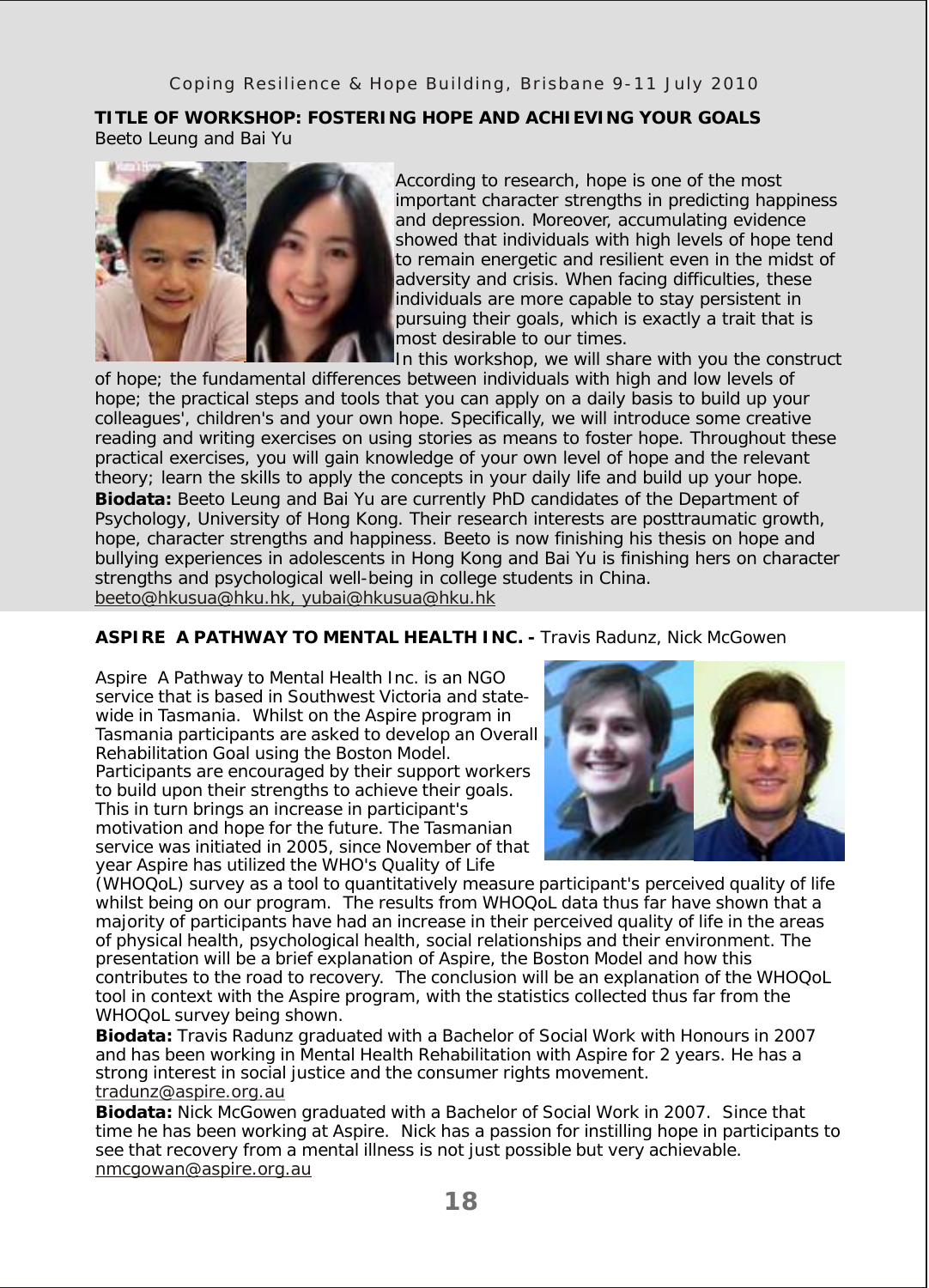**BUILDING COMMUNITY RESILIENCE FOR MITIGATION OF DISASTER; AN OVERVIEW** - Dr*. G. C. Mohanta*



Building community resilience is one of the major challenges for the government, NGOs and social service organisations in the world. Resilience is the capacity of a community to survive, adapt and bounce back from a crisis or disaster. Resilience can be conceptualized along three dimensions physical, emotional and cultural. Physical resilience refers to the ability of a city or community to rebuild its physical structure. Emotional resilience refers to the ability of individuals, families and communities to cope and heal from trauma. Cultural resilience refers to the ability of customs, traditions, languages or religions to survive and evolve. Four properties of resilience are robustness (strength to withstand certain level of stress), rapidity (responding in a timely manner

to contain loss and avoid disruption), redundancy (the extent to which elements, systems etc are substitutable), and resourcefulness (the capacity to identify problems, establish priorities and mobilize resources). To build community resilience, we should reduce the risk to individuals & communities; have in place social networks, leadership & accountability, cooperation & coordination, clearly defined mandates, communication & transparency, fairness, continuous learning, belief systems, conducive environment & lifestyle, infrastructure & support services, positive outlook, sense of purpose and diverse & innovative economy.

**Bioadata:** *Dr. G C Mohanta is Director, Safety & Environmental Engineering and Director, Planning & Resources in Defence Research & Development Laboratory, Hyderabad, India. He has 35 years experience in Planning, Production and Human Resource Management, Safety & Environmental Engineering. mohantag@yahoo.com*

**ONLINE NETWORKS: EXPLORING THE RELATIVE IMPORTANCE OF PROFESSIONAL COMMUNITIES IN ENHANCING RESILIENCE -** *Lisa Papatraianou & Ed Carson*

Research over the past decade has investigated organisational or workplace resilience to address high attrition rates of human service professionals. Previous research has concerned teachers, social workers, child protection workers and nurses, focusing on exploring the links between worker resilience; the successful navigation of workplace challenges; and workers continuing in their chosen professions. Organisational processes such as mentoring, professional development, on the job training and supervisory practices are captured in research as resilience enhancing, while informal processes, such as the knowledge gained from each other through professional communities, are not often explicitly documented. The shift in



landscape of social interactions to online formats requires further research. This paper considers how formal and informal knowledge generation and transmission can be mediated by various modes of communication among workers and their contacts. In particular, it explores the permeability of professional communities by examining whether online communication encourages workers to share workplace practices with nonprofessionals. This paper concludes by drawing on Granovetter's theory of 'the strength of weak ties' to explore the informal consolidation processes of formal knowledge, in an effort to understand how online networks can foster worker resilience and influence worker retention.

**Bioadata:** *Lisa Papatraianou is a PhD candidate at the School of Education, University of South Australia. Lisa currently tutors and provides research assistance. Her research interests include human resilience, teacher resilience, social aspects of technology, online research ethics and qualitative research methods. lisa.papaanou@.unisa.edu.au* **Biodata:** *Ed Carson is Professor of Social Policy at University of South Australia.*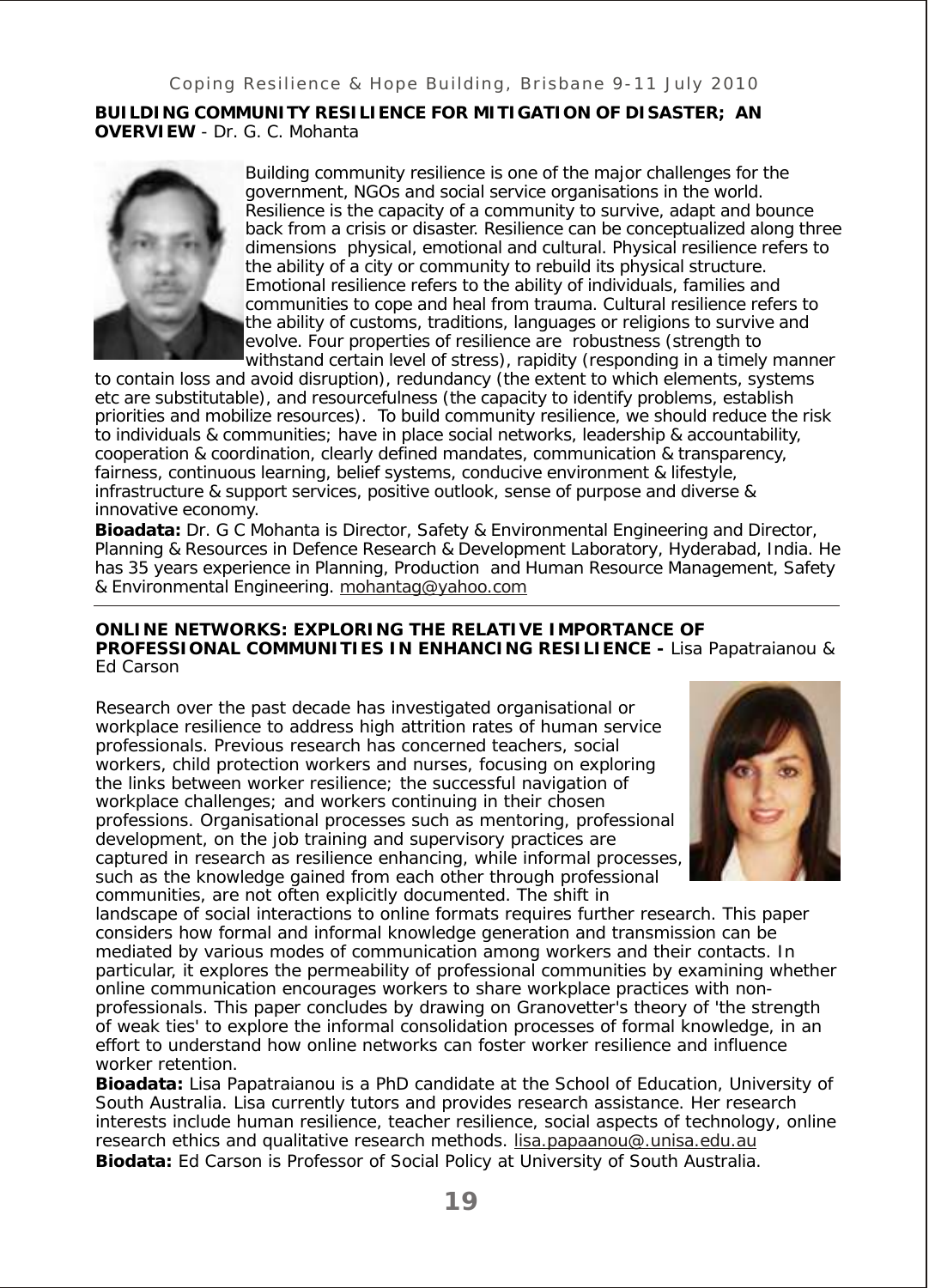#### **WHAT'S HOPE GOT TO DO WITH IT: COPING, RESILIENCE AND HOPE FOR MOTHERS OF A CHILD WITH DISABILITY? -** *Lorelei Carpenter and elke emerald*



This paper is an exploration of the theoretical grounds of resilience and hope. In our previous work with women who mother children with ADHD or ASD we found that many women are themselves disabled by their child's disability; they are isolated, marginalised and silenced (Carpenter & emerald 2009; Carpenter & Austin 2007). Yet, these women persevere in the face of the ongoing challenges of mothering a child with a disability. We now ask: is this resilience they show, or hope or is it something else again? Using a narrative inquiry methodology

we reflect on the women's experience and focus on one particular case study: Coralie speaks of resilience, hope and belief as she copes with the challenges presented through mothering her son, Adam. For Coralie, hope enables her to envision a future for her son yet she told us "It is more than hope". Her working definition of hope captures the sense that the hope has to be realistic and this introduces a deeper foundation to her resilience. We use her story to unpack the meaning of coping, resilience and hope for Coralie and reflect on resilience and hope for the many women we met. A deliberate aim of our work is to celebrate these remarkable women and give them voice.

**Biodata:** *Dr Lorelei Carpenter teaches in special education and educational counselling at Griffith University School of Education and Professional Studies. Her recent research examines the social and political conditions of mothering, especially in the context of a child with disability. Dr Carpenter is currently examining the concept of resilience in this context. l.carpenter@griffith.edu.au*

**Biodata:** *elke emerald teaches in research methodology and communication at Griffith University School of Education and Professional Studies. The recently published book Stories from the Margin with colleague, Dr Lorerlei Carpenter, examines the context of mothering a child with ADHD or ASD. elke emerald formerly published as Helena Austin. e.emerald@griffith.edu.au*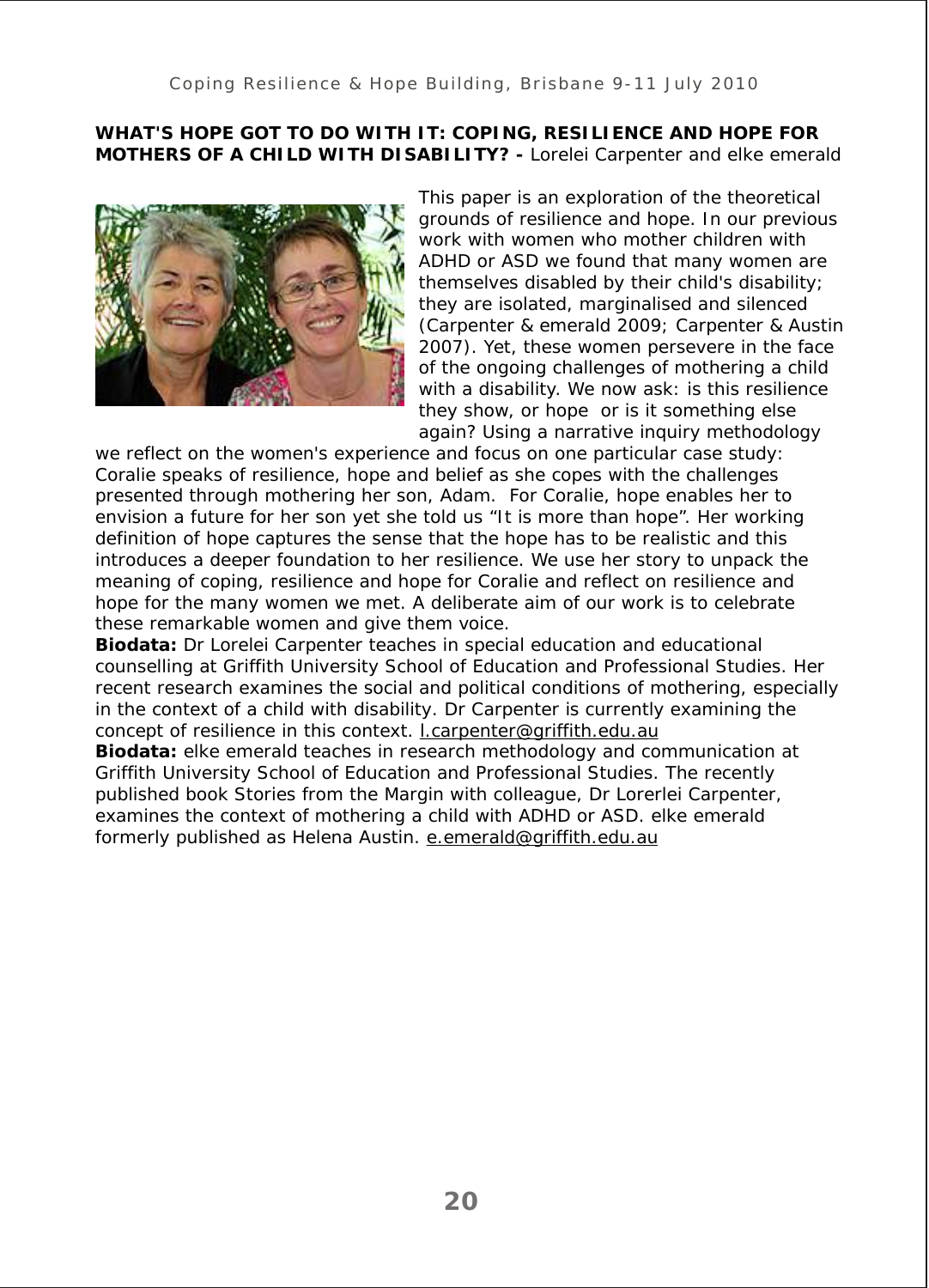#### **BUILDING EMOTIONAL RESILIENCE BY WORKING WITH THE BODY: A BODY PSYCHOTHERAPY APPROACH TO TRAUMA RESOLUTION** *- Andrea Alexander*



The field of body orientated psychotherapy has gained considerable interest over the past decade and made significant contribution to the understanding of trauma. The body is affected by trauma and has a central role in resolving the trauma. Helplessness and lack of hope are common states in the trauma victim and gaining control of their body, emotions and mind is a vital part of the healing process. This presentation examines how working with the body can be taken a step further in recovery by going beyond body awareness and fully engaging the body in the healing process. Working in this way empowers the client as they can practise the physical exercises on their own with outcomes such as feeling vibrantly alive, hopeful, confident and more joyful. A key focus is

awareness of the body's innate restorative ability and actively encouraging it to heal by using specialised trauma release exercises. Methods introduced will include examples of physical exercises that induce shaking and trembling, discharge the freeze response, and restore emotional resiliency and physical confidence. Case studies using these techniques will be discussed together with cross cultural and clinical application. **BIODATA**: *Andrea Alexander is a Body Psychotherapist. Andrea's interest in trauma sparked when studying Core Energetics Body Psychotherapy ten years ago, and it has since become a passion. She has attended workshops internationally, exploring the latest trauma resolution techniques. andreaalexander@optusnet.com.au*

#### **THE IMPORTANCE OF HOPE IN COPING WITH CATASTROPHIC INJURY** *- Pat Dorsett*



This paper presents research findings about the role of hope in the coping process related to adjustment following catastrophic injuries such as spinal cord injury. Qualitative findings about the role of hope from the perspective of the person with spinal cord injury will be discussed. This data was collected as part of a ten year longitudinal year study of an Australian sample of 46 people who sustained spinal cord injury. Respondents were interviewed at discharge from hospital 6, 12, 24, 36, months post discharge and again at ten years post discharge. The interviews consisted of a semi structured qualitative interview focusing on the adjustment process. It was found that 73% of the participants identified hope as an essential factor that helped them following their injury. Three

main foci of hope emerged from the data set: 1.Hope for a full and complete recovery 2.Hope for a cure for spinal cord injury 3.Hope for a future life that was satisfying. For many hope continued to be important in helping them cope with the long-term consequences of their injuries. The respondents identified the importance of hope in their overall adjustment and coping process. Implications for working with people who sustain catastrophic injuries such as spinal cord injury are discussed.

**Biodata**: *Pat is senior lecturer in the Griffith University, School of Human Services and Social Work with extensive experience in working with people with spinal cord injury. Her research interests include the links between the coping process and rehabilitation outcomes for people with severe acquired disability. P.dorsett@griffith.edu.au*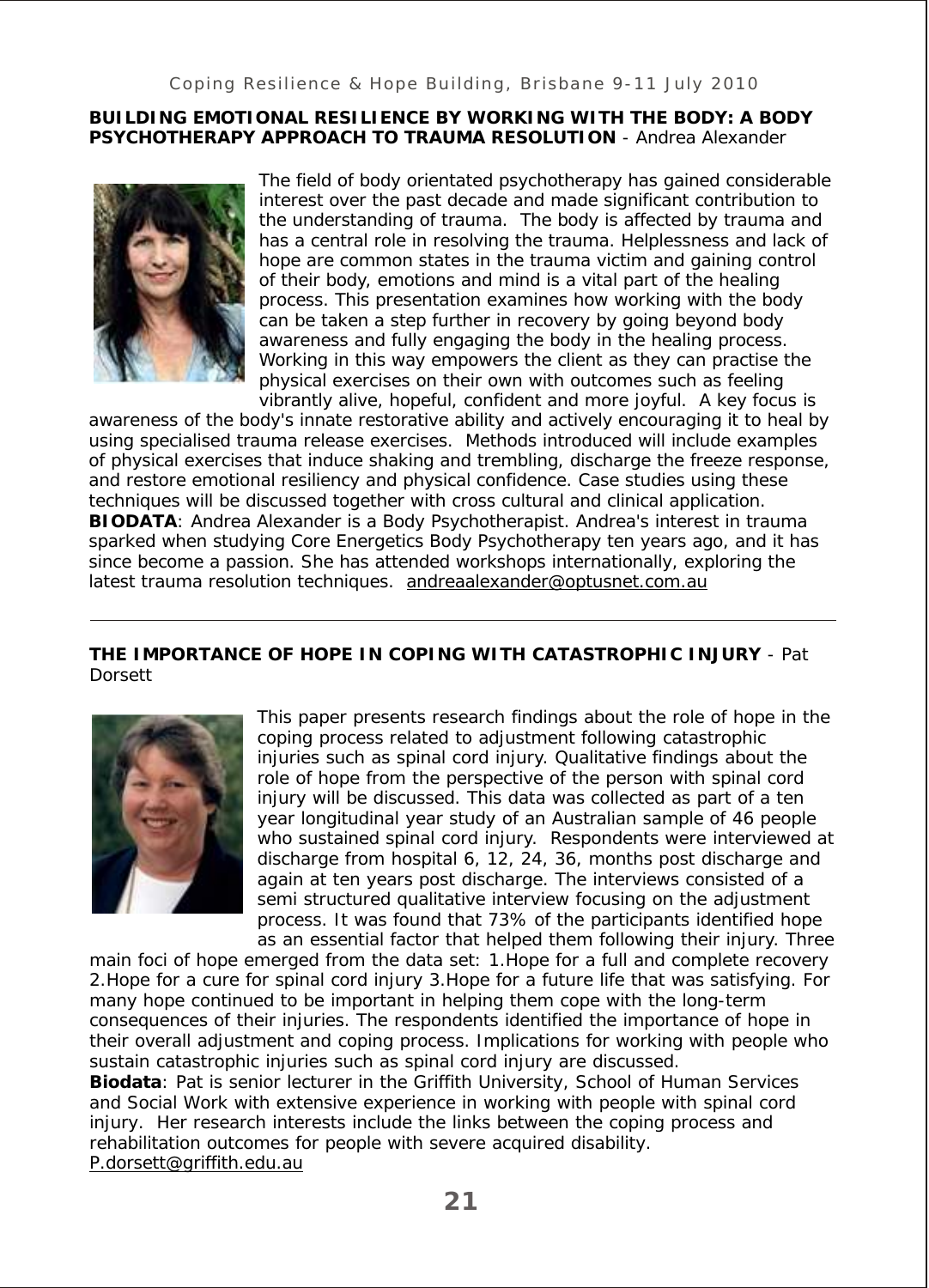**RECOVERY AND EMPOWERMENT: LETTING THE BODY LEAD -** Karen Fagerstorm



Experiences that generate hope and counter helplessness contribute to recovery from trauma. In coping with hardship, trauma and loss, people benefit when they can be active or take action to help restore their sense of personal agency and effectiveness. Activities that provide immediate, noticeable positive effects in sense of wellbeing and that promote restoration and recovery of "self" counteract the sense of powerlessness identified with trauma. What kinds of programs help people to be active players in their own recovery, calling on their own strengths and capacities in the service of repairing damage and building a preferred future?

There is growing interest in therapeutic programs featuring physical activities that are recreational and skill building. Yoga programs serve a spectrum from war veterans to domestic abuse victims. Skiing, hiking and biking programs are developed for soldiers recovering from traumatic injuries (both physical and emotional) as well as for underserved, disadvantaged or troubled youth. Surveying a range of such programs, I will consider underlying rational for these as well as cross cultural issues relating to adaptability to many settings. I will explore evidence that such programs aid significantly in recovery from trauma and discuss these programs as examples of "strengths oriented" strategies.

**Biodata:** *Dr. Karen Fagerstrom, psychologist from Berkeley, California, has specialized in working with divorcing families. Additionally, working internationally with an INGO, she developed and directed peacebuilding summer camp programs for children of diverse ethnic and religious backgrounds in the war-torn Balkans. kfagerstrom@gmail.com*

**PSYCHOLOGICAL STRENGTHS AND HEALTH OF PEOPLE OVER 65 YEARS LIVING IN THE COMMUNITY -** *Coralie Graham*

The potential for spiraling health care costs of the ageing baby boomer cohort has provided impetus for research into this group. Overseas research indicates a positive association between a number of psychological strengths and health. The current triangulated 2 Phase study investigates the psychological strengths that older adults use to maintain their health and quality of life. This methodology provided a deeper insight into the concepts and cross validation of results. The analysis of the interviews of 10 older adults in Phase 1 found that adaptability, positive outlook, social



connectedness, and spirituality, in addition to receipt of support services were important to maintaining health, quality of life and the ability for over 65 to remain independent in their own home and community. The quantitative Phase 2 of this study investigated the degree of relationship between resilience, optimism and health and surveyed 620 older adults by mail. Data analysis using multiple regression, identified resilience as a predictor of better self reported mental and physical health. Research indicates that multiple strengths are able to be enhanced with minimal intervention, and their positive relationship with health status, the potential for flow on financial savings in the promotion of health and satisfaction is huge.

**Biodata:** *Coralie Graham, Lecturer, is a Registered Nurse and Registered Psychologist, by training undertaking her PhD at the University of Southern Queensland, Toowoomba, Queensland. Coralie combines her interest in health of older adults and positive psychology. grahamco@usq.edu.au*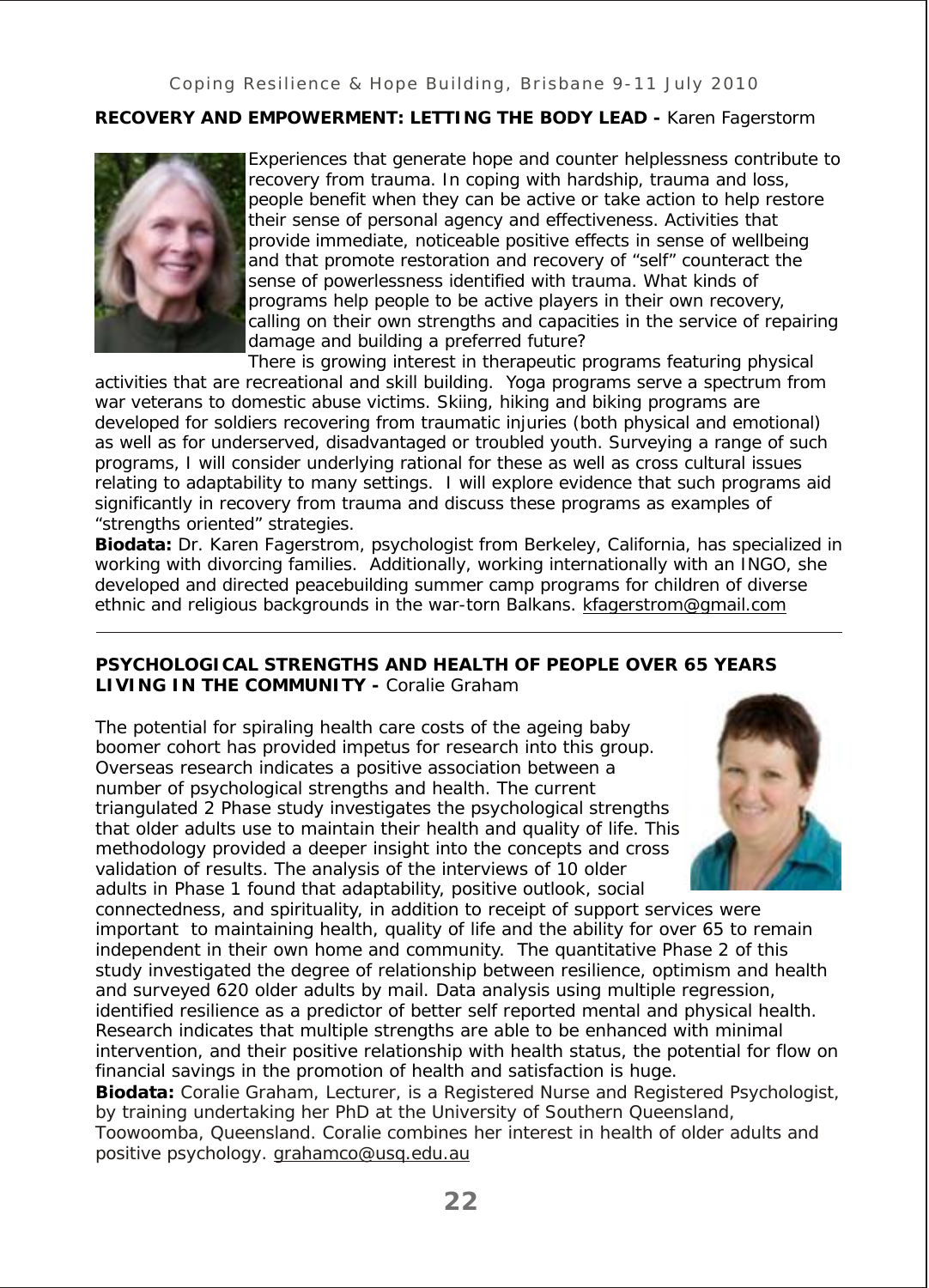**I'VE STOPPED WAITING: MOVING FORWARD AFTER ESTRANGEMENT FROM AN ADULT CHILD -** *Kylie Agllias*



The experience of being "cut-off" or estranged from an adult-child can be devastating. It is characterised by loss of emotional intimacy, lack of contact, and **the relationship being viewed as unsatisfactory.** It is an ambiguous loss because the adult-child is physically absent, but also psychologically or emotionally present in the older parent's life. It is a loss that is rarely recognised by others, and there are no social rituals to mark the grief associated with it. Ambiguous loss and disenfranchised grief are powerful barriers to coping and grieving. This paper will report on findings from an interpretive phenomenological study with twenty-six participants aged over 60 years, who were estranged from an adult-child. Participants stated

that the effects of estrangement never fully dissipated, but over time most had started to accept their inability to change the situation. They spoke about a number of strategies that helped them to live a good life and to deal with the absence of their child (and in many cases grandchildren). These included; establishing boundaries, minimising triggers for pain, keeping busy, and nurturing relationships with special people. **Biodata:** *Kylie Agllias is a social work lecturer and doctoral candidate at the University of Newcastle, School of Humanities and Social Sciences, Australia. Her doctoral topic is the experience of family estrangement in later life. Kylie.Agllias@newcastle.edu.au*

**COMMUNITY DESIGNED ICT'S FOR BUILDING RESILIENCE: THE GRANITENET PROJECT.** *Kath McLachlan and Christine King*

Rural communities, such as Stanthorpe in SW Queensland have faced challenges on social, environmental, cultural and economic fronts, and found the means to "bounce back" from adversity. From 2003 2006 "A Stanthorpe study" was conducted by a collaborative research team (Hegney, Ross, Baker, Rogers-Clark, King, Buikstra et.al. 2008), which identified personal and community resilience factors that enhance psychological wellness. This paper explores the occurrence of these eleven identified factors in



relation to another collaborative participatory action research project that began in 2006, that aims to build capacity and strengthen resilience through the use of ICT. The GraniteNet project is a "grass roots" initiative that has used "insider' and "outsider" expertise to create the vision of "A sustainable community designed, owned and managed portal, www.granitenet.com.au that will support Stanthorpe's development as a learning community." Lifelong learning principles underpin the portal concept, enhancing community connectedness through a user friendly interface and content management system.

**Biodata:** *Kathryn McLachlan is a Community Development Worker in Stanthorpe, a* **Biodata:** *Dr Christine King is a Senior Lecturer at the University of Queensland, small rural town in S/W Queensland, and a PhD candidate with the University of Queensland. Kath has been involved with the re-development of GraniteNet, a community website portal, www.granitenet.com.au cdskath@halenet.com.au specializing in participatory RD&E in agriculture and resource management. She has worked on ACIAR / AusAID projects in Cambodia, India and The Pacific Islands, leading teams of experts. christine.king@uq.edu.au*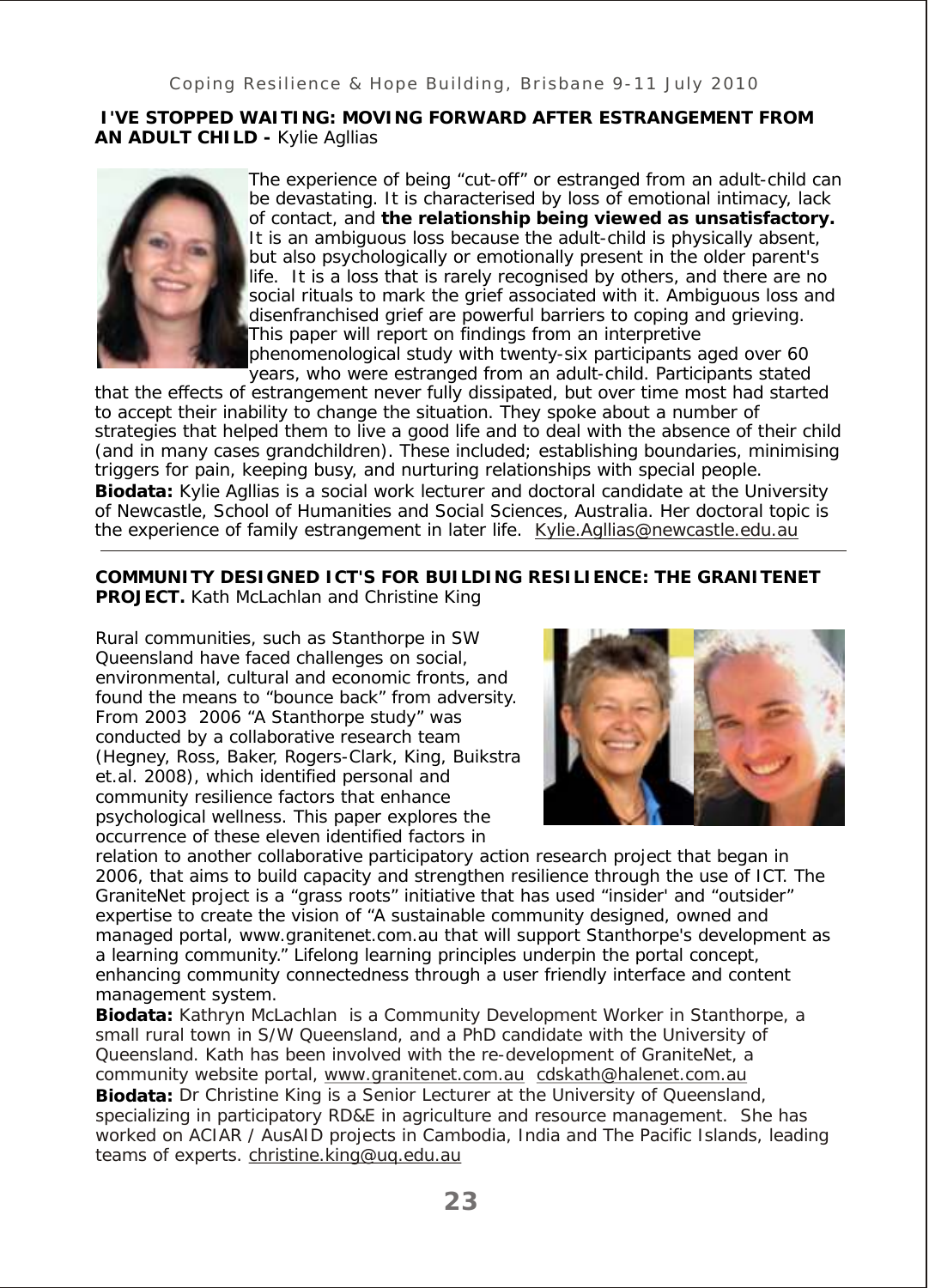#### **THE STRENGTHS AND RESILIENCE OF POVERTY STRICKEN RURAL FAMILIES AND HOW THEY SURVIVE IN SOUTH AFRICA -** *Dr. Mecuitio Motshedi*



Black families in South Africa face seemingly endless challenges, and for many years they had no resources, knowledge, skills and competence to call on in times of distress. Although these families had nothing, they survived and somehow had capacities that they used for striving towards their aspirations, the solution of their problems, meeting of their needs and the enhancement of the quality of their lives. Although the previous political system in South Africa had a dramatic impact on family life, particularly among Black South Africans, families have survived. They have taken initiatives, summoned up resources and coped. Looking at families from a

strength perspective the social worker will spend little time to understand what caused the problem and focus on uncovering their strengths. These strengths include survivor's pride, hope for the future, ability to understand another's needs and perspectives, the ability to identify and make choices about individual and family goals. This presentation will focus on the strengths of families in a deep rural area in South Africa where there are no resources and where most of them live in poverty but have survived all these years.

**Biodata:** *Dr. Mecuitio Motshedi is lecturer and Head, Department of Social Work at the North West University, South Africa. Meruitio's doctoral work has focused on povertystricken rural families and how they survive. Mosimanegape.Motshedi@nwu.ac.za*

**COMMUNITY-IN-SCHOOL, SCHOOL-IN-COMMUNITY, A Case Study** - *Mark Davidson*

Intentionally building community within a school and developing a school's interconnectedness within the local community opens both challenges and opportunities to the concept of 'school community'. The presentation will explore how the St. Paul's School community seeks to 'do things differently' rather than 'doing different things'. The two separate but complementary full time roles of the community development worker and the cultural development worker, their practice frameworks and principles, contribute new perspectives within the education context. Since establishment in 2006, St. Paul's School Community Partnerships has gradually and intentionally integrated within the daily life of the school community. Today, as an embedded program,



Community Partnerships is an integral component of a whole school focus on strengthsbased practice, seeking to build shared, sustainable community of difference. The holistic approach seeks to collaboratively build a positive learning environment and welcoming learning community, which incorporates: A shared school leadership model; Building a shared, sustainable community of difference; Cultural development within a learning context; A Behaviour Learning model combined with School-wide Positive Behaviour Support (SWPBS); Various strategies and programs for resilience and coping skills development and Staff support and peer mentoring strategies. The St. Paul's school community seeks to work with disconnection, by developing community, belonging, and shared ownership. Through discovering and highlighting the unique stories, strengths, cultures, resources, insights and experiences that exist individually and collectively, people have permission, voice, and power to address social isolation and injustices, and confidently engage as valued members in their community.

**Biodata:** *Mark Davidson, a Community Development Worker, and Scott Charles, a School Cultural Development Worker represent the St. Paul's School Community Partnerships program. Mark and Scott are both part of the school leadership team and seek to work collaboratively with school staff, students, families, local community and local agencies. mdavidson@bne.catholic.edu.au*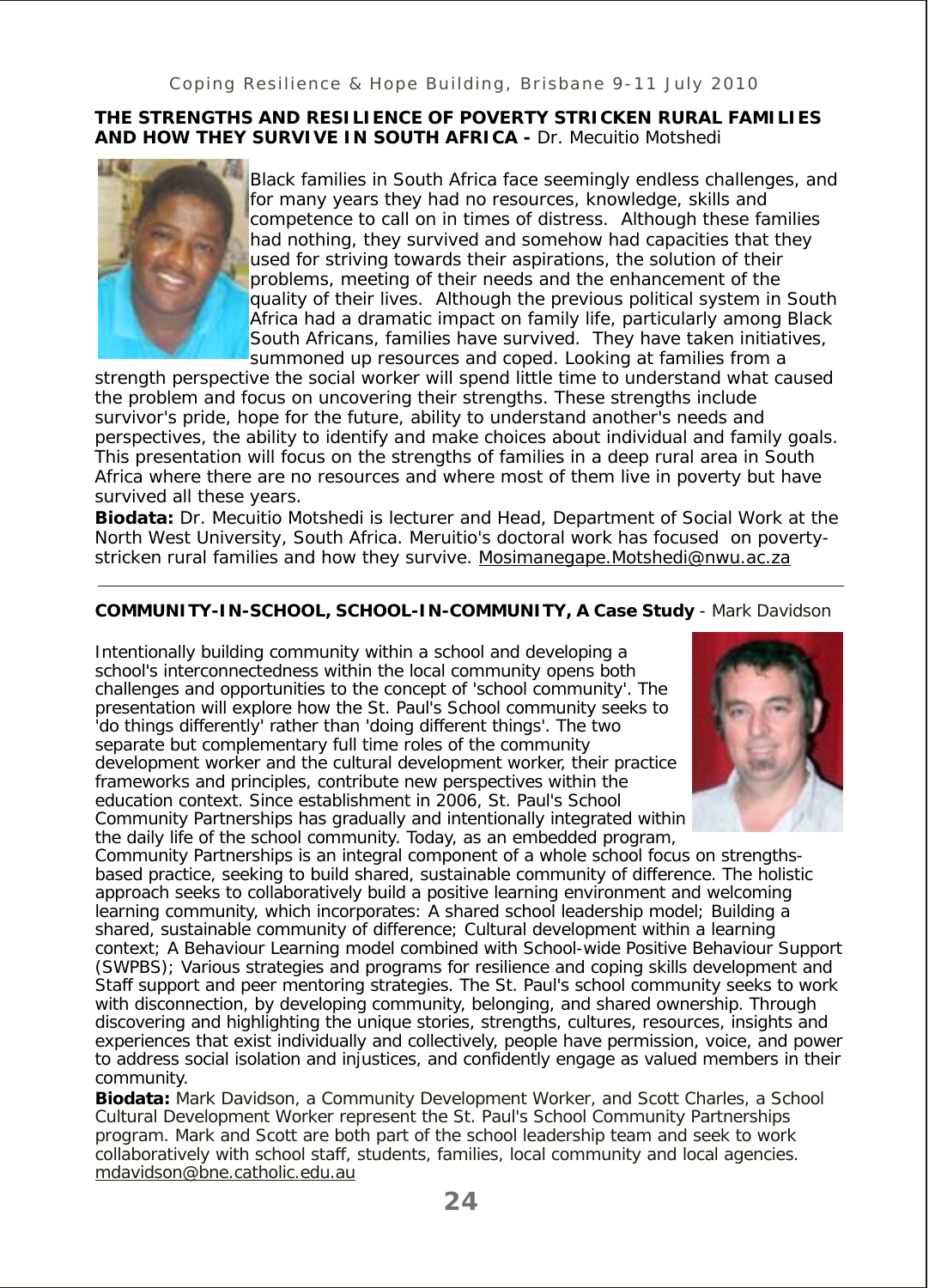**BRINGING HOPE TO DISPLACED COMMUNITIES IN NORTHERN THAILAND** - *Photchanat Intaramanon and Jon Oxford*



The village of Huai Wad was established six and a half years ago when Lahu people from four separate clusters were relocated to where the village now stands. Internally Displaced Persons (IDPs) face many challenges for survival and Huai Wad is no exception. Their greatest challenge was to ensure an adequate water supply through the dry season which lasts six months in this region of Thailand. For five years the community struggled with this problem which seemed impossible to solve within

the meagre resources. This paper will describe how the efforts of a small group of Thai and Australian volunteers combined with other partners brought hope to this IDP community in the North of Thailand through small scale projects. **Biodata:** *Intaramanon Photchanat is a lecturer at the Chiang Rai College of Agriculture and Technology as well as lecturing at the Rajabhat Chiang Rai University in*

*Human Rights. Photchanat is also the Sub Commissioner on Ethnic Issues for the National Human Rights Commission of Thailand and Director of the Centre for Sustainable Communities. http://muaykae.ning.com, http://muaykae.blogspot.com* **Biodata:** *Jon Oxford is Director of the Technical Education and branch, within the Department of Transport and Main Roads, Queensland Innovation Government.. Jon is also the Program Director for the Centre for Sustainable Communities Thailand. jon.c.oxford@tmr.qld.gov.au*

#### **BUILDING YOUNG PEOPLE'S RESILIENCE IN A POVERTY-STRICKEN COMMUNITY: A STRENGTHS-BASED APPROACH -** *Nompumelelo Thabethe*

In South Africa, recent statistics indicate that unemployment remains a formidable challenge, particularly among young people. This paper presents findings of a project that engenders resilience in young people through job creation in a rural community. The study methodology adopted a qualitative design using observations, documentary analysis and in-depth individual interviews with a sample of 23 respondents in six micro-credit projects. The findings demonstrate how young people use their skills and knowledge to integrate social and economic objectives to ultimately build resilience and hope in a community with a high rate of unemployment. Three of the projects are currently achieving their desired goals, while the



other three encounter constraints that are beyond their control such as lack of markets and electricity shortages. Despite the challenges, evidence suggests that when people build on existing strengths and resources available in the community, there is greater social cohesion and cooperation among members, thus aligning identity, purpose and action in people. Moreover, the results reveal that no matter how modest the economic benefits are, they nevertheless act as a catalyst for building resilience in marginalised contexts, thus building hope in a society organised around work.

**Biodata:** *Nompumelelo Thabethe is a lecturer in the Department of Community Development, University of KwaZulu-Natal. She started as a high school teacher in 1993 and later worked in development sector for over 10 years. She holds a qualifications in psychology, education and a Masters degree in Adult Education. Thabethe@ukzn.ac.za*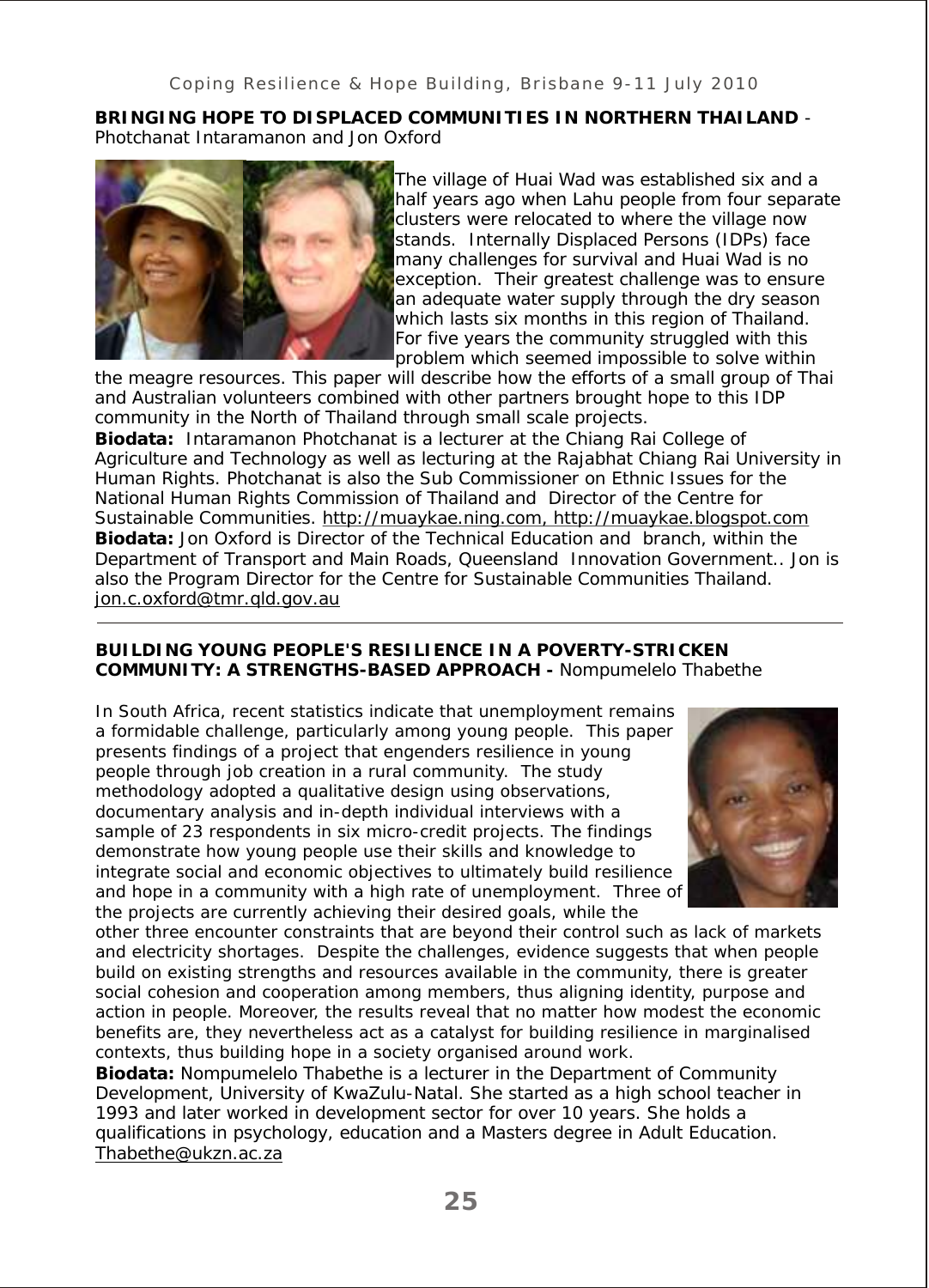*USING SOCIAL MEDIA TO REBUILD SOCIAL RESILIENCE AMONG LARGE DISPERSED POPULATIONS: THE CHALLENGE OF CLIMATE CHANGE IN RURAL AUSTRALIA* **-** *Terry Reilly*



Australian Governments must find new policy tools to more directly manage the social and economic effects of climate change on the vast and dispersed rural populations. This paper outlines one such experiment in southern NSW *Squawk.com* a social network designed to assist local communities rebuild key components of social resilience such as "leadership" while helping stem the social health demands on health and welfare organizations. In the first section the paper outlines the decline in social resilience in these communities, especially the loss of local leadership. The second section of the paper reviews the shortcomings of the dominant *Disaster Recovery* Model adopted by all the governments (and the communities).The third section examines

the evolution of Squawk.com which will go live February this year. The paper describes how Squawk is to rebuild "leadership" by developing *Communities of Interest* (among farmers, Women, Young people, Aborigines, government workers , commercial & professional groups) across the region using social media tools; and by Providing the community and service agencies with a point of engagement to create and share ideas about renewal

**Biodata:** *Dr Terry Reilly is a partner with Galbraith and Co. with responsibility for the Social Media and the Sustainability Practices. With KPMG Singapore and KPMG Australia, he worked with Governments across the region to improve the delivery of Social Policy programs. terry.reilly@galbraithco.com | www.galbraithco.com*

#### **BEYOND THE BARRIERS: USING AN ASSETS BASED APPROACH IN SUPPORTING COMMUNITIES TO SUPPORT THEMSELVES** - *Dee Brooks*

This paper will discuss and explore the innovative practical experience and community research being undertaken through the ABCD Asia Pacific Network and the Family Action Centre, University of Newcastle. Asset Based Community Development (ABCD) is a process of utilising the existing assets of communities and individuals to ensure an inclusive society regardless of age, culture, economic status, location and physical ability. The process of ABCD provides key elements and principles to guide the way forward to help ourselves and others discover and mobilise community strengths. Dee Brooks from the Family Action Centre will discuss the



various methods of how ABCD has been successfully utilised when working with transient communities living on caravan parks in the Hunter Valley. She will highlight how it is possible to use an asset and strengths-based approach to assist with disaster management planning and domestic and family violence issues. This paper will examine the benefits of participatory leadership and the role of ABCD in supporting communities. It will explore how through this approach, residents can utilise their own skills and abilities to be empowered and ultimately transform their lives!

**Biodata:** *Dee Brooks is a passionate community worker with the Family Action Centre, University of Newcastle who believes everyone has gifts and abilities to share. Dee's background is; youth work, community research and community development. She coordinates the B.I.G. project, working with residents of caravan parks. Dee is the*  Facilitator of the ABCD Asia Pacific Network, an accredited ABCD Trainer and Art of *Hosting Facilitator. Dee.Brooks@newcastle.edu.au*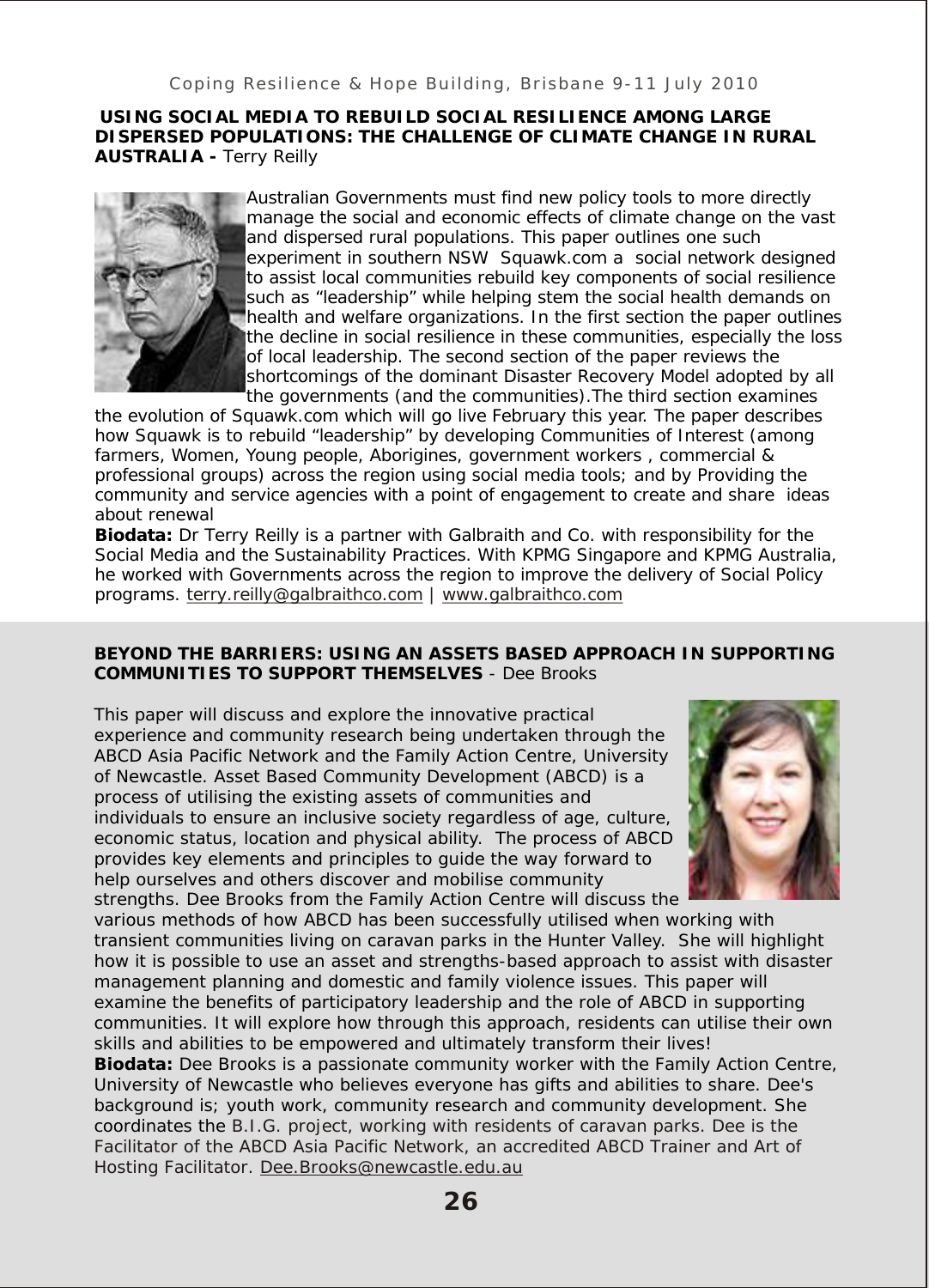#### **THE RESILIENCE DOUGHNUT: A STRENGTHS-BASED MODEL FOR BUILDING RESILIENCE IN CHILDREN AND ADOLESCENTS -** *Ruth Fordyce*



The Resilience Doughnut is a practical, strengths-based model for building resilience in children and young people. Clinical psychologist Lyn Worsley created the model after examining both Australian and international research conducted with resilient young people. Lyn Worsley is now working with the University of Sydney's school of Education and Social Work in a PhD research project examining the efficacy of the Resilience Doughnut as an educational tool and a therapeutic intervention. The Resilience Doughnut considers how to enhance internal positive beliefs which were found to be common amongst resilient young people. The Resilience Doughnut also measures seven external factors in a young person's life, including

areas such as parenting, education, skills, peers and community. These seven factors each have the potential to enhance the positive beliefs within the person and thus to help the individual to develop resilience. The Resilience Doughnut focuses on identifying and working with strength factors. In particular, it is the interaction of the external protective factors that will inevitably strengthen resilience, highlight individuality and reduce the stigma of inadequacy often felt by young people in a comparative world.

The Resilience Doughnut is a clear, simple yet powerful tool that fits well within strengths-based and solution-focused work.

**Biodata:** *Ruth Fordyce works at a private practice of psychologists in Sydney. Ruth is an Accredited Trainer in the Resilience Doughnut model developed by Lyn Worsley and has presented the Resilience Doughnut to parents, school students and practitioners across Australia. ruth@theresiliencedoughnut.com.au, www.theresiliencedoughnut.com.au*

#### **ART THERAPY WITH A GESTALT PERSPECTIVE -** *Yaro Starak*

This presentation will examine and develop ways and means to enhance the coping and support the resilience of people's personal abilities using art therapy as a means to enhance those abilities. Art therapy is a primary form of psychological treatment used by helping professions today, and is no longer considered an adjunct to traditional methods such as talk therapy. It carefully weaves together psychotherapy with the creative art process, and can be a highly effective way to enable healing through the exploration of verbal and non-verbal expression. Through the creation of art, we will learn the resources available to work with clients to enable a wide range of emotional and psychological needs - such as people working to cope



with mental and physical illnesses, disability, people who have experienced life traumas and for those who are seeking personal development and awareness.

**Biodata:** *Yaro is a trained Gestalt Therapist from Toronto Gestalt Institute. Since 1978 he lectured at the University of Queensland. Yaro has published books, training manuals and numerous articles in several international journals in Gestalt Therapy and Group Process, on group work, Gestalt Therapy, Family Therapy, Alternative living, Men's issues and Deep Psychology. As an accredited Values & Leadership coach and founding member of GANZ Gestalt Australia & New Zealand the accrediting body of Gestalt therapy training Institutes, Yaro offers training in Europe, Mexico and Australia, Sweden, Denmark, Germany, Estonia, Italy and Spain. http://starak.blogspot.com/*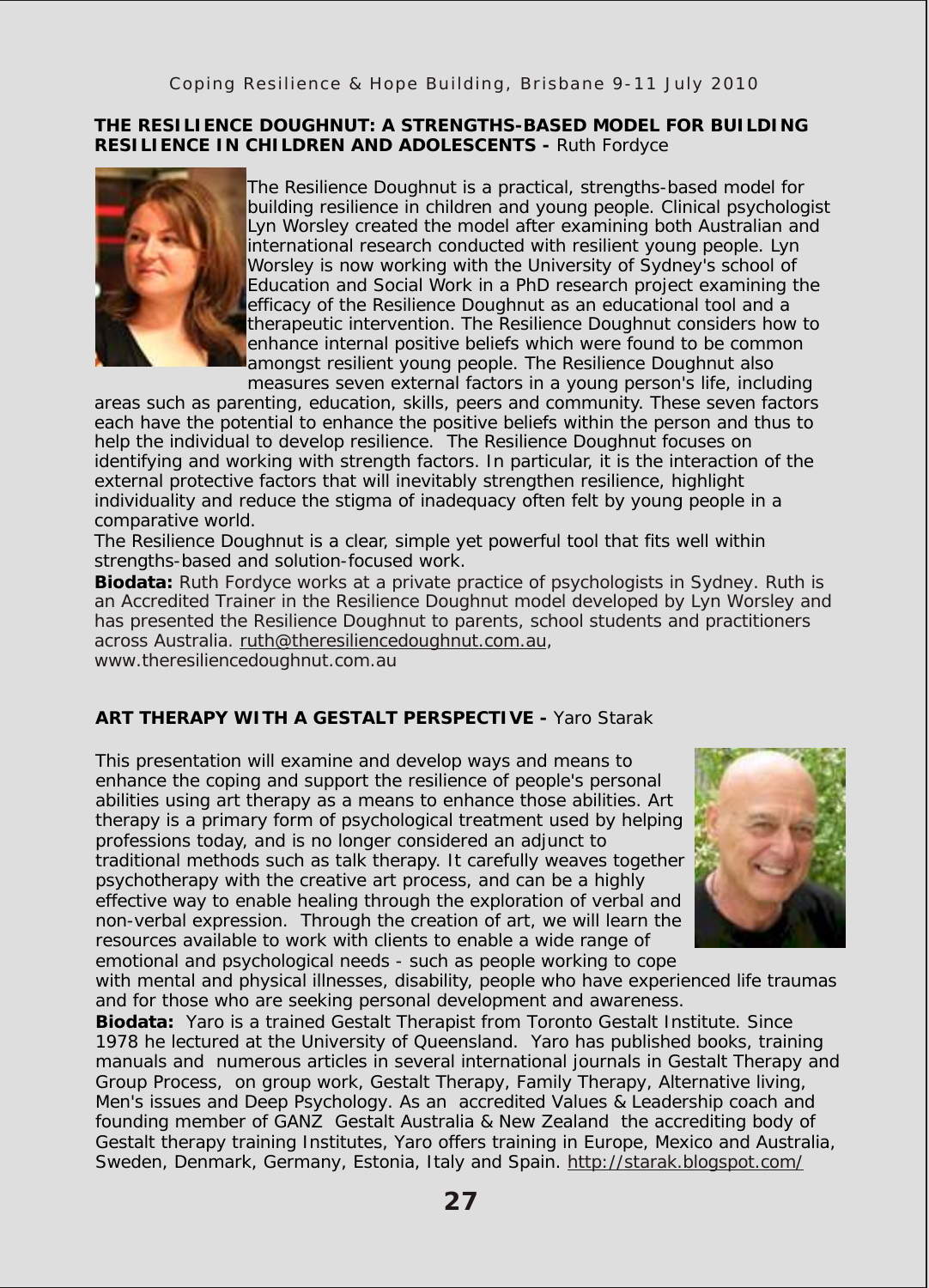#### **RESILIENCE AMONG SUDANESE IN AUSTRALIA -** *Kate Murray*



In recent years, people from Sudan have comprised a large percentage of the Australian settlement program with widespread diaspora following decades of civil war in their homeland. The majority of past research on the experiences of individuals settled through humanitarian programs has largely focused on reports of post-traumatic stress disorder and pathology resulting from prior trauma. An in-depth study using qualitative and quantitative methods was completed in 2007 to examine the individual and community experiences of Sudanese in southeast Queensland and to explore experiences of adaptation, life satisfaction, and wellbeing over and above the experiences of adversity and pathology. A

total of 90 Sudanese adults participated in the project with the principal aim of examining the impact of individual experience, community context and programming on the resettlement experience. The presentation will reflect on key themes highlighted from the research and developed in conjunction with ongoing collaboration with the Sudanese community. Key themes include the role of social ties, basic skills, and opportunities for advancement within Australian society as essential components for successful adaptation. Discussion of positive and negative factors in settlement and recommendations for future advancements in settlement practices will be provided.

**Biodata:** *Kate Murray a PhD in Clinical Psychology from Arizona State University. Her research focuses on culturally appropriate health and mental health interventions for racial and ethnic minority groups. Her work emphasizes issues related to acculturation with recent migrants and the intersection of mental and physical health. kmurray@projects.sdsu.edu*

**RESILIENCE AND COMPASSION SATISFACTION IN CLINICIANS EXPOSED TO THE 9/11 DISASTER -** *Carol Tosone*

This paper presents the results of a survey exploring the long-term impact of 9/11 on clinicians practicing and/or residing in New York City. The focus of the study was to determine what variables are associated with clinician resiliency and professional satisfaction. A total of 481 members of the National Association of Social Work Manhattan Chapter (38% response rate) replied to the mail survey. Resiliency was measured by the Connor-Davidson Resiliency Scale and compassion satisfaction was measured by the subscale of the Professional Quality of Life Scale. Both resiliency and compassion satisfaction were associated with increased age, secure attachment, lower rates of posttraumatic stress disorder, a history of personal



trauma, and advanced institute training. In response to an open-ended question regarding their 9/11 experiences, clinicians reported themes of professional posttraumatic growth, such as having greater therapeutic intimacy with patients, a renewed appreciation for their chosen profession, and a greater ability to balance personal and career demands.

**Biodata:** *Carol Tosone, Ph.D. is Associate Professor at New York University School of Social Work and recipient of the New York University Distinguished Teaching Award. She is Editor-in-Chief of the Clinical Social Work Journal and serves on the editorial boards of several professional journals. carol.tosone@nyu.edu*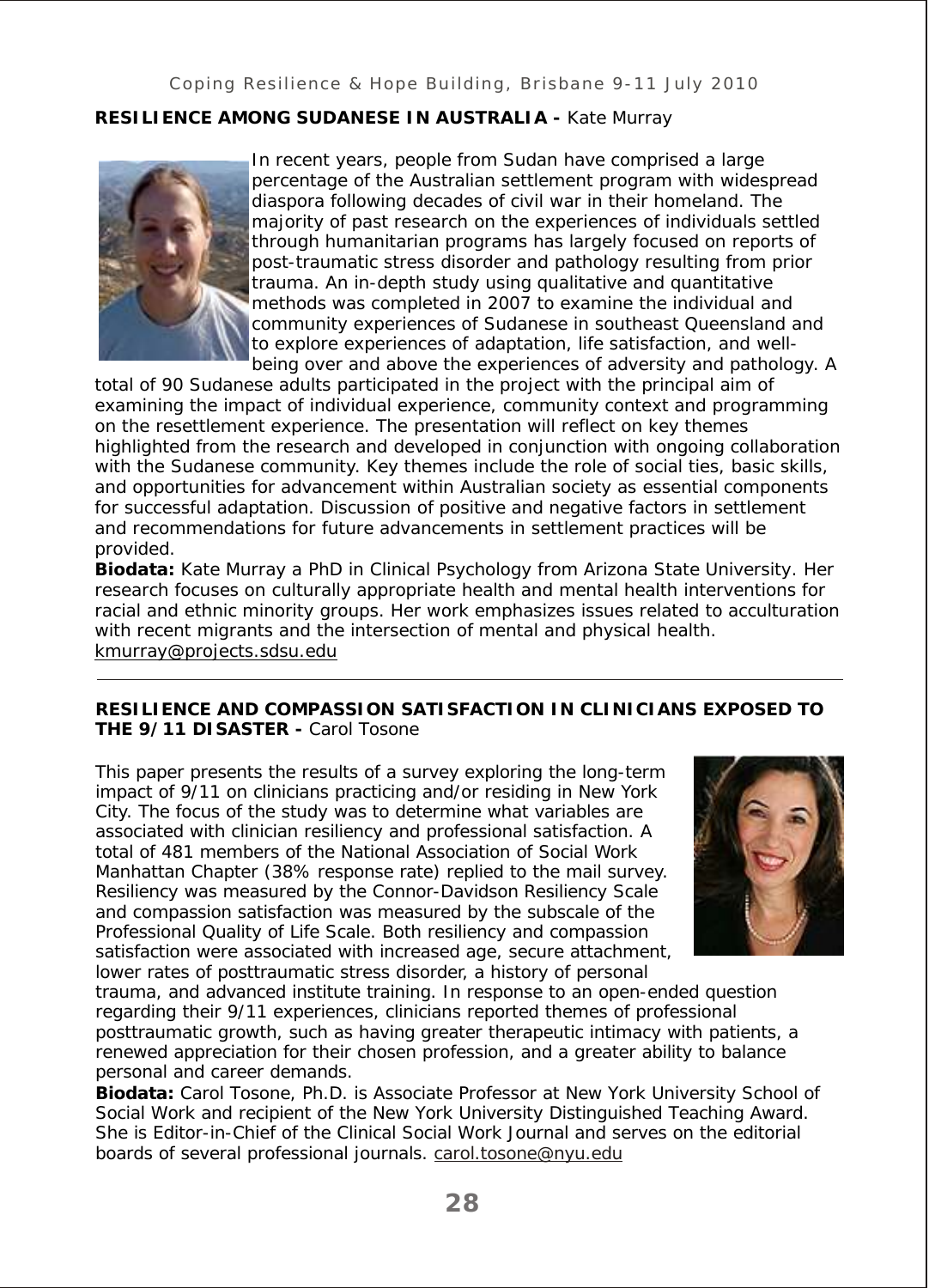**RESILIENCE AND HEALTH IN HOMELESS FAMILIES WITH ACCOMPANYING CHILDREN -** *Meredith Nirui*



The significance of homelessness is well acknowledged in the world. Of approximately 100,000 homeless people in Australia, families comprised a total of 23,000 people, including 9,543 parents and 13,401 children. This figure rose by 17% on the census night 2006 (ABS, 2008). Although homelessness is associated with a range of health and psychosocial problems, not all homeless persons experience severe problems. The main aim of this qualitative study is to examine factors that protect health and well being of this sub population of the homeless, using Antonovsky's orientation to life hypothesis. Results of in-depth interviews and focus group discussions suggest some homeless mothers were more resilient and

viewed life in a meaningful and positive way. Factors such as religion/spirituality, community network, family support, employability and past history of addiction were common denominators in those who exhibited stronger coping skills. Recommendations such as engaging and encouraging homeless mothers to take part in activities regulated and organised by the shelters, childminding facilities for mothers to attend courses to prepare for future employment, targeted programs for homeless children attending schools and provision of appropriate and accessible and affordable health programs seem to be appropriate in enhancing women's coping mechanisms.

**Biodata:** *Meredith is a public health professional with a diverse educational background. She worked as a clinician, academic, policy analyst, health outcomes coordinator and researcher. She is currently employed as the Manager of Research, SESIPHU. Her areas of interest are disadvantaged population and child health. meredith.nirui@sesiahs.health.nsw.gov.au*

**THE FRAGILE PUZZLE: A HEURISTIC APPROACH** - *Lyn Blighton*

The Fragile Puzzle™ follows an heuristic approach in that the model actively integrates theory and practice according to the clients' need. The method assumes that: people innately seek to achieve their full potential in spiritual well-being; the pathway is often blocked by fear, false pride and ego eroding spiritual energy and resulting in loss of confidence and self-esteem; this sets up self fulfilling cycles of interaction that encourage a misuse of power resulting in a loss of love; and loss of love leads to the development of fear, false pride and egotistic thinking. The Fragile Puzzle™ provides a proforma which cuts through complex communication and builds inner strength and resilience to support the person's progress towards self-discovery and



mastery over fear, false pride and ego. The process is one of maturation and skill development based on the analogy of: Strong ropes are made of weak fibres bound together- To become strong we need to recognise and accept our weaknesses and bind them in to who we are. Once we master this, all of our parts become available to us and we gain remarkable spiritual energy that we can invest into building the life we would like.

**Biodata:** *Lynne Blighton B Soc Wk, Grad Cert ASWP has worked as a social worker in England and Australia. Her passion is to create therapeutic products to market globally. Lynne has two registered trademarks which protect her intellectual property: When families are happy their radiance reflects into society™ and The Fragile Puzzle™ blighton2@aol.com*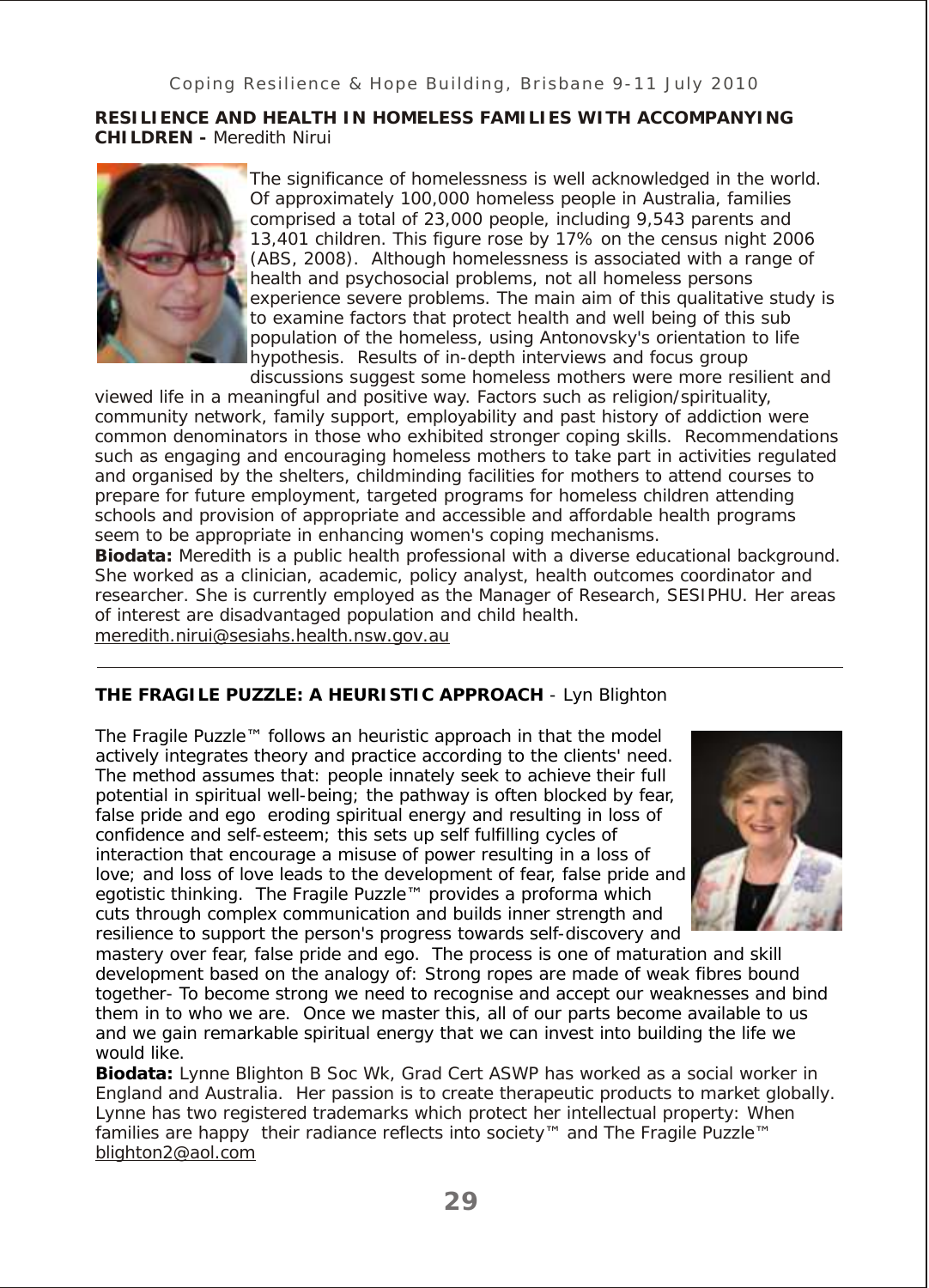**BUILDING RESILIENCE AND HOPE THROUGH FORMAL QUALIFICATIONS FOR DEVELOPMENT FACILITATORS WORKING IN ADVERSE CONDITIONS** *Beverley* - *Killian*



In a survey of development facilitators working primarily with children affected by HIV and AIDS, conflict, poverty and displacement in Africa, it was found that their lack of formal qualifications, combined with the lack of recognition of their efforts, was a primary source of stress. The survey also identified that many development facilitators live in extremely adverse circumstances and were direly in need of psychosocial support. So, as a step towards alleviating the stress of development facilitators and giving them hope about themselves and others, a certificate programme with the basic rationale was that if the development facilitators were to become more resilient and hopeful, this would be in turn cascade to the children, families, and

communities with whom they work. The theoretical orientation programme is grounded in strengths-based practice. In the pilot phase, the programme reached nearly 500 students in seven sub-Saharan African countries. Using distance learning and group participation methodologies, the students progressed through six modules: selfdevelopment and reflective practice; human rights and child protection; child and youth development; child, family and community support; community development; and finally, a service-learning module. The programme evaluation was strongly positive both in terms of the relevance of the certificate course content, and in terms of its relevance to the different forms of adversity.

**Biodata:** *Dr Beverley Killian, a Clinical Psychologist and Head of Child and Family Centre at the University of KwaZulu Natal was one of the initiators and academic coordinators of this programme. She has worked for many years with children exposed to risk and has developed various group programmes to enhance resilience. Killian@ukzn.ac.za*

**BUILDING THE RESILIENCY OF TEENAGE GIRLS AND WHAT HAPPENS WHEN THEY HAVE PURPOSE** - *Ruth Knight*

*Girls With A Purpose* has been developed to provide a relevant life skills program for young women. The program aims to address esteem needs of young women by providing with an opportunity to develop their knowledge, resilience and self worth. Central to the program's frame of reference is the Strengths-Based philosophy. Using the strengths approach, the *Girls With A Purpose* program aims to facilitate healthy discussions and experiential learning. It provides support, guidance, and boundaries for healthy development and mental health. A recent evaluation of a program run in a Queensland State High School showed that the *Girls With A Purpose* program increased the confidence and



life skills of the girls that completed the program. All of the girls felt that they more positive about their future and that the program had made a difference to their life. The program outcomes were achieved through a strengths-based approach that utilised positive reinforcement, supportive adult relationships, discussions and activities that focussed on developing social and cognitive competencies. **Biodata:** *Ruth is founder and Chairperson of Lifehouse Project Inc. Ruth has been awarded a Centenary Medal for her services to the homeless and is a recipient of the Outstanding Inspirational Role Model Award 2010 presented by the Women At Work Leadership Awards. Ruth is undertaking Doctor al studies in non-profits culture and change management. admin@lifehouse.org.au*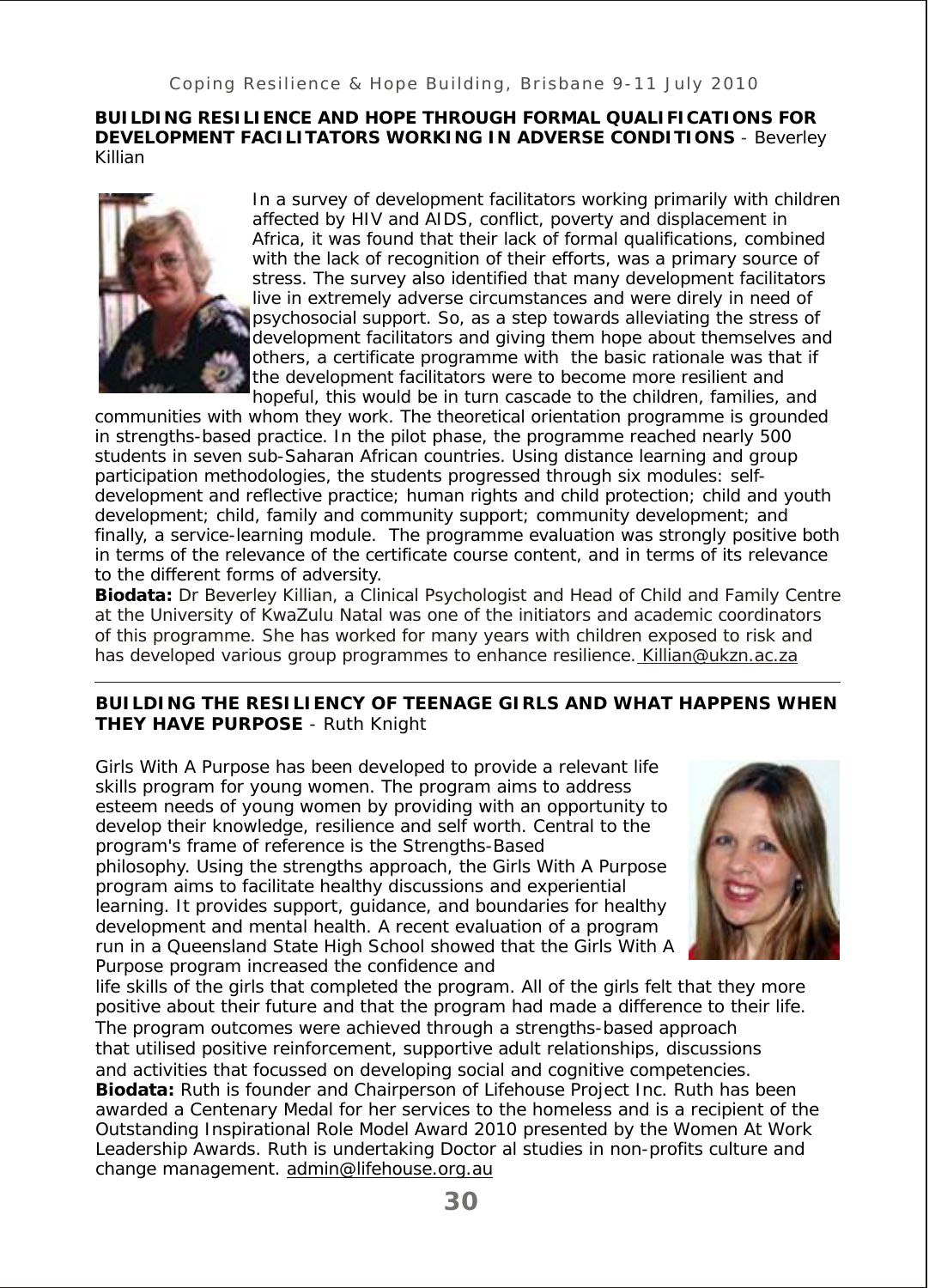#### **PROFESSIONAL RESILIENCE AND PERSONAL SUSTAINABILITY: VITAL INGREDIENTS OF THE CONTEMPORARY WORKPLACE** - *Michelle Bihary*



The strong commitment of professionals to their workplace roles can take a toll on resilience and wellbeing, and lead to burnout and stress related illness. The complexity of the  $21<sup>st</sup>$  century workplace demands that professionals are resilient, possessing the ability to support personal sustainability, interpersonal and emotional intelligence and the capacity to participate constructively in organisational life. Professional Resilience ensures that professionals stay energised and optimistic in the presence of workplace challenges or whilst experiencing personal stress. Increasingly workplaces are looking for ways to strengthen the resilience of their workforce, as they recognise

that ignoring the sustainability of their workforce ultimately undermines the viability of the organisation.

Using a strength-based focus, this workshop provides a framework for the development of professional resilience based on current research in the areas of emotional intelligence, positive psychology, happiness and wellbeing. Contemporary wisdom drawn from the corporate fields in leadership and energy management, eastern and spiritual philosophies and mindfulness provides further evidence based and innovative ways to support professional resilience and wellbeing in the workplace. This entertaining and authentic workshop inspires participants to make a renewed commitment to their resilience and wellbeing.

**Biodata:** *Michelle Bihary is a clinician, supervisor, trainer and consultant drawing on extensive training and 28 years experience as a Mental Health Occupational Therapist, Psychotherapist and Family Therapist. Michelle is sought after throughout Australia for her innovative programs. She is the Founder and Managing Director of The Delta Centre. m.bihary@thedeltacentre.com.au*

#### **REAL KIDS IN AN UNREAL WORLD: BUILDING RESILIENCE IN TODAY'S CHILDREN -** *Maggie Dent*

Children need many essential experiences to build the competencies that will help them manage life the good, the bad and the ugly. This common sense, practical model will reassure those who work with children that what they have always known to be important in the early years of a child's education are still important! The 10 building blocks model that Maggie created in response to a state government initiative in WA to promote the understanding of how to build resilience in children has been embraced as a model of understanding what every child needs to develop resilience. The model is a strengths based model that explores the essential needs of children and shows how parents can keep strengthening their children's capacity to



manage their lives and be capable regardless of culture and socio economic status. This model has been adopted by many maternal health and parenting educators because of it's simplicity and Maggie has become a huge early years advocate as a result of this model. This focuses on children from birth to 12. Based on Maggie's book Real Kids in an Unreal World: Building Resilience and Self Esteem

**Biodata:** *Maggie Dent is an author, parenting and resilience educator and inspirational presenter. Maggie currently runs "Esteem Plus" that promotes the value of building personal and professional resilience especially in homes, schools and communities. Her common sense, practical approach to life and all that it brings particularly about the healthy raising of children has made her a regular on the Today Program on Channel 9. esteemplus@rainbowis.com.au*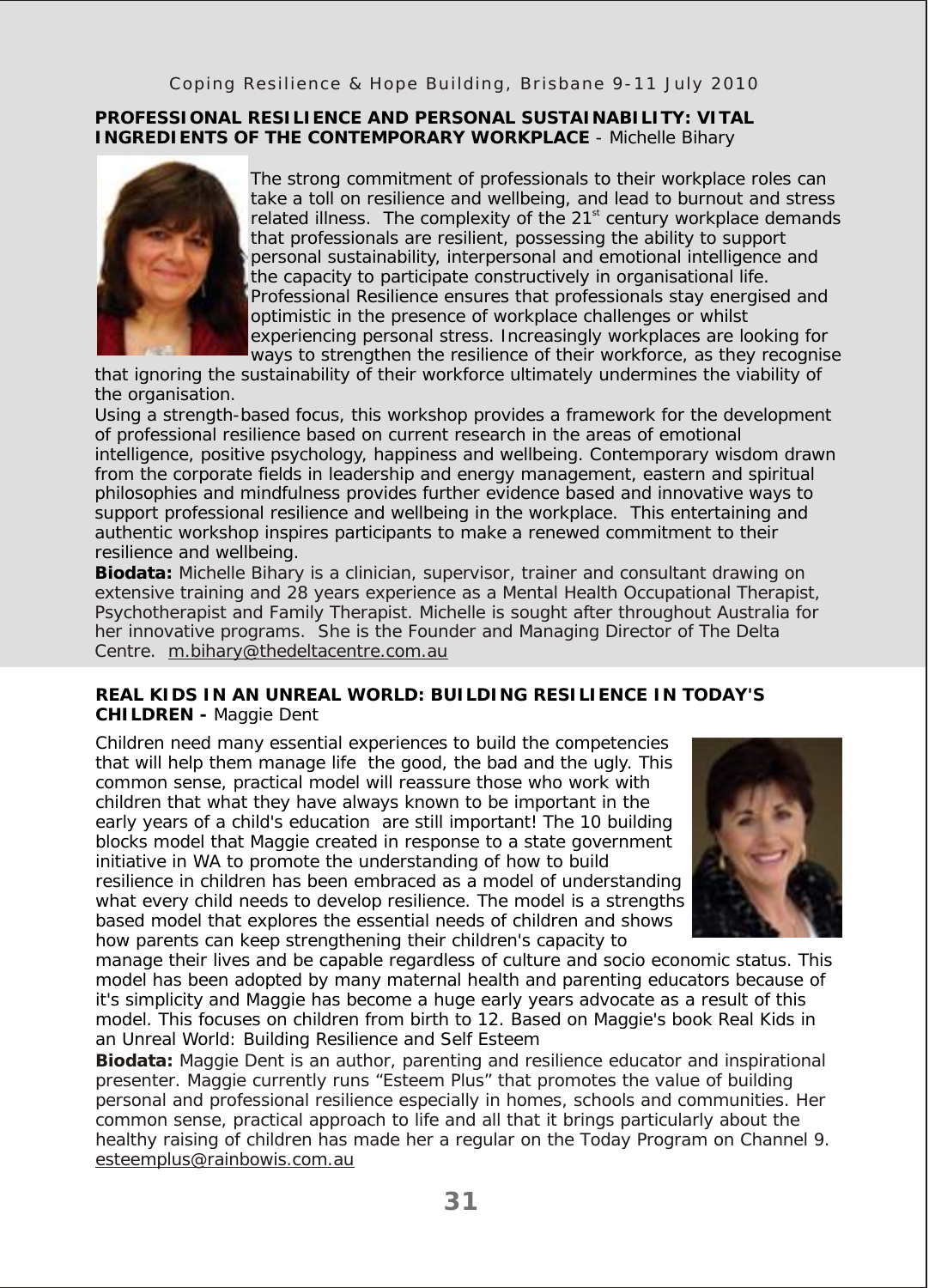#### **FROM BEING DEVALUED AND POWERLESS TO COPING AND RESILIENT: A PERSONAL STORY OF RECOVERY** - *John Dommett*



John Dommett tells his own story of how as a successful young man he contracted a debilitating illness that had life defining implications. John will identify how his involvement with the formal service system resulted in him rapidly becoming powerless in his own life, and outlines his struggles to reclaim control and power over his own life. He will lead the audience through his own story which saw him enter the disability service system. He will explain how a diagnosis of Epilepsy and a misdiagnosis of Intellectual Disability resulted very quickly in a loss of his Social Roles, his Dreams, an assumption of incompetence, and rapid devalued status. As a client of a sheltered workshop and earning \$20 for a fortnights work John will discuss how

he fought to save his own life from radical medical intervention, and how through selfbelief with support he made the gradual journey to re-claim his life. John's personal resilience meant that he was able to change the system that had captured him, eventually forming a service that would find him open employment. John has not only returned to work in the sector, grew to become a senior manager, and has truly moved from being a powerless service recipient to being in a position of power and authority. His story of coping and resilience will inspire the audience.

**Biodata:** *John Dommett, until recently was Acting CEO Uniting Care Community Options, Victoria and recently moved to the Connecting Home- A service for the stolen generation, Victoria Australia as its Foundation CEO. john@connectinghome.org.au*

**CREATING RESILIENCE WITH CHILD PROTECTION USING COMMUNITY DEVELOPMENT PRACTICES AND PRINCIPLES** - *Margaret McKenzie and Susan Young*

The terms *Resilience* and *Coping* invoke experiences of disadvantage, deprivation, crisis and harm. Professional assistance or treatment for people experiencing these circumstances has tended to focus on individual or group recovery which may or may not recognise or seek to use the strengths and capacities present in the people experiencing the crises. Child abuse is a specific occurrence of crisis or harm which has attracted a recovery approach. In addition to the necessary therapeutic approaches and investigatory actions to be applied in child protection



*Dr. Margaret McKenzie is Head of Department of Social Work and Community* **Biodata:** *Development, University of Otago , New Zealand . She has published in the areas of child protection, family, welfare policy and mental health. margaret.mckenzie@otago.ac.nz Dr. Susan Young and Margaret McKenzie are social work educators at the University of Western Australia susan.young@uwa.edu.au* work, we maintain that developmental approaches have a vital role to play in keeping children safe. While community development has been traditionally to encourage collaborative strategies to address structural disadvantage and deprivation, it has been less used for the practice of protecting children. The principles and practices of community development have the potential for providing a framework incorporating strengths and capacities for protecting children. In this presentation we consider the role played by community development in contributing to the protection of children. This takes the strengths approach to build and support capacities in families. Using experiences from practice in several settings in Norway, Western Australia and Aoteoroa/New Zealand we outline this developmental approach to child protection.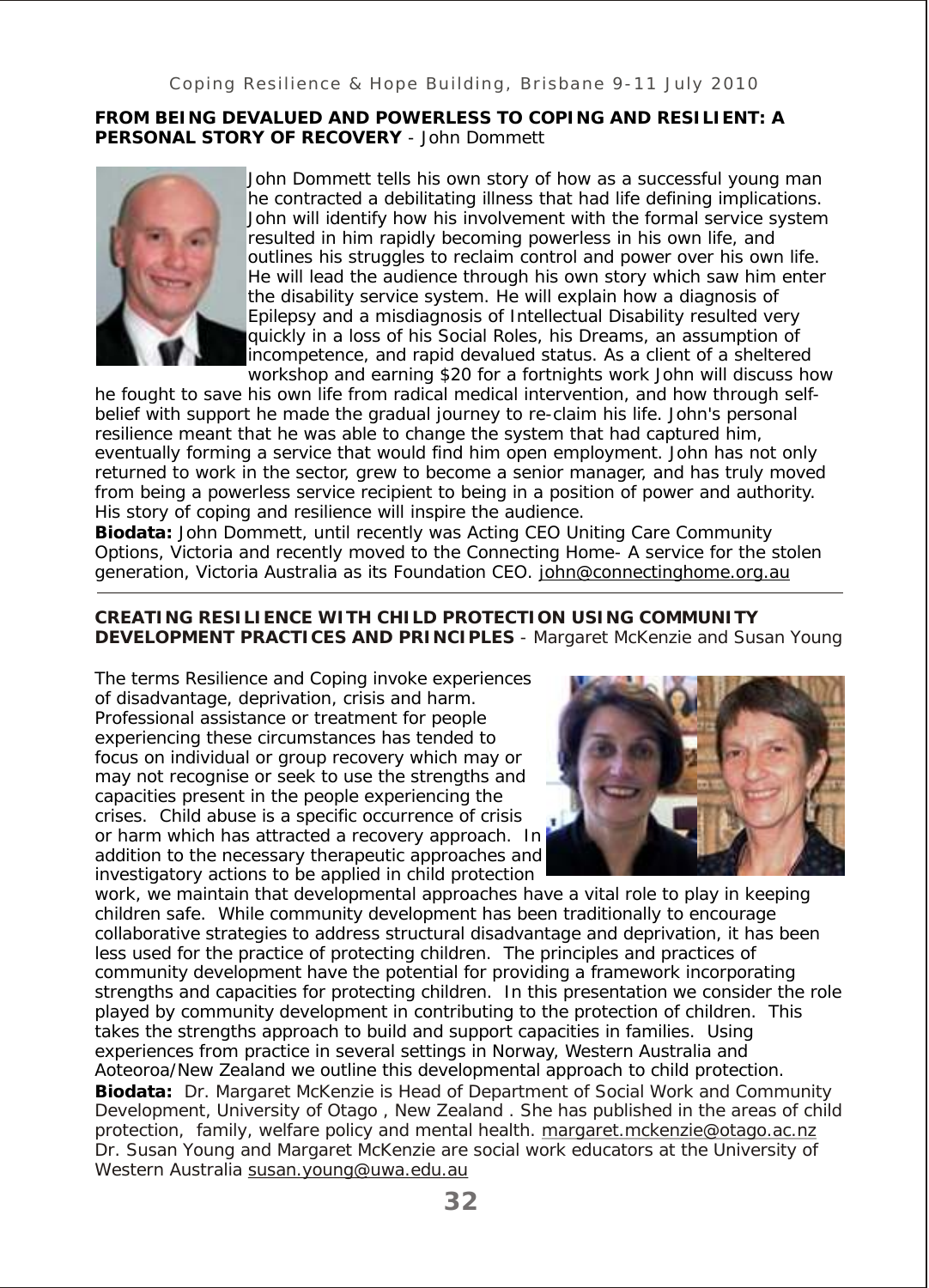**THE ROLE OF EDUCATION IN AN ACUTE ADOLESCENT MENTAL HEALTH UNIT** *Tatjana Ewais & Ranji Goundar*

A growing body of knowledge and evidence based practice confirms that academic education for people with severe mental illness is a necessary part of their overall rehabilitation and successful recovery. This paper confirms that acute mental health inpatient settings can be places of learning and, with the right approach of experienced teaching staff, can offer a significant difference to young people's lives, by creating a path to further education, meaningful life and recovery. Inpatient adolescents present a range of mental health issues such as mood,



anxiety, psychosis, social, intellectual deficits and trauma are some of the frequent presenting problems. A purposeful educational program seeks recovery, promotes educational acheivement alongside coping. This paper describes the process outcomes within an acute mental health impatient setting. The staff in this setting are experienced, focused, instill hope and support young people to develop their identity, role and purpose outside the parameters of their mental illness. For most adolscent inpatients during their short stay, the focus is also on return to community and assistance with further education and vocation. This focus is achieved through interdisciplinary collaboration, liaison with community educators and other stakeholders and through a variety of formal and informal community integration strategies. **Biodata:** *Tatjana Ewais is a Consultant Psychiatrist, at Adolescent Mental Health Unit, Logan Hospital; Senior Lecturer, Medical School, Griffith University. Dr Ewais is Fellow of The Royal Australian College of Psychiatrists (RANZCP, Melbourne)*

*Tatjana\_Ewais@health.qld.gov.au*

**Biodata:** *Ranji Goundar, currently teaches Adolescent Mental Health Students in Logan Hospital. Ms. Gounder holds B.Ed and M Ed majoring in Career Guidance and Counseling, (QUT) 1997 and has her substantive teaching position in Marsden State High, Marsden. gajanang@optusnet.com.au*

#### **ACCEPTING INNER DIVERSITY/COPING WITH DIVERSITY** - *Nebojša Manojlović*

I was four years old when the war took place in our region 1992. I am the child from the so called "mixed marriage" and when I grow up it was hard for me to understand what this means in the context of Bosnia and Herzegovina? Where do I belong? I am supposed to be real Bosnian as I am a child of three nations. Instead, I had a feeling that I am lost and an identity was lost by the fall of Yugoslavia. Insecurity of my adolescence lingers on. My search for a new identity began, learning to cope with my past and to feel secure in the present and to move on. I took to volunteering with an NGO that was assisting the survivors after war and through that learnt to cope with the diversity inside me. In our society it is a living process



that may continue for a long time. I am perhaps a representative of Bosnian youth that is looking for a meaningful life. I will be presenting our views about how we feel and how we would like our country to be. My presentation summarises youth aspirations and youth expectations.

**Biodata:** *Nebojša Manojlovic studies Law in Austria the Universitaet Wien, Rechtswissenschaften, in 2007, I become a volunteer in Nongovernmental organisation Vive Zene. He believes that there is a need to work with children and young generation in his country right now. nebojsa.m88@gmail.com*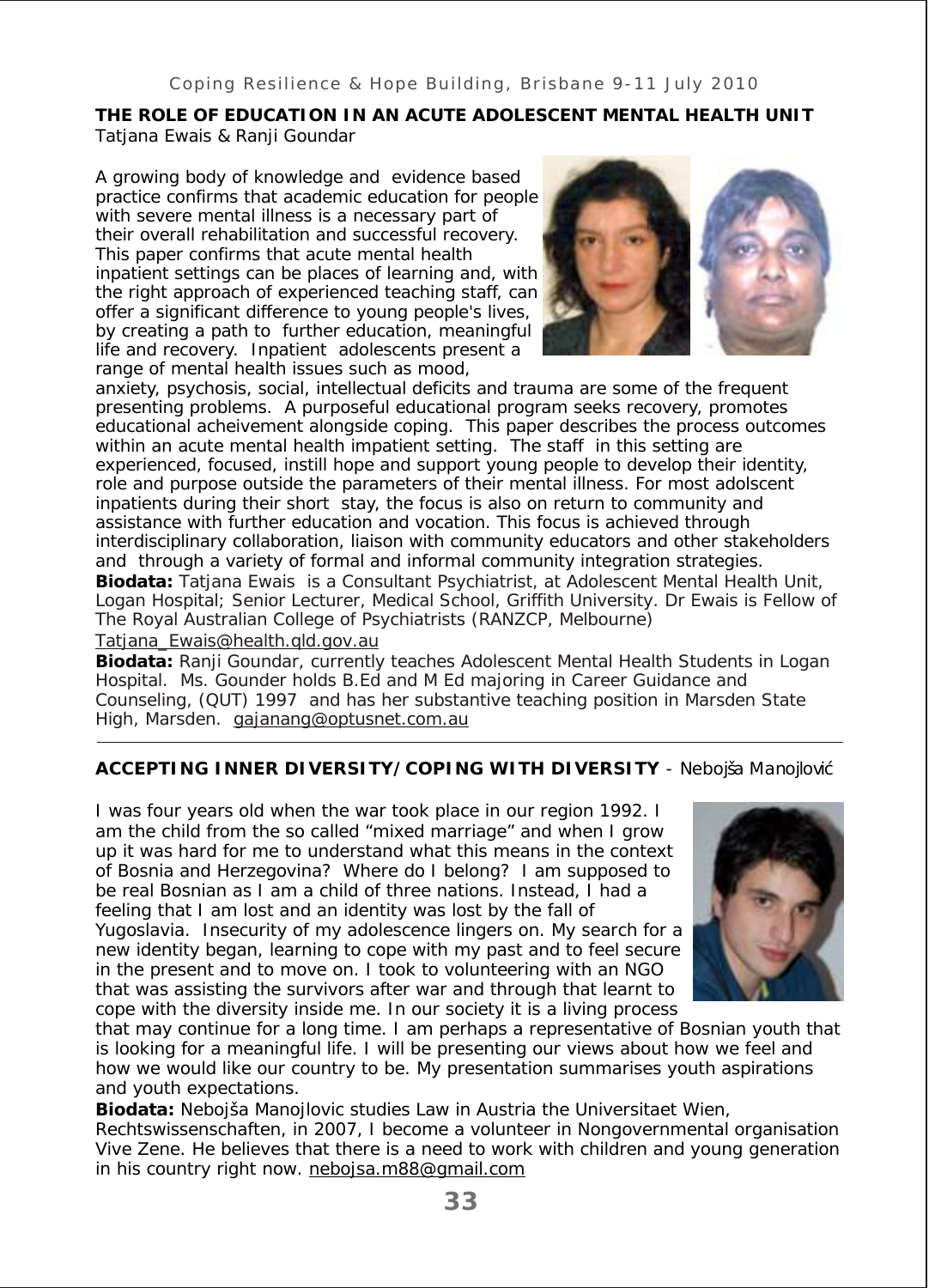#### **FROM MEDIOCRITY TO VALUED PARTICIPATION** - *Robyn Culver*



Working with individuals in a personalized way requires a focus that moves from what funds can purchase to a framework of strengths that focuses on what each individual wants for their life including their dreams and goals. While focusing on broad dreams of living an independent life, the approach involves picking up readily achievable goals such as learning how to use an iron. By supporting individuals to achieve small, easily achievable goals, individual confidence is enhanced to strive further. Community Connections Inc, a Canberra based NGO introduced the Better Practice Project as the result of a review of the Mature Carers Project, instigating

changes that enhanced agency role in the Canberra community. This paper presents outcomes of this review including a major cultural shift within the agency that resulted in staff being hired according to their value base rather than educational qualifications. As a management strategy, it is easier to broaden staff knowledge in respect of disability and its implications such as inclusion and valued participation, but is nearly impossible to develop values which are not aligned with those inherent to the work and the mission. The results of this project in the context of young people are significantly positive.

**Biodata:** *Robyn Culver is the Executive Director of Community Connections Inc in July 2007. Robyn has worked in both the ACT and southern and Regional NSW . Robyn delivers values based training in the field of aged and disability sectors. robyn@comcons.org.au*

**SUPPORTING ADOLESCENT REFUGEES THROUGH MUSIC AND ART THERAPY -**  *Claudje Lecompte Jane Griffin,* 

This session will present the HEAL Program (Home of Expressive Arts Learning). This is a school-based mental health service which offers Music and Art Therapy to adolescent refugee students. HEAL aims to provide therapeutic services, research and psychoeducation which increase the possibility of culturally diverse adolescents experiencing the good mental health necessary to participate fully in the learning experience, and to enjoy life without barriers. HEAL was established in 2004 at Milpera State High School, in Brisbane, Queensland . An Outreach Service is offered to other schools.



HEAL clients have often experienced traumatic circumstances in their refugee journey. The adolescent refugee's need for psychological support often increases along with the complexity of their circumstances. HEAL answers this need for support. Outcomes for students involved in HEAL include: Improved engagement with school; increased ability to concentrate; improved social interaction; use of creativity for selfexpression; relief of trauma symptoms; enhanced subjective well-being.

**Biodata:**  *Jane Griffin is an Arts Psychotherapist and the founder of the HEAL Program. She has a background in ESL teaching, Fine Arts and Creative Arts Therapies. B.Ed, Gr. Dip. TESOL, BFA, Gr. Cert. Creative Arts Therapies, Ma. Mental Health - Art Psychotherapy, UQ School of Psychiatry, ATR.* 

*janebill@optushome.com.au Claudje is a Developmental Guidance Officer and an Art Psychotherapist. claudje@theopenstudio.com.au*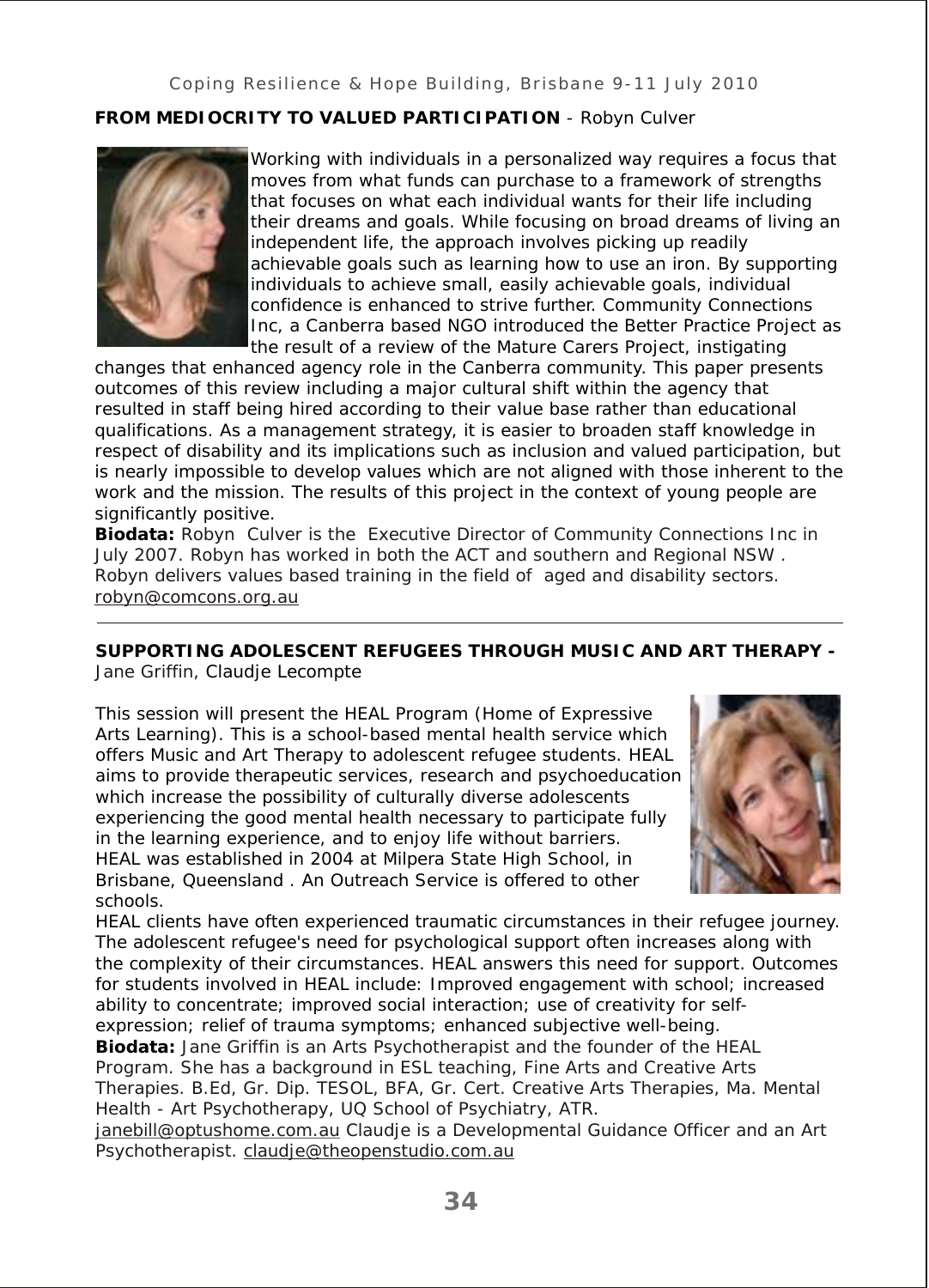#### **MY OWN STORY OF RESILIENCE** - *Duncan Williams*



Duncan Williams identifies himself as an aboriginal person. He is a diversity trainer offen presenting on the rich diversity of the aboriginal heritage of this country.

He has brought together a training module that sensitises both mainstream communities in Australia, especially public servants and also the rest of the communities that are interested in genuine and respectful interaction with the aboriginal communities in Australia. In this conference Duncan is looking at his own growth and development and reflects on the nature of coping and development of resilience within himself. Duncan is a deeply

human and spiritual person developed abilities to see and draw the best in others. Duncan's mother was instrumental in seeing that Duncan kept his contact with his nativity, culture and his people from his father's side. Duncan's maternal heritage is part Irish.

**Biodata:** *Dunan William wrote the modules for 'Mura Ama Wakaana' cultural sensitivity training. 'Mura Ama Wakaana' literally means 'people working together'. This training package is used to sensitise public servants in Queensland about the historical and social realities of the aboriginal communities in Australia. Duncan Williams is a Senior Programme Officer in the Indigenous Employment and Training and widely trains in Queensland.. Duncan is one of the founding members of the Brisbane Institute of Strengths Based Practice. dwilliams53@bigpond.com http://www.strengthsbasedpractice.com.au/team.htm*

#### **FOUNDATION ART OF MANDALA WORKSHOP -** *Claudje Lecompte*

Mandalas in therapy were first used in the West by Carl Jung, who found that the act of drawing mandalas had a calming and healing effect on patients while at the same time facilitating psychic integration (Henderson, 2005)

The Foundation Art of Mandala workshop offered by Claudje Lecompte, Art Psychotherapist at The Open Studio, New Farm, looks at the traditional Tibetan mandala and some of the symbolism within the architecture or design of the mandala. The dominant elements and their meanings are translated and



integrated into a model that can be used as a **guided meditation or mindfulness practice**, either as self-therapy or with an individual client, couple, family or group. Participants will have an opportunity to use traditional Tibetan brass tools and sand to construct their own sand mandala, or if participants want to take something home, they can use paper and crayon to draw a personal mandala.

**Biodata:** *Claudje Lecompte (BFA, Dip Teach., Grad Dip Teach Resource, M Ed Guidance & Counselling, M MH- Art Therapy. Claudje is a Developmental Guidance Officer and an Art Psychotherapist. She has a background as an art teacher and currently combines her art and counselling experience working with primary aged students and adolescent refugees at HEAL. She is also Principal Art Psychotherapist at The Open Studio-New Farm. claudje@theopenstudio.com.au* 

*www.theopenstudio.com.au*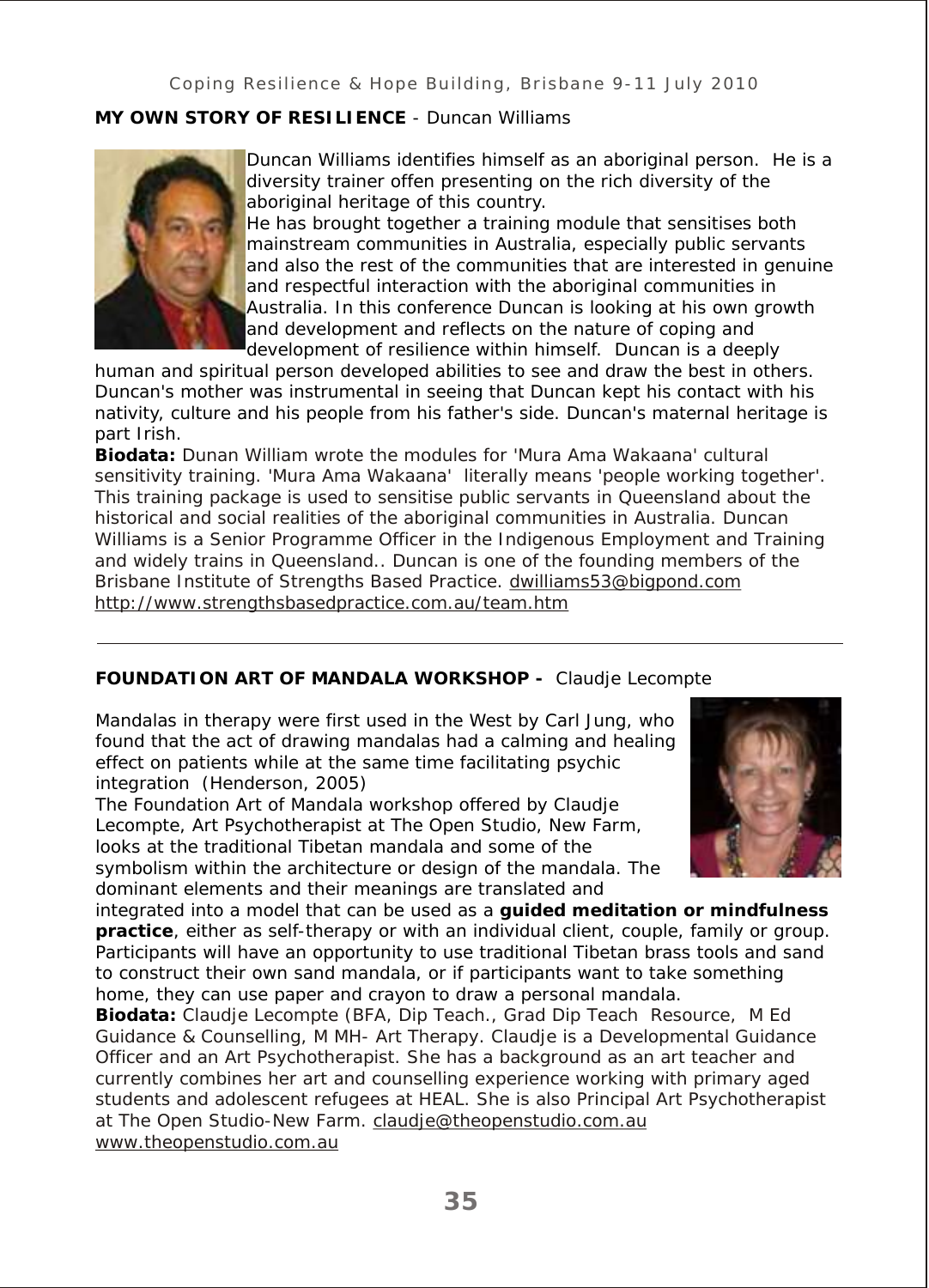#### **FULL SERVICE SCHOOLS: THEIR ROLE IN CONTRIBUTING TO FAMILY AND COMMUNITY RESILIENCE -** *Megan Barnett and Susan Young*

Full service schools (FSS) are in their infancy in WA, although they have been prevalent in low socio-economic areas in the U.S. and the U.K over the past two decades. Their purpose is to address the educational and social deficits children experience due to disadvantaged environments through coordination of health and welfare services either on or off site. A primary school in Armadale, WA commenced a FSM three years ago and began addressing the perceived and real deficits in both the local community and the children's educational attainment. However the FSM operated from a strengths perspective for much of that time. As such this model is considered by its proponents in Armadale to contribute to the resilience of the local community and the coping strategies of its families through working with what the people can do and know rather than solely concentrating on what they lack. While not dismissing the need to attend primarily on a school's 'core' business of ensuring children are literate and numerate, the FSM regards as essential attending to the 'whole' environment which inevitably affects children's ability to learn. This paper presents characteristics of the strengthsbased FSM operating in Armadale with its achievements.

**Biodata:** *Megan Barnett is the Principal of the Armadale school which runs the Full Service Model and a MA candidate. Dr Susan Young teaches social work at the University of Western Australia and has a long term involvement in community development. megan.barnett@det.wa.gov.au*

**Biodata:** *Dr. Susan Young and Margaret McKenzie are social work educators at the University of Western Australia susan.young@uwa.edu.au*

**BEING LESS OF AN ALLIED HEALTH "EXPERT", MORE OFA "CHANGE AGENT": STRENGTHS BASED PRACTICE, A WHOLE OF LIFE EXPERIENCE IN AUTHENTICITY** - *Gwen Liddle, Jenny Henley*

This presentation reflects on the 7 year journey of the presenters in strengths based practice in supporting families with a child with a significant global developmental delay. In previous years, we had witnessed some "success stories" of families, but struggled to support many others who experienced social isolation, depression and burnout in the intensive parenting role involved in the care of their child. This journey began in 2003. when we received strengths based practice training. The resulting post-training self-awareness and paradigm shift of having permission to be less of an expert and more of a helper, along with specific reflective tools, improved both parent's



and therapists' perceptions of hope and noticing of change/progress. This paper presents authors experience with strengths based practice as a whole-of-life practice. (permeating personal and professional life, and being important for intra-team and authentic with-client relationships). Specific strategies and specific tools used, will be examined. Co-presenting with a family with whom we worked, we will outline and demonstrate anecdotal evidence of therapeutic outcomes from families and the team. The process described is part of a forthcoming article in the *Journal of Applied Research in Intellectual Disabilities.*

**Biodata:** *Gwen Liddle has been working as Occupational Therapist since 2002 in Disability Services. Prior to this Gwen has been a registered primary school teacher. gwen.liddle@communities.qld.gov.au*

**Biodata:** *Jenny Henley is a Speech Language Pathologist by training and is Facilitator in a Family Support team in Dept of Communities, Disability and Community Care Services.Jenny also holds Post graduate qualifications in education. Jenny.henley@communities.qld.gov.au*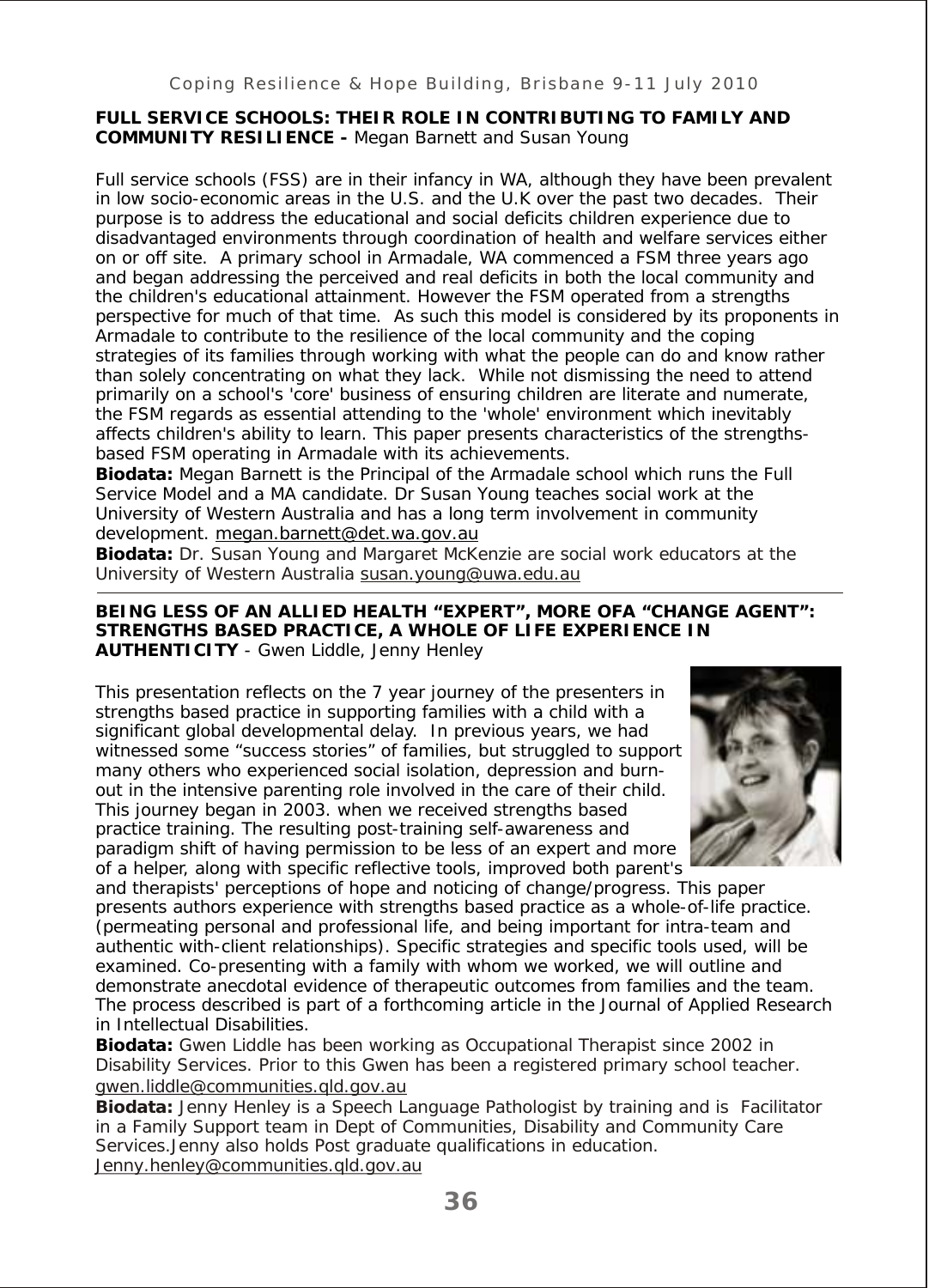**ENABLING MY STRENGTHS: DIAGNOSED WITH MS WHEN I WAS 13!** - *Bobby Bajram*



Bobby Bajram is the youngest person in Australia ever to be diagnosed with MS at the age of 13 when he was legally blind and in a wheelchair. Bobby is now a passionate 40 year old - he is a devoted man who cares for people and is challenged to open people's minds to the possibilities available to those who are disabled. Bobby is the *Voice of The Disabled* and has been tremendously successful in writing and producing international TV documentaries including the *The MS Show* and *Behind Closed Doors*.

*Together with a medical practitioner Dr John Tickell, a new website has been*  founded by a group of professional people who are passionate about educating *disabled people and their carers about health, fitness and lifestyle possibilities. www.possibilitiesfordisabilities.com* 

#### **BUILDING WORKER RESILIENCE AND HOPE WHEN WORKING WITH PEOPLE WITH COMPLEX NEEDS -** *Paige Garland*

This workshop utilises strengths-based practice to develop innovative responses to people with complex needs that are in crisis. This workshop will assist carers working with persons presenting seriously challenging behavior and/or complex medical issues. Concerns and issues around service user satisfaction with the service; successful meeting of their needs and effective management of medical conditions will be addressed. Central to this workshop is stability in the home and living conditions of the consumers of the service. Paige Garland proposes the deployment of strengths-based practice to develop flexible, innovative service responses to meet client's complex needs. She will share



examples of complex casework in management from the community services sector that involves staffing and accommodation support options. The challenges of this sector and the opportunities that they offer are tabled in this workshop. This workshop is aimed at a number of professional workers that grapple with jurisdictional issues, mental health services, police, and disability service provision while responding to both the service users and their severely distressed families. The workshop is set to explore practical solutions to complex service design and management in the field of disability servicing.

**Biodata:** *Paige Garland has 15 years of experience including management of a wide range of community services such as accommodation support, respite, early intervention, recreation and adult community-based supports. One of her agencies grew from supporting approximately 25 clients to more than 130 clients in approximately three years during her management and received external commendations for effective service delivery. Paige (B.Bus & Com., B.Arts, Dip. Teach) is Director, Plan-it Life Pty Ltd paige.garland@plan-itlife.com*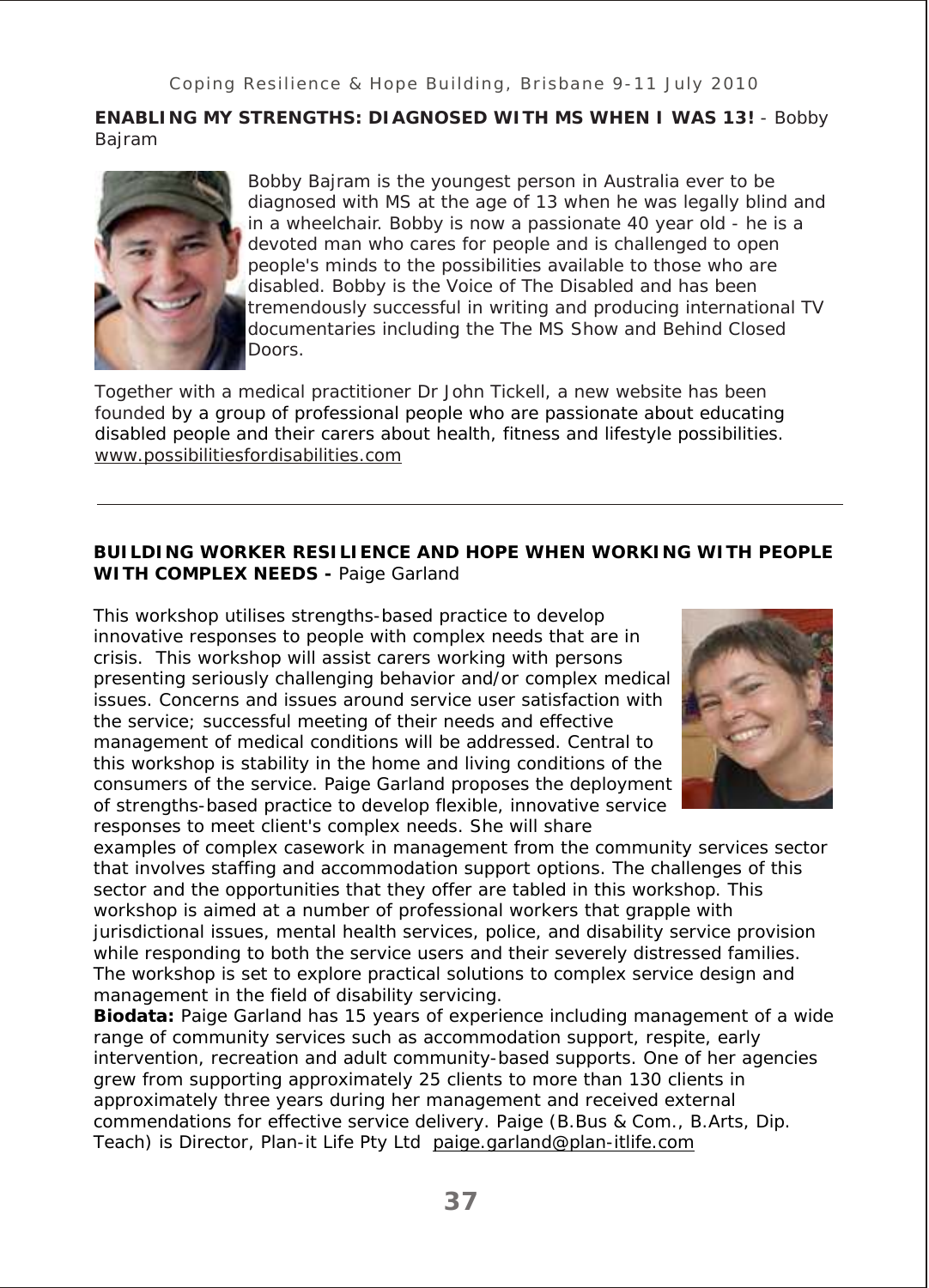**Utilization of head and neck cancer care services by patients living in remote areas and dealing with a cancer diagnosis** *- Dr. Tristan Allsopp*



Head and neck cancer is a disease that despite new medical therapies, still has a high mortality rate and usually causes substantial morbidity. A diagnosis such as this places significant stress on an individual's coping mechanism. Often in metropolitan areas there are numerous supportive groups including family, friends and medical agencies, all of which are utilised to a different degree by patients. In comparison, patients in rural Australia have limited access to medical services and may not have close personal supports to help deal with a life changing event.

Toowoomba Base Hospital is a rural hospital servicing an estimated population of 250,000 people in the surrounding area. Many of the

patients seen in our Head and Neck unit live in these surrounding areas and up to 900 kilometres from The Toowoomba Hospital.

The isolation and rurality of many of these patients have therefore resulted in substantial difficulties in supporting these patients. Our Head and Neck Cancer Care Service has been operating for approximately 12 months, and numerous changes have been made to provide support for these patients. This presentation will look at the utilization of our cancer care service and lessons that have been learned over the past twelve months.

**Biodata:** *Dr Tristan Allsopp, MBBS, James Cook University, has for the past two years has worked at The Toowomba Hospital. He has completed rotations in breast cancer, head and neck cancer, lung transplant and oncology. tjallsopp@gmail.com*

**PRIORITY ONE: MENTAL HEALTH PROMOTION AND EARLY INTERVENTION FOR YOUNG PEOPLE A MULTIFACETED APPROACH** *- Adam Lo*



The Logan-Beaudesert Child and Youth Mental Health Service, Early Intervention Unit (EIU) focuses on delivering mental health promotion, illness prevention and early intervention (MHPPEI) services to young people between the ages of 0-18. It embraces the concept of resiliency in individuals, family units and the community, through education, resource sharing, group programs and community capacity building strategies. This presentation will illustrate how the EIU, a small team recently expanded to three clinicians, delivers a host of MHPPEI initiatives across the district. A selection of past, present and future programs delivered or codelivered by the EIU will be discussed, such as More than the Blues (a

program for young people with emerging depression), OurSpace (an initiative to support children of parents or relatives with a mental illness), the "Priority One Conference 2009" and "Unwell" (a drama performance addressing mental illness stigma in the community). The presenters hope that the presentation would be able to encourage other communities, which may not have yet been able to deliver MHPPEI initiatives, due to various reasons such as limited resources, to give it a go. It is our priority one, is it yours?

**Biodata:** *Adam Lo as an occupational therapist at the Logan-Beaudesert Child and Youth Mental Health Service, coordinates COPMI (Children of Parents with a Mental Illness). Adam is interested art and music therapy in mental health, multicultural mental health adam.lo@health.qld.gov.au*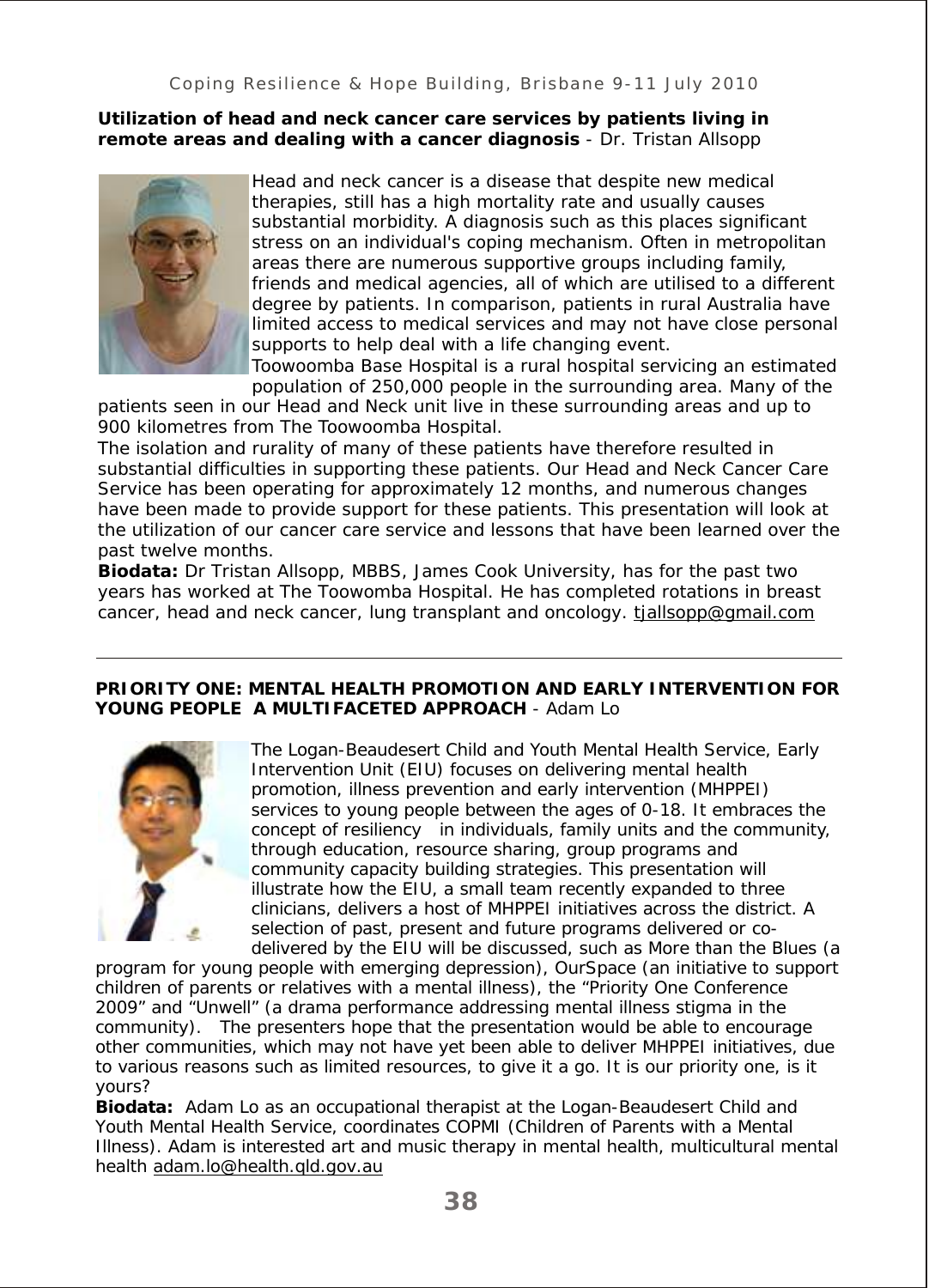#### **SCOTTIE MCGUINESS STORY OF RESILIENCE** - *Scottie McGuiness*



Scottie will share the story of how he made his dream to be part of a model yacht club, and to operate his own boat independently, come true, despite the many challenges he faced as a person with a disability. For 5 years Scottie was a passive observer of a local model yacht club, until one day, when a bit of bad luck changed his life for the better. Scottie will talk about the challenges he faced, which ranged from money, to people miss-judging his abilities. Scottie will also talk about how his being part of the club has changed the perceptions of his fellow club members.

**Biodata:** *Scottie is in his 30s. He was born with Cerebral Palsy and he currently lives in a CRU in Box Hill Vic. Whilst unable to* 

walk, and lacking fine motor skills in his arms and hands, Scottie is engaging *conversation relates his story of a man that was just tolerated, to have become the club "celebrity", much loved by his fellow club members. Joel Hunter is his carer at Yooralla, CRU. joel.hunter.@yooralla.com.au*

**IS RESILIENCE A RENEWABLE RESOURCE? CASE OF MUMBAIITES AND MENDICANTS OF VARANASI** - *Venkat Pulla & Sneh Bharadwaj*

The 'Love Thy Neighbor' resilience demonstrated by Mumbaiites, at least on three occasions- the dreaded bomb explosions in Mumbai trains -2006; that claimed 188 lives, the devastating floods-2007 when Mumbai halted for 6 days and the 26/11 terror attacks in the year 2008 that shook humanity globally, plots many questions- Is resilience an expression of mutual generosity, remarkable heroism in adversity and crisis? Is resilience historically a public resource of solace? In a world that links Mumbai, Kashmir, Karachi,



Madrid, Peshawar, London, Wall Street and Washington it does not appear to be a source of comfort & solace. Resilience is a public resource. But, unlike terror, it may not be indefinitely renewable. Proverbial resilience of Mumbaiites finds an echo in the otherwise nondescript narrow alleys and on the resonating bathing Ghats of Varanasithe religious capital of India. Perennial faith of Varanasi mendicants extends beyond theorizing and speculations. These resplendent spiritually inclined ochre clad mendicants have set their hearts unerringly on a different destination i.e. Self-Realisation. They subsist on alms, lead minimalist lifestyle, and appear

psychologically better dispositioned to undertake self purifying acts. The present paper looks at commonalities, concerns and the perspectives with which both offer solace and hope building.

**Biodata:** *Dr. Venkat Pulla is President of the Brisbane Institute of Strengths Based Practice. www.strengthsbasedpractice.com.au*

**Biodata:** *Sneh Bhardwaj, PhD, is a behavioral trainer that brings wisdom from Vedas into Management Science. Sneh participated in Evidence Based Practice and Resilience Conference in Penang facilitated by Venkat Pulla, and the LPPKN, Malaysia in April 2009 www.yajnaa.com*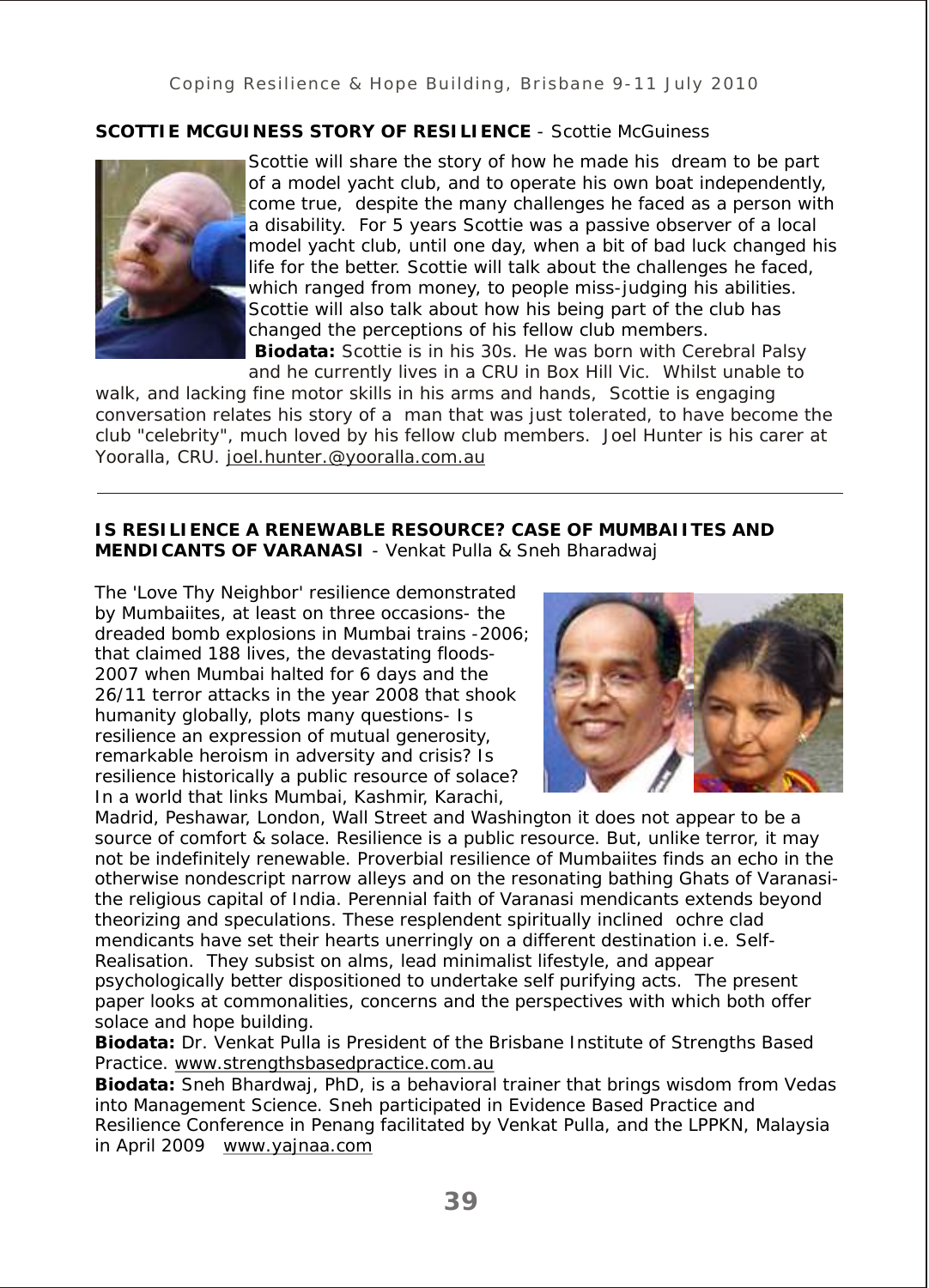**FOCUSING ON YOUNG PEOPLES' STRENGTHS: HOW CAN THE POSITIVE PSYCHOLOGY MOVEMENT BENEFIT THE YOUTH OF TODAY? -** *Megan Booth and Jane Sleeman*



"*Greatness lies, not in being strong, but in the right use of strength*" Henry Ward Beecher.

This is an interactive workshop that introduces people to the principles of positive psychology and gives them strategies which will enable them to help young people identify and explore their strengths. Everyone can benefit from exploring, acknowledging and sharing their strengths. Once people are aware of their strengths they can begin to use them more intentionally to help them through adversity, build successful relationships or achieve optimal performance in all aspects of their lives. So often, society focuses

on the things that are going wrong with our adolescents (including indigenous youth), rather looking at the things that are going right. However, positive psychology is concerned with building the best rather than focusing on the worst. By helping young people to focus on their strengths we are able to move people forward and help them to achieve optimal well being.

**Bioadata:** *Megan Booth is a Secondary Visual Arts Teacher with a passion for student welfare and an interest in psychology. She is a Co-Founder of Hollyhox Positive Resources and has presented to numerous groups about youth issues and positive psychology.* 



**Jane Sleeman** has been the Co-Founder of Hollyhox Positive Resources, with Megan Booth. It is with great sadness that we must inform you that Jane Sleeman passed away on the 30th of April, 2010. She was diagnosed with a brain tumour in August last year and due to this reason Jane could not go to the First Global Conference on Coping and Resilience held in Dubrovnik, Croatia, in October 2009. Her friend, colleague and business partner Megan Booth, presented their paper alone at Dubrovnik.

Between late last year and now Jane's initial tumour was successfully removed and she continued her treatments and also began working and presenting since December, 2009. Jane was doing really well and had great quality of life until the beginning of April 2010 when her cancer returned aggressively in her brain & spine. It was a month exactly that she was in hospital as this return of her illness was unexpected and sudden. Megan Booth as a colleague is still coming to terms with Jane's death. Jane continues to inspire Megan's work and the work at Hollyhox.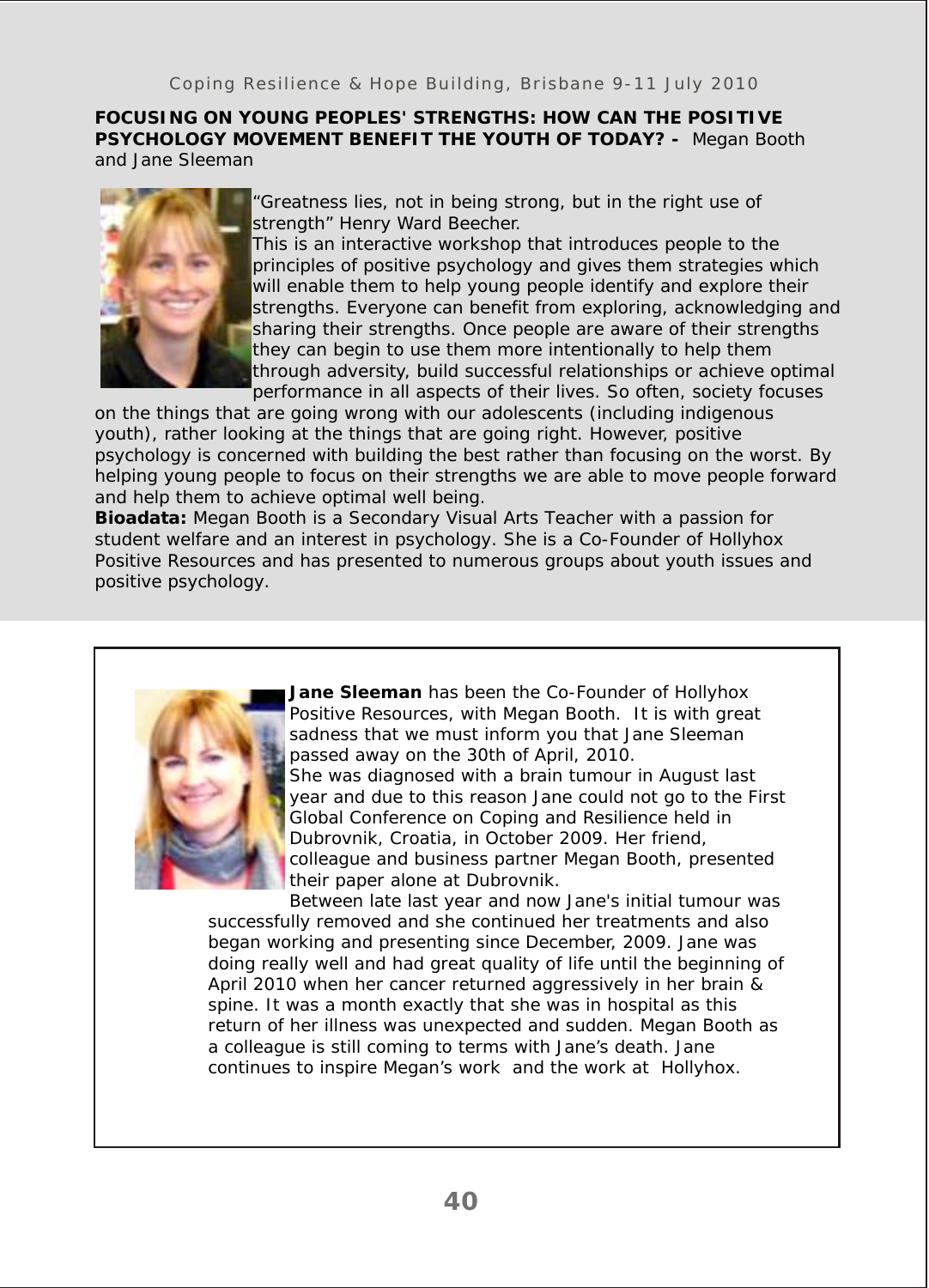**COMBATING CHILD LABOR: STRENGTH BASED STRATEGIES** *- Archana Jetti*



The International Labor Organization estimates that around 218 million children between the ages of 5-17 were engaged in workrelated activities in the year 2004. A variety of factors influence a child's need to work, as such there is no panacea to the problem. In working towards a response to the issue, this paper argues that strategies which harness resources already in place with minimal help from external parties are sustainable in the long run, especially for non-profit organizations which are often short of resources.

A qualitative study of former child workers with in-depth interviews and observations was conducted in two villages of Rangareddy district, Andhra Pradesh, India, which showcased potential strength based strategies which brought about resilience and hope into the life of former child workers. Social networks are seen as the inherent strengths to build resilience and bring hope. Collaborations amongst a range of individuals who are connected to these children's world - such as, parents, employers, government school teachers and former-child-workers-turnedvolunteers, etc. made positive and practical solutions possible for the children to disengage from paid labour and engage in schools. While education is not the exact reverse of child labor, it is surely one of the means to eradicate it.

**Biodata:** *Archana Jetti holds Masters in Intercultural Studies and Education and is researching the concept of social capital and its applicability to poverty related issues in the Global South, for her PhD in Social Work at the University of Sydney, Australia avoola@gmail.com*

**BUT REALLY, WHAT DOES NEUROSCIENCE TOGETHER WITH STRENGTH BASED PRACTICE HAVE TO OFFER TO OUR THINKING ON BUILDING RESILIENCE? -** *Mark Lynch*

This workshop will explore what Neuroscience offers our thinking about supporting individuals in personal 'capacity building'. Participants will have the opportunity to consider new research and its implications for the way in which we understand how people think and react during times of change and stress. The implications for management practices and how workers are supported through challenging times will be considered, whilst utilising traditional Strength Based practice tools.

**Biodata:** Mark Lynch has an extensive national and international history as a trainer/consultant working in the human services sector within education and social work. Mark's practical



experience includes working as a Service Manager, Social Work practitioner and counsellor. In his private practice work Mark has provided supervision to teams and individuals as well as undertaking training and organisational development work with a variety of organisations.

Mark is currently consulting on the development of practice and practice frameworks for human services organisations. In this work he is utilising extensively the research that is being gathered through emerging field of Neuroscience leadership and he is a member of the NeuroLeadership Institute. *mark@lighthouseresources.com.au*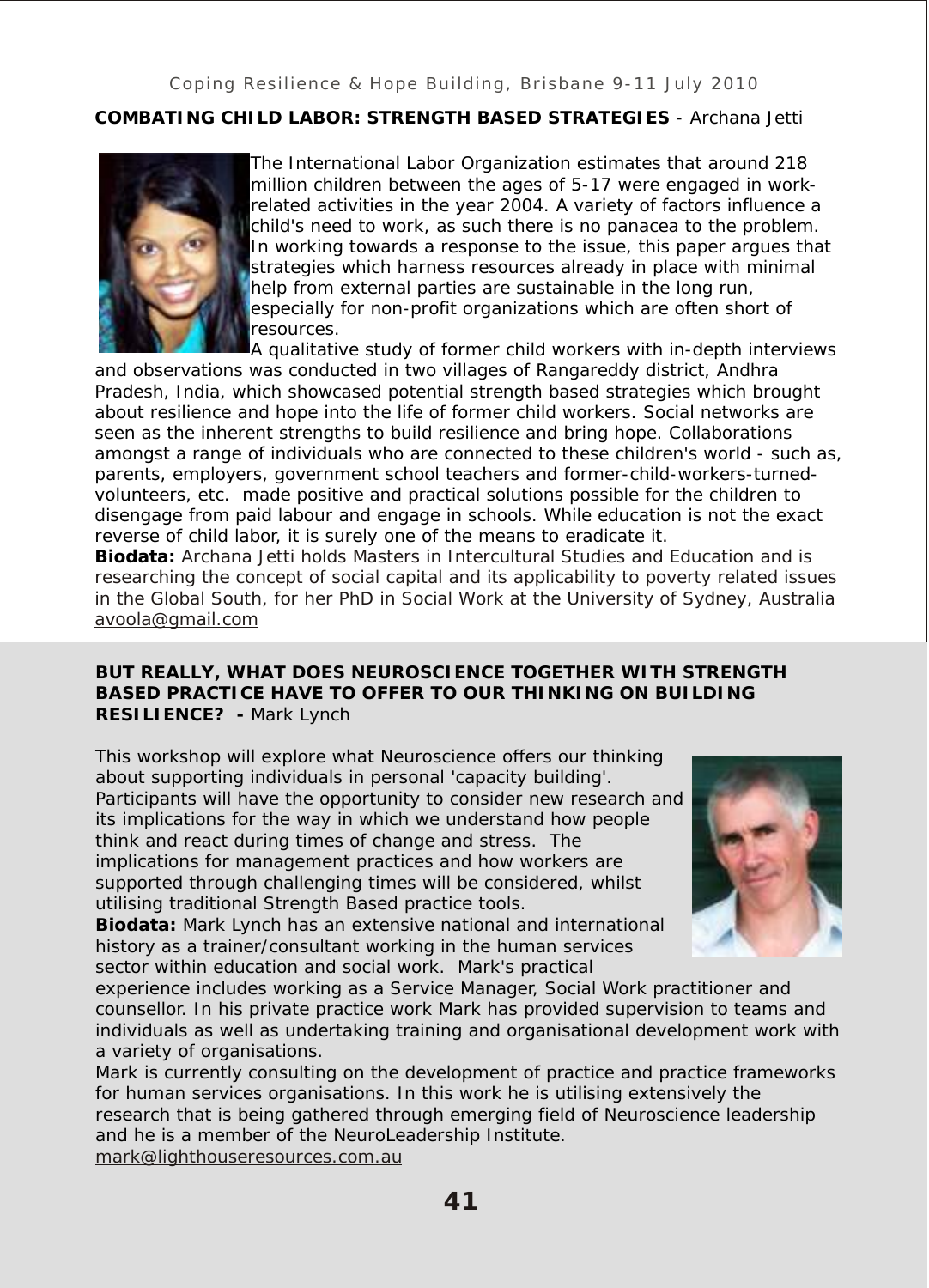**COPING AND RESILIENCE OF SOUTH AFRICAN SOCIAL WORKERS - WORKING WITH TRAUMA -** *Francine Masson*



South Africa is an extremely violent society with violent crime having reached pandemic proportions (Bruce, 2006). Although there is an established relationship between violence and trauma (Bowman, 2007), secondary trauma is often not factored into our understandings of this relationship. This research aimed to explore how social workers experience and cope with secondary trauma. The research project was conducted in two phases; the first phase was in the form of a quantitative research design while the second stage was qualitative in nature. In the first phase seven standardized tools were distributed to 140 social workers who work

with trauma victims. Included in these tools were tests to measure resilience and coping strategies. In the second stage, 20 social workers were interviewed to explore the effects of trauma, resilience, coping strategies, use of supervision and personal therapy. Qualitative interviews were analysed through thematic content analysis. A theoretical model of trauma and coping was derived from an analysis of the findings. **Biodata:** *Francine Masson is a lecturer in Social Work at the University of the Witwatersrand, South Africa and coordinates the Masters in Occupational Social Work. Currently she is completing her PHD which explores how social workers cope with secondary trauma. She has fifteen years experience in working in the fields of trauma and occupational social work. fran.j.masson@gmail.com*

**PSYCHOLOGICAL PREPAREDNESS FOR NATURAL DISASTERS -** *Hannah Zulch, Shirley Morrissey, Joseph Reser and Peter Creed*

Natural disasters are common recurrences in Australia and elsewhere in the world, with developing countries suffering in recent years from major disasters such as earthquakes, floods and tsunamis and severe storms. These natural disasters during the recent past highlight what is likely to be the norm over the next several decades, with climate change and its consequences a stark reality. Those weather-related events of particular relevance to community preparedness and adaptation initiatives in Northern Australia are



cyclones and floods. While substantial disaster mitigation infrastructure, including the services of multiple agencies and professionals in times of need, exists, there remains much to be done to more fully understand and achieve disaster preparedness and resilience in individuals and communities for recurrent natural disasters. Previous research in North Queensland has provided promising findings with respect to the use of psychological preparedness interventions in fostering community preparedness. The aim of this paper is to present an overview of psychological preparedness for disaster and review the initial results of the first stage of the development and validation of a new scale i.e., the Psychological Preparedness for Disaster Threat Scale (PPDTS) **Biodata:** *Hannah R. Zulch currently is completing her MPhil at Griffith University Gold Coast campus. Hannah has worked at the University of Sussex (UK), at the Disaster Research Unit of the University of Kiel (Germany). h.zulch@griffith.edu.au* **Biodata:** *Dr.Shirley Morrissey is Associate Professor and Deputy Head of School of Psychology, (Gold Coast campus), Griffith University. s.morrissey@griffith.edu.au*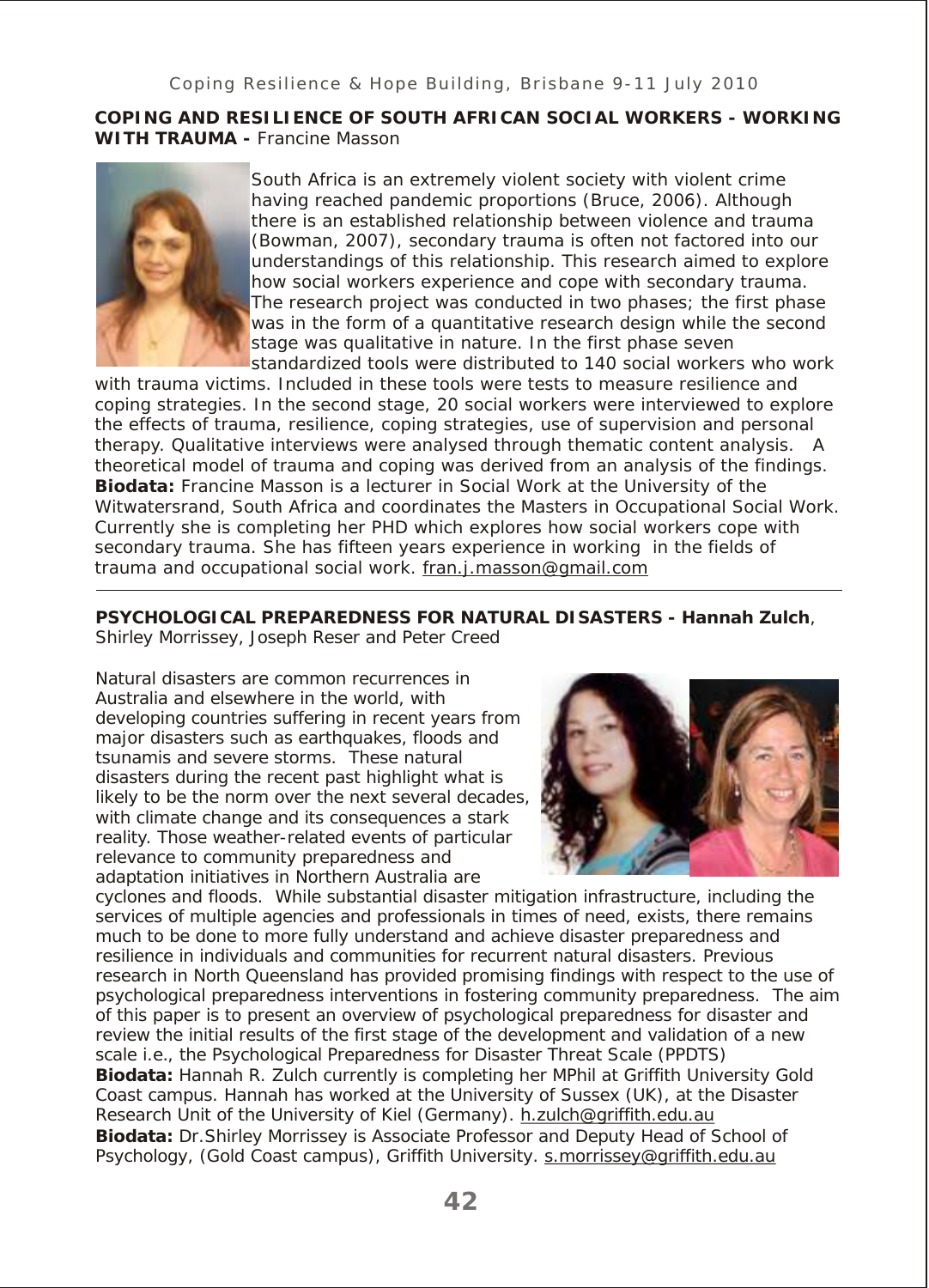**MANAGING FOR SOCIAL RESILIENCE: COMBINING ENVIRONMENTAL, SOCIAL AND ABORIGINAL ROLES TO ENHANCE RESILIENCE IN NORTH QUEENSLAND -** *Prof. Helen Ross, Michael Cuthill, Kirsten Maclean and Bradd Witt*



There is little communication between the environmental management and social science bodies of literature on resilience, yet each offers insights that could enrich the other. Our research with in far north Queensland has identified six key social and institutional characteristics as helping the region and its communities to be resilient: peopleplace connections, knowledge, skills and learning; community networks; engaged governance; a diverse and innovative economy; and community infrastructure. We propose that environmental management, Aboriginal and social development organisations with regional responsibilities can choose to incorporate the social dimensions of resilience thinking in three ways. Their first

option is to pursue existing mandates in consciousness of social characteristics, without trying to intervene although social knowledge may prompt some adaptation of existing management strategies. For instance, understanding local variations in people-place connections may influence communication strategies. A second option is to take advantage of resilience characteristics in management strategies, for instance to invoke strong people-place connections and recruit and support existing community networks towards stewardship behaviour. The third is to pursue organisational mandates in a new way that enhances social resilience simultaneously, for instance explicitly building a more diverse and innovative economy through new employment and business structures in environmental management.

**Biodata:** *Professor Helen Ross specializes in social science & community roles in resilience, social-ecological systems & Indigenous natural resource management. Helen in the School of Integrative Systems, the University of Queensland, Co editor Australasian Journal of Environmental Management. Helen.Ross@uq.edu.au*

#### **RESILIENCE AND TRANSFORMATIONAL CHANGE? THE CASE- STUDY OF JAGUARIBARA: A BRAZILIAN COMMUNITY -** *Isabelle Amorim*

Can resilience contribute to factors that transform isolated individuals into a powerful integrated group, combine their forces, and defend their common interests? This paper examines the displacement of the inhabitants of Jaguaribara, (Northeast of Brazil) and their resettlement due to construction of the dam "Castanhao". While a new city was planned by the Government to shelter the inhabitants from "Old Jaguaribara" that was overflow by the dam, the case yields consequences that arising out with the resettlement of the community, elucidating besides the impoverishment risks the protective factors that came up during the process of resistance



against the construction of the dam, in the light of the concept of Resilience. In order to capture the various dimensions of this process, qualitative primary data were used as the main source: documentation made by NGO's and professionals involved during the process of resistance against the construction of the dam as well as semistructured interviews. Therefore the case of resilience enhancement in Jaguaribara elucidates a community that perceives an adversity situation in a different way, combining forces they could enhance their capabilities and overcome the hardships, catalyze collective gains as well as articulate and defend common interests.

**Biodata:** *E. Isabelle Amorim is a Psychologist with a background in Psychoanalysis Theory (University Complutense of Madrid, Spain) and in Humanitarian Action (University of Groningen, Holland). Currently she is a Lecturer at Bangkok University, Thailand. iamorim@yahoo.com*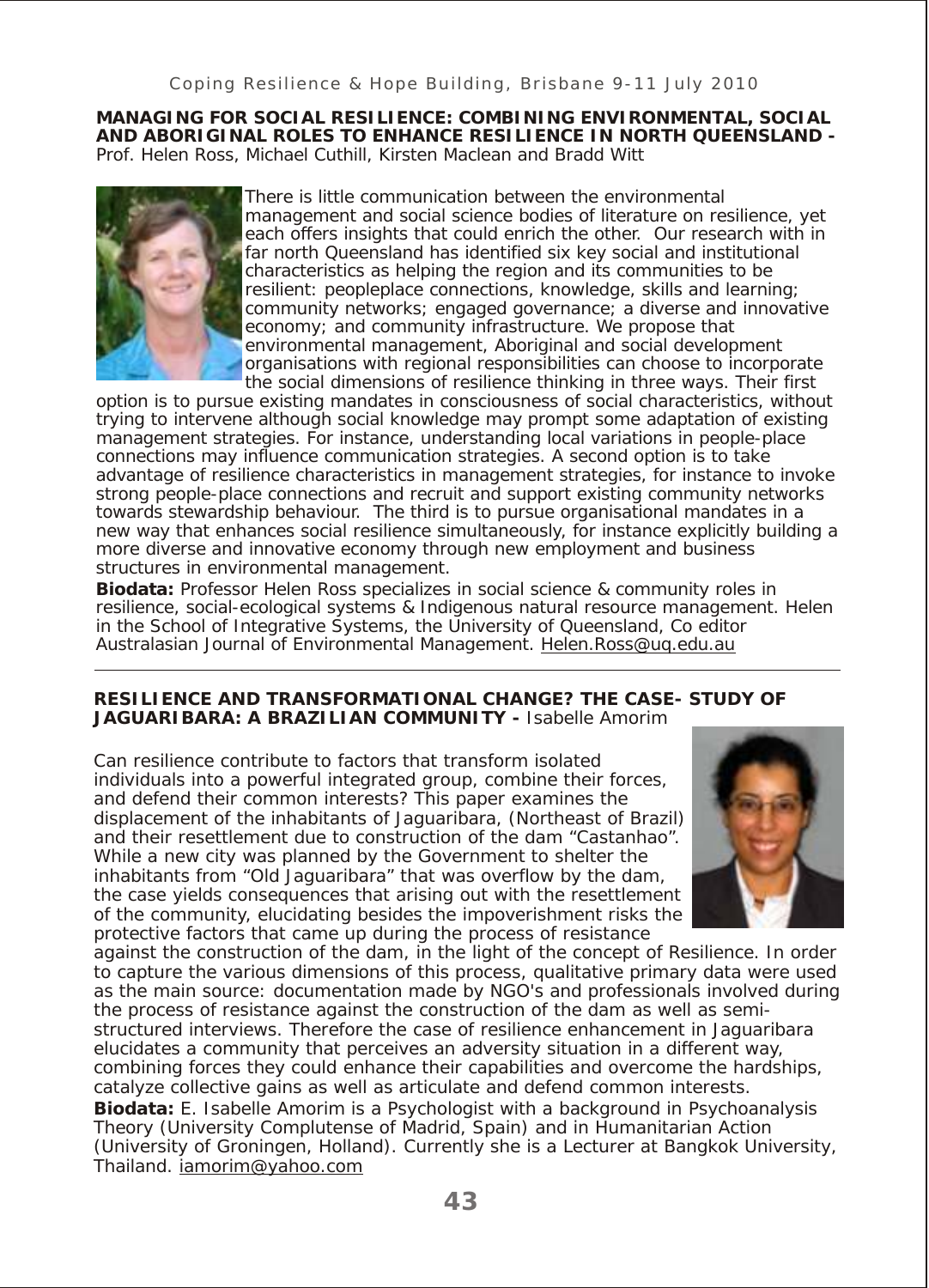## "In the Shadows ... art that reveals,<br>transforms and restores"? - by Anne Riggs











www.anneriggs.com